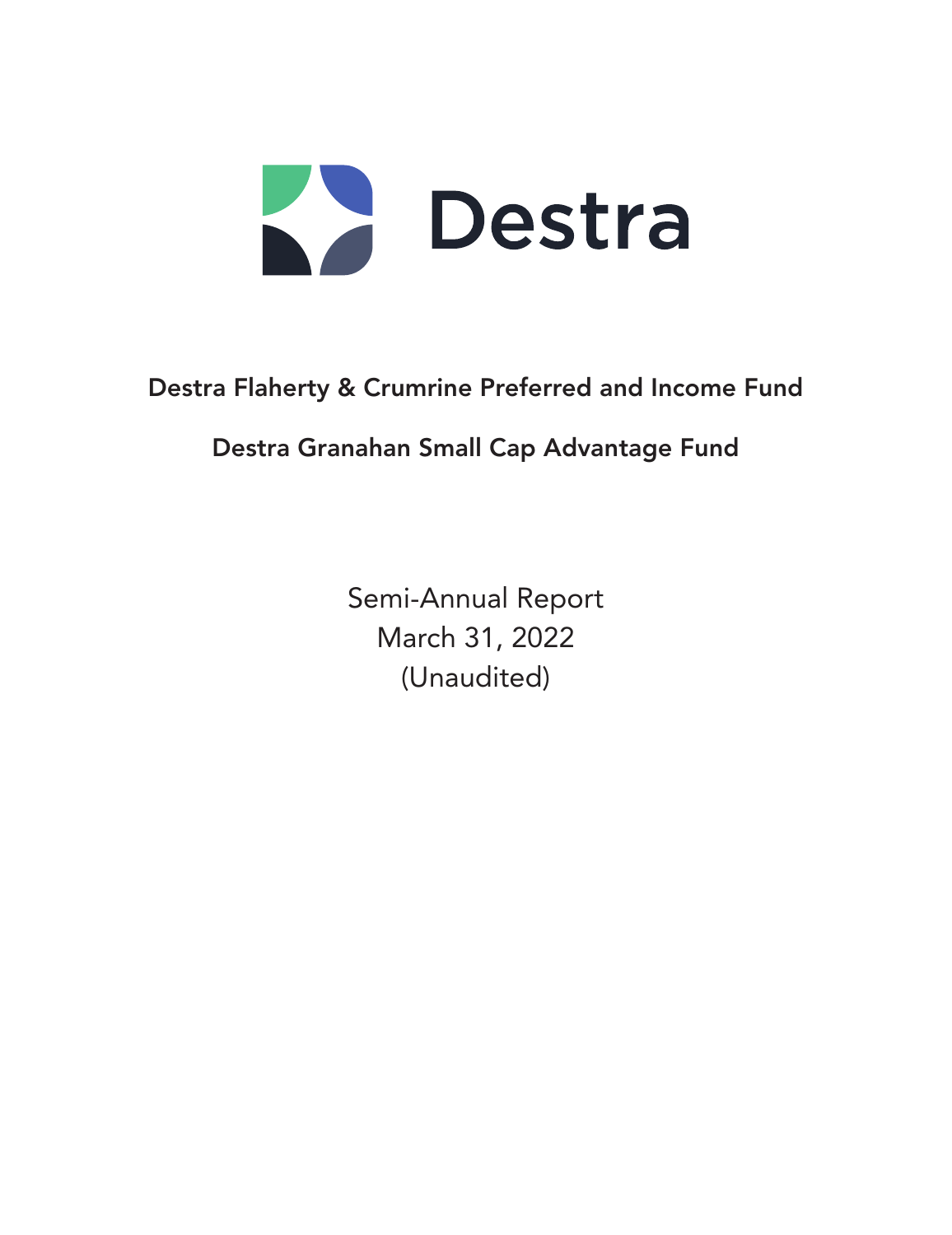# **Table of Contents**

| Schedules of Investments |    |
|--------------------------|----|
|                          | 5  |
|                          | 13 |
|                          | 17 |
|                          | 18 |
|                          | 19 |
|                          | 20 |
|                          | 22 |
|                          | 29 |
|                          | 30 |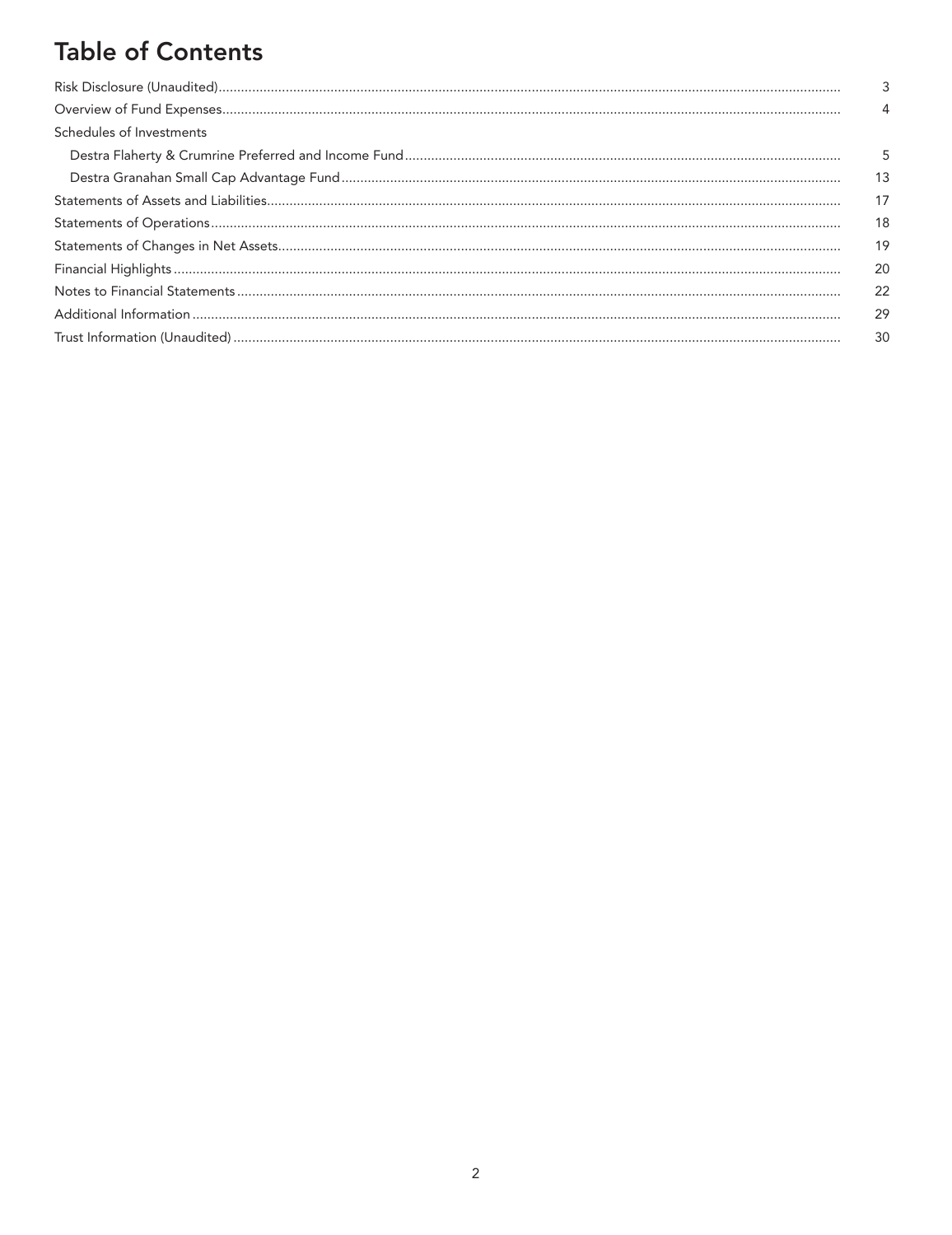#### Risk Disclosure As OF MARCH 31, 2022 (UNAUDITED)

This document may contain forward-looking statements representing Destra Capital Advisors LLC's ("Destra"), DFC Preferred Advisors LLC's ("DFC"), the portfolio managers' or sub-adviser's beliefs concerning future operations, strategies, financial results or other developments. Investors are cautioned that such forward-looking statements involve risks and uncertainties. Because these forward-looking statements are based on estimates and assumptions that are subject to significant business, economic and competitive uncertainties, many of which are beyond Destra's, DFC's, the portfolio managers' or sub-advisers' control or are subject to change, actual results could be materially different. There is no guarantee that such forward-looking statements will come to pass.

Certain impacts to public health conditions particular to the coronavirus (COVID-19) outbreak may have a significant negative impact on the operations and profitability of the Funds' investments. The extent of the impact to the financial performance of the Funds will depend on future developments, including (i) the duration and spread of the outbreak, (ii) the restrictions and advisories, (iii) the effects on the financial markets, and (iv) the effects on the economy overall, all of which are highly uncertain and cannot be predicted.

Investors should consider the investment objective and policies, risk considerations, charges and ongoing expenses of an investment carefully before investing. The prospectus contains this and other information relevant to an investment in each Fund. Please read the prospectus carefully before investing. To obtain a prospectus, please contact your investment representative or Destra Capital Investments LLC at 877-855-3434 or access our website at www.destracapital.com.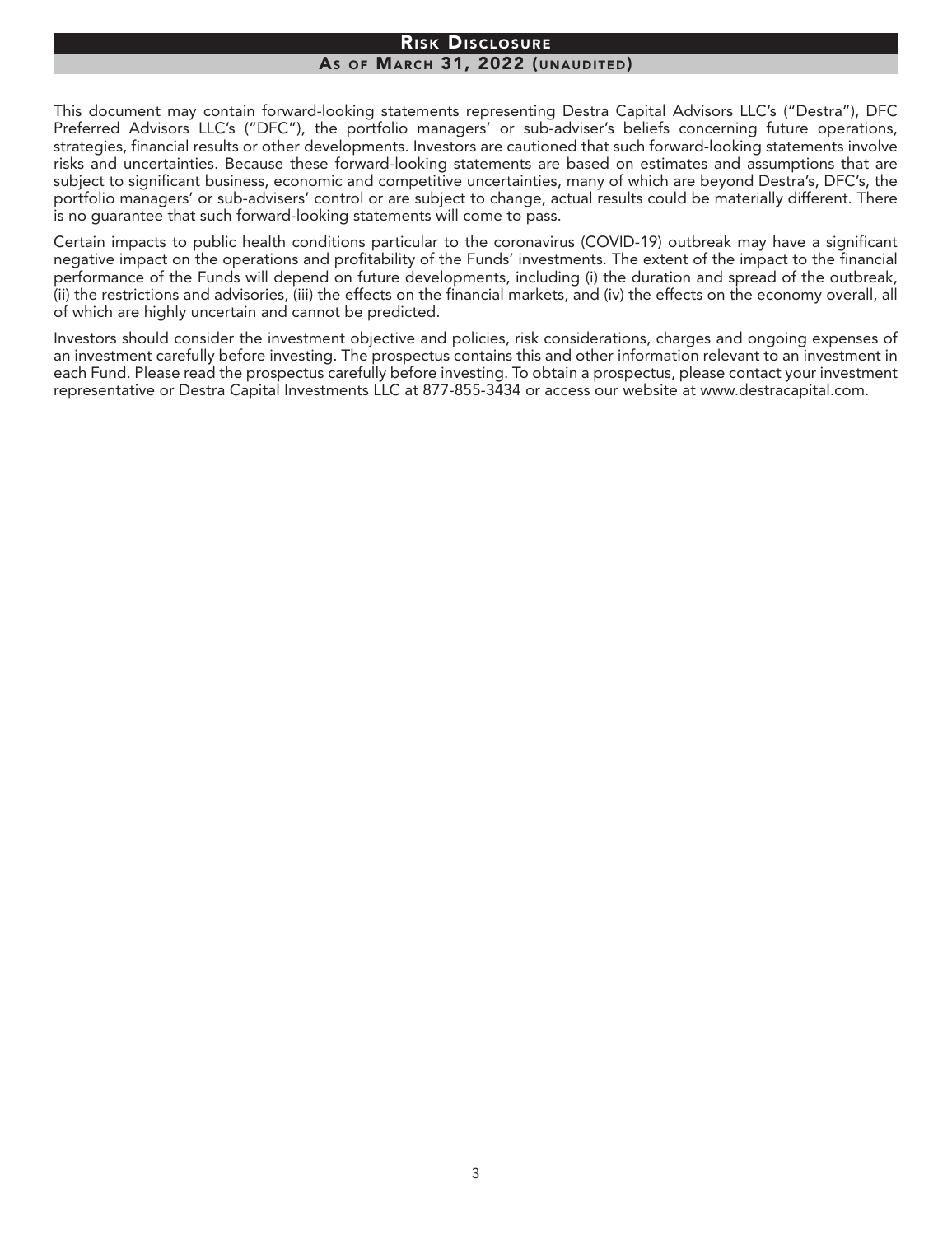#### **OVERVIEW OF FUND EXPENSES** AS OF MARCH 31, 2022 (UNAUDITED)

As a shareholder of the Destra Investment Trust, you incur management fees and other fund expenses. The expense examples below (the "Example") are intended to help you understand your ongoing costs (in dollars) of investing in each Fund and to compare these costs with the ongoing costs of investing in other funds.

The Example is based on an investment of \$1,000 invested at the beginning of the period and held for the entire period from October 1, 2021 to March 31, 2022.

#### **Actual Expenses**

The first line of the table below provides information about actual account values and actual expenses. You may use the information in this line, together with the amount you invested, to estimate the expenses that you paid over the period. Simply divide your account value by \$1,000 (for example, an \$8,600 account value divided by \$1,000 = 8.6), then multiply the result by the number in the first line under the heading entitled "Expenses Paid During the Period" to estimate the expenses you paid on your account during this period.

#### **Hypothetical Example for Comparison Purposes**

The second line of the table below provides information about hypothetical account values and hypothetical expenses based on each Fund's actual expense ratio and an assumed annual rate of return of 5% before expenses, which is not each Fund's actual return. The hypothetical account values and expenses may not be used to estimate the actual ending account balance or expenses you paid during the period. You may use this information to compare the ongoing costs of investing in each Fund and other funds by comparing this 5% hypothetical example with the 5% hypothetical examples that appear in the shareholder reports of other funds.

Please note that the expenses shown in the table are meant to highlight your ongoing costs only and do not reflect any transactional costs, such as sales charges (loads) or deferred sales charges. Therefore, the second line of the table is useful in comparing ongoing costs only and will not help you determine the relative total costs of owning different funds. In addition, if these transactional costs were included, your costs would have been higher.

| Destra Flaherty & Crumrine Preferred and Income Fund | <b>Beginning</b><br>Account<br>Value<br>10/1/21 | Ending<br>Account<br>Value<br>3/31/22 | Annualized<br><b>Expense</b><br>Ratio <sup>(1)</sup> | <b>Expenses</b><br>Paid<br>During<br>Period<br>$10/1/21 -$<br>$3/31/22^{(1)}$ |
|------------------------------------------------------|-------------------------------------------------|---------------------------------------|------------------------------------------------------|-------------------------------------------------------------------------------|
| Class I                                              |                                                 |                                       |                                                      |                                                                               |
| Actual.                                              | \$1,000.00                                      | \$949.00                              | 1.16%                                                | \$5.64                                                                        |
|                                                      | 1,000.00                                        | 1.019.21                              | 1.16%                                                | 5.84                                                                          |
| Class A                                              |                                                 |                                       |                                                      |                                                                               |
|                                                      | 1,000.00                                        | 947.50                                | 1.41%                                                | 6.85                                                                          |
|                                                      | 1.000.00                                        | 1.017.96                              | 1.41%                                                | 7.10                                                                          |
| Class C                                              |                                                 |                                       |                                                      |                                                                               |
| Actual                                               | 1.000.00                                        | 944.20                                | 2.16%                                                | 10.48                                                                         |
|                                                      | 1.000.00                                        | 1.014.20                              | 2.16%                                                | 10.85                                                                         |

| Destra Granahan Small Cap Advantage Fund | <b>Beginning</b><br>Account<br>Value<br>10/1/21 | Ending<br>Account<br>Value<br>3/31/22 | Annualized<br><b>Expense</b><br>Ratio <sup>(2)</sup> | Expenses<br>Paid<br>During<br>Period<br>$10/1/21 -$<br>$3/31/22^{(2)}$ |
|------------------------------------------|-------------------------------------------------|---------------------------------------|------------------------------------------------------|------------------------------------------------------------------------|
| Class I                                  |                                                 |                                       |                                                      |                                                                        |
| Actual                                   | \$1,000.00                                      | \$751.40                              | 1.50%                                                | \$6.55                                                                 |
|                                          | 1,000.00                                        | 1.017.52                              | 1.50%                                                | 7.54                                                                   |
| Class A                                  |                                                 |                                       |                                                      |                                                                        |
| Actual                                   | 1.000.00                                        | 750.40                                | 1.75%                                                | 7.64                                                                   |
|                                          | 1,000.00                                        | 1.016.27                              | 1.75%                                                | 8.80                                                                   |

<sup>(1)</sup> Expenses are equal to the Destra Flaherty & Crumrine Preferred and Income Fund's annualized expense ratios for the period October 1, 2021 through March 31, 2022, multiplied by the average account value over the period, multiplied by 182/365 (to reflect the one-half year period).

 $(2)$ Expenses are equal to the Destra Granahan Small Cap Advantage Fund's annualized expense ratio for the period October 1, 2021 through March 31, 2022, multiplied by the average account value over the period, multiplied by 182/365 (to reflect the one-half year period).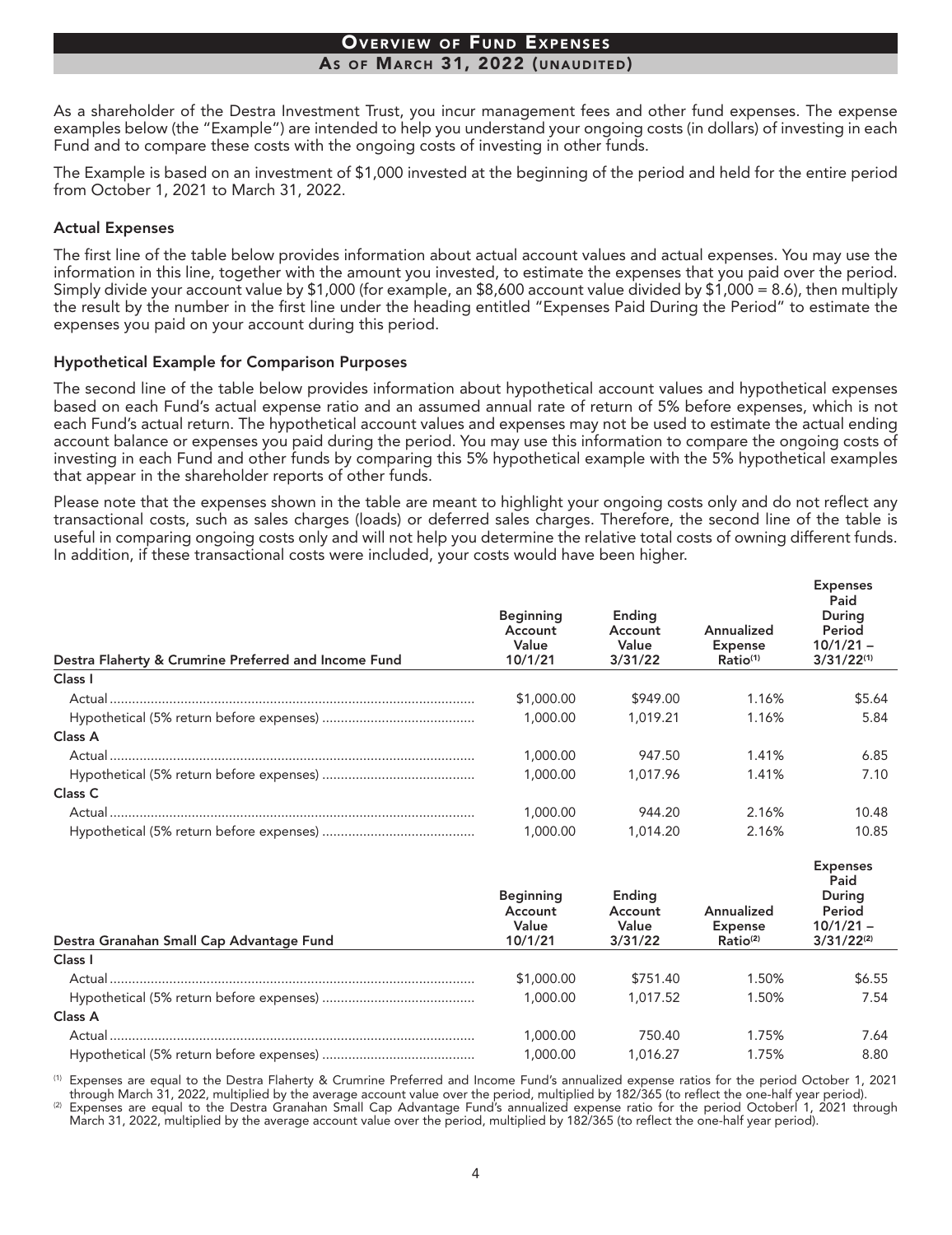SCHEDULE OF INVESTMENTS

# AS OF MARCH 31, 2022 (UNAUDITED)

| <b>Shares or</b><br><b>Principal</b> |                                                                                                              | Moody's           |                      |
|--------------------------------------|--------------------------------------------------------------------------------------------------------------|-------------------|----------------------|
| Amount                               |                                                                                                              | <b>Ratings</b>    | Value                |
|                                      | <b>PREFERRED SECURITIES - 76.7%</b>                                                                          |                   |                      |
|                                      | <b>BANKS - 35.6%</b>                                                                                         |                   |                      |
|                                      | 575,000 American AgCredit Corp., 5.250% to 06/15/26 then USD 5 Year Tsy + 4.500%, Series A <sup>(1)(2)</sup> | $BB+(3)$          | \$<br>569,250        |
|                                      | Bank of America Corp.                                                                                        |                   |                      |
| 500,000                              |                                                                                                              | Baa3              | 521,875              |
| 2,000,000                            |                                                                                                              | Baa3              | 2,072,400            |
| 250,000<br>4,525,000                 |                                                                                                              | Baa3<br>Baa3      | 265,625<br>4,739,937 |
|                                      |                                                                                                              | Baa2              | 273,416              |
|                                      |                                                                                                              | Ba1               | 729,300              |
|                                      | Capital One Financial Corp.                                                                                  |                   |                      |
| 1,030,000                            |                                                                                                              | Baa3              | 957,900              |
| 289,245                              |                                                                                                              | Baa3              | 6,672,882            |
|                                      | Citigroup, Inc.                                                                                              |                   |                      |
| 550,000                              |                                                                                                              | Ba1               | 520,781              |
| 300,000                              |                                                                                                              | Ba1               | 289,500              |
| 1,575,000                            |                                                                                                              | Ba1               | 1,479,516            |
| 1,125,000                            |                                                                                                              | Ba1               | 1,078,594            |
| 4,560,000                            |                                                                                                              | Ba1               | 4,653,708            |
| 1,700,000                            |                                                                                                              | Ba1               | 1,779,390            |
| 108,199                              |                                                                                                              | Ba1               | 2,851,044            |
| 16,400                               |                                                                                                              | Ba1               | 432,468              |
|                                      | 150,000 Citizens Financial Group, Inc., 6.350% to 04/06/24 then 3-Month USD Libor + 3.642%,                  |                   |                      |
|                                      |                                                                                                              | $BB + (3)$        | 3,919,500            |
|                                      | CoBank ACB                                                                                                   |                   |                      |
| 11,790                               |                                                                                                              | $BBB+^{(3)}$      | 1,296,900            |
| 8,400                                |                                                                                                              | $BBB+^{(3)}$      | 849,492              |
| 500,000                              |                                                                                                              | $BBB+^{(3)}$      | 521,250              |
|                                      |                                                                                                              | Baa2              | 1,092,000            |
|                                      | 250,000 Compeer Financial ACA, 4.875% to 08/15/26 then USD 5 Year Tsy + 4.100%, Series B-1 <sup>(1)(2)</sup> | $BB+(3)$          | 245,000              |
|                                      | 42,300 ConnectOne Bancorp, Inc., 5.250% to 09/01/26 then USD 5 Year Tsy + 4.420%, Series A <sup>(2)</sup>    | NR <sup>(4)</sup> | 1,016,892            |
| 36,000                               |                                                                                                              | $BB-(5)$          | 860,760              |
| 45,761                               |                                                                                                              | Baa3              | 1,165,075            |
|                                      |                                                                                                              | Ba1               | 531,856              |
|                                      |                                                                                                              | Ba2               | 575,119              |
|                                      |                                                                                                              | Baa3              | 400,200              |
|                                      |                                                                                                              | Baa3              | 225,432              |
|                                      | Goldman Sachs Group, Inc.                                                                                    |                   |                      |
| 1,600,000                            |                                                                                                              | Ba1               | 1,505,840            |
| 925,000                              |                                                                                                              | Ba1               | 881,062              |
| 2,500,000                            |                                                                                                              | Ba1               | 2,506,250            |
| 600,000                              |                                                                                                              | Ba1               | 614,430              |
| 80,280                               |                                                                                                              | Ba1               | 2,133,842            |
|                                      | Huntington Bancshares, Inc.                                                                                  |                   |                      |
| 355,000                              |                                                                                                              | Baa3              | 352,338              |
| 1,050,000                            |                                                                                                              | Baa3              | 1,098,825            |
|                                      | JPMorgan Chase & Co.                                                                                         |                   |                      |
| 3,050,000                            |                                                                                                              | Baa2              | 3,050,000            |
| 2,150,000                            |                                                                                                              | Baa2              | 2,015,625            |
| 28,200                               |                                                                                                              | Baa2              | 594,456              |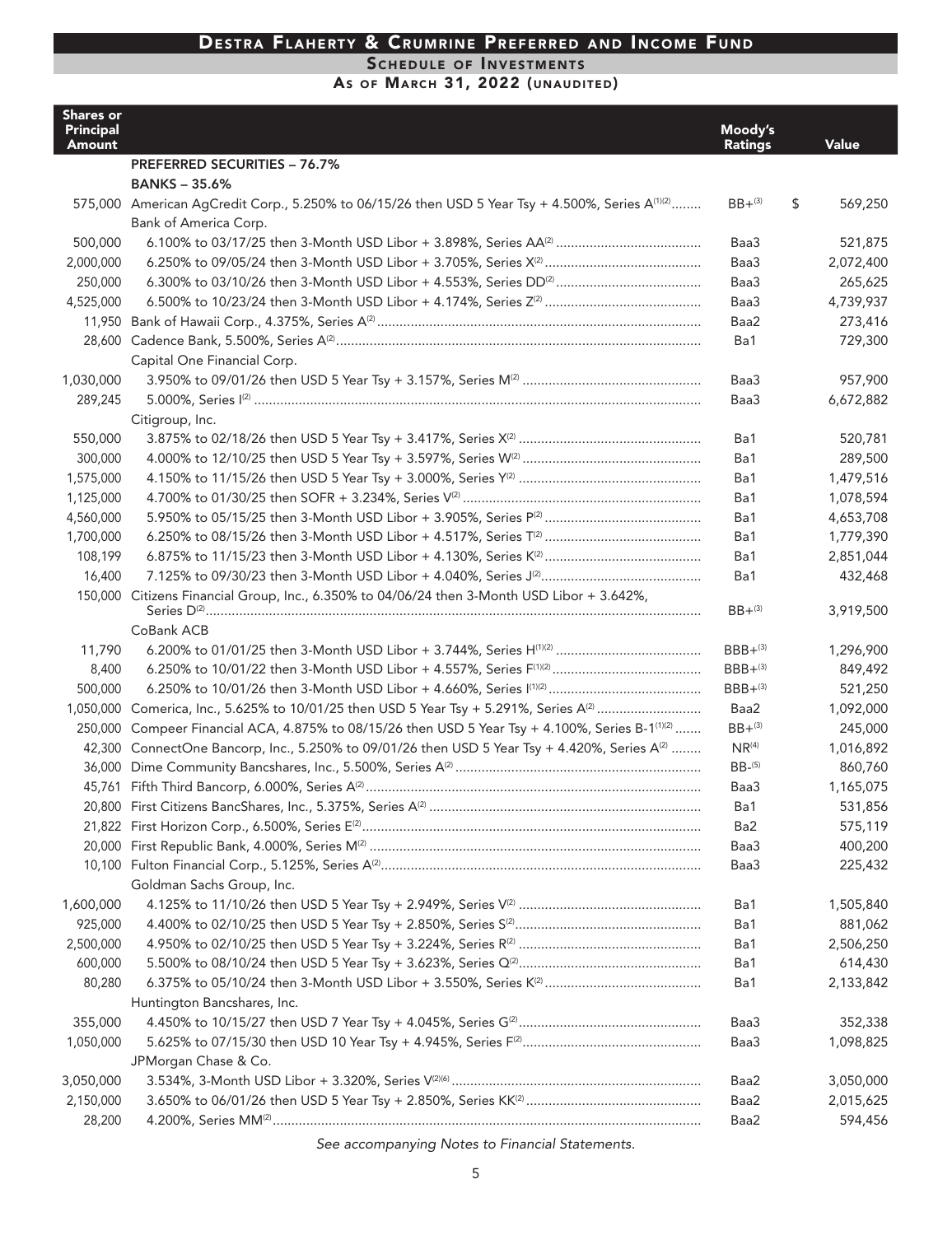### SCHEDULE OF INVESTMENTS (CONTINUED)

AS OF MARCH 31, 2022 (UNAUDITED)

| <b>Shares or</b><br><b>Principal</b><br><b>Amount</b> |                                                                                                           | Moody's<br><b>Ratings</b> | Value           |
|-------------------------------------------------------|-----------------------------------------------------------------------------------------------------------|---------------------------|-----------------|
|                                                       | <b>PREFERRED SECURITIES (continued)</b>                                                                   |                           |                 |
|                                                       | <b>BANKS</b> (continued)                                                                                  |                           |                 |
|                                                       | KeyCorp                                                                                                   |                           |                 |
| 3,740,000                                             |                                                                                                           | Baa3                      | \$<br>3,702,600 |
| 25,277                                                |                                                                                                           | Baa3                      | 635,717         |
| 27,817                                                |                                                                                                           | Baa3                      | 770,809         |
|                                                       | M&T Bank Corp.                                                                                            |                           |                 |
| 650,000                                               |                                                                                                           | Baa2                      | 585,800         |
| 700,000                                               |                                                                                                           | Baa2                      | 711,813         |
|                                                       | 18,791 Merchants Bancorp, 6.000% to 10/01/24 then 3-Month USD Libor + 4.569%, Series B <sup>(2)</sup>     | $NR^{(4)}$                | 467,896         |
|                                                       | Morgan Stanley                                                                                            |                           |                 |
| 590,000                                               |                                                                                                           | Baa3                      | 579,675         |
| 171,717                                               |                                                                                                           | Baa3                      | 4,490,400       |
| 24,190                                                |                                                                                                           | Baa3                      | 642,970         |
| 164,500                                               |                                                                                                           | Baa3                      | 4,393,795       |
|                                                       | 165,623 New York Community Bancorp, Inc., 6.375% to 03/17/27 then 3-Month USD Libor + 3.821%,             |                           |                 |
|                                                       |                                                                                                           | Ba2                       | 4,437,040       |
|                                                       | 106,311 People's United Financial, Inc., 5.625% to 12/15/26 then 3-Month USD Libor + 4.020%,              |                           |                 |
|                                                       |                                                                                                           | Ba1                       | 2,770,465       |
|                                                       | 1,575,000 PNC Financial Services Group, Inc., 3.400% to 09/15/26 then USD 5 Year Tsy + 2.595%,            |                           |                 |
|                                                       |                                                                                                           | Baa2                      | 1,423,406       |
|                                                       | Regions Financial Corp.                                                                                   |                           |                 |
| 90,500                                                |                                                                                                           | Baa3                      | 2,359,335       |
| 725,000                                               |                                                                                                           | Baa3                      | 756,719         |
| 66,700                                                |                                                                                                           | Baa3                      | 1,750,875       |
|                                                       |                                                                                                           | Ba1                       | 1,271,200       |
|                                                       | <b>SVB Financial Group</b>                                                                                |                           |                 |
| 725,000                                               |                                                                                                           | Baa2                      | 671,531         |
| 350,000                                               |                                                                                                           | Baa2                      | 299,250         |
| 550,000                                               |                                                                                                           | Baa2                      | 509,781         |
|                                                       |                                                                                                           | $BB-(3)$                  | 1,120,560       |
|                                                       | 127,922 Synovus Financial Corp., 5.875% to 07/01/24 then USD 5 Year Tsy + 4.127%, Series E <sup>(2)</sup> | $BB-(3)$                  | 3,351,556       |
|                                                       |                                                                                                           | Ba2                       | 801,075         |
|                                                       | 15,000 TriState Capital Holdings, Inc., 6.375% to 07/01/26 then 3-Month USD Libor + 4.088%,               | $NR^{(4)}$                | 383,250         |
|                                                       | Truist Financial Corp.                                                                                    |                           |                 |
| 9,241                                                 |                                                                                                           | Baa2                      |                 |
|                                                       |                                                                                                           | Baa2                      | 211,526         |
| 1,098,000<br>1,050,000                                |                                                                                                           | Baa2                      | 1,081,530       |
|                                                       |                                                                                                           |                           | 1,077,825       |
|                                                       | Valley National Bancorp                                                                                   |                           |                 |
| 2,022                                                 |                                                                                                           | $BB^{(3)}$                | 50,449          |
| 30,345                                                |                                                                                                           | $BB^{(3)}$                | 807,784         |
|                                                       |                                                                                                           | Baa3                      | 440,510         |
|                                                       |                                                                                                           | Baa3                      | 517,395         |
|                                                       | Wells Fargo & Co.                                                                                         |                           |                 |
| 825,000                                               |                                                                                                           | Baa2                      | 789,669         |
| 46,000                                                |                                                                                                           | Baa2                      | 951,740         |
| 36,000                                                |                                                                                                           | Baa2                      | 793,800         |
| 1,557,000                                             |                                                                                                           | Baa2                      | 1,630,646       |
| 20,000                                                |                                                                                                           | Baa2                      | 536,600         |
| 267                                                   |                                                                                                           | Baa2                      | 353,775         |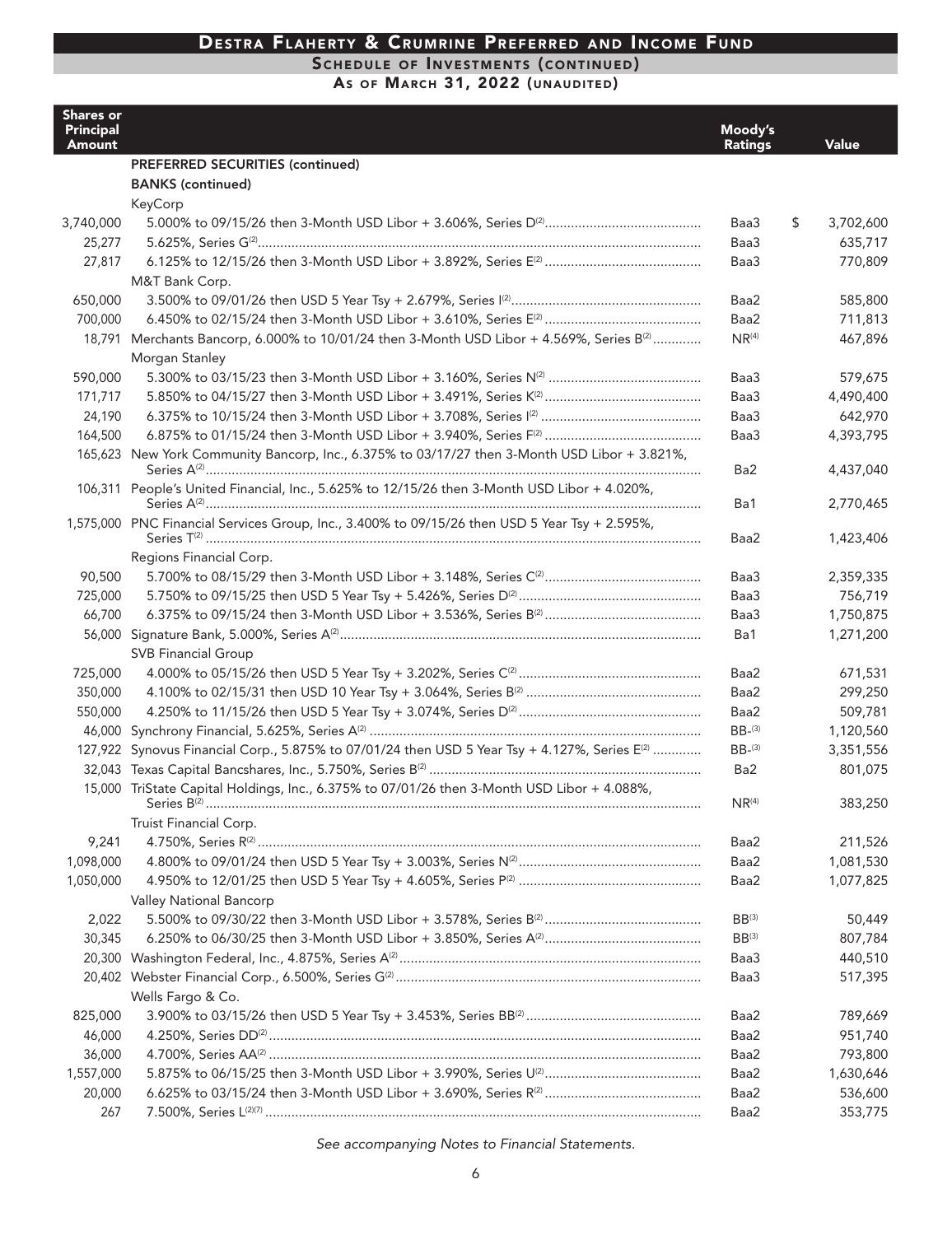#### SCHEDULE OF INVESTMENTS (CONTINUED)

AS OF MARCH 31, 2022 (UNAUDITED)

| <b>Shares or</b><br><b>Principal</b><br>Amount |                                                                                                                    | Moody's<br><b>Ratings</b> | <b>Value</b>    |
|------------------------------------------------|--------------------------------------------------------------------------------------------------------------------|---------------------------|-----------------|
|                                                | PREFERRED SECURITIES (continued)                                                                                   |                           |                 |
|                                                | <b>BANKS</b> (continued)                                                                                           |                           |                 |
|                                                |                                                                                                                    | NR <sup>(4)</sup>         | \$<br>1,168,992 |
|                                                | 22,900 Western Alliance Bancorp, 4.250% to 09/30/26 then USD 5 Year Tsy + 3.452%, Series A <sup>(2)</sup>          | Ba1                       | 556,699         |
|                                                | 44,000 Wintrust Financial Corp., 6.875% to 07/15/25 then USD 5 Year Tsy + 6.507%, Series E <sup>(2)</sup>          | $BB^{(5)}$                | 1,239,920       |
|                                                | 43,000 Zions Bancorp NA, 5.800% to 06/15/23 then 3-Month USD Libor + 3.800%, Series [(2)                           | $BB + ^{(3)}$             | 42,448          |
|                                                |                                                                                                                    |                           | 108,478,556     |
|                                                | <b>FINANCIAL SERVICES - 2.8%</b>                                                                                   |                           |                 |
|                                                | 450,000 AerCap Global Aviation Trust, 6.500% to 06/15/25 then 3-Month USD Libor + 4.300%,                          |                           |                 |
|                                                |                                                                                                                    | Ba1                       | 441,531         |
|                                                | 1,545,000 AerCap Holdings, 5.875% to 10/10/24 then USD 5 Year Tsy + 4.535%, 10/10/79                               | Ba <sub>2</sub>           | 1,485,456       |
|                                                | Ally Financial, Inc.                                                                                               |                           |                 |
| 1,220,000                                      |                                                                                                                    | Ba <sub>2</sub>           | 1,146,044       |
| 800,000                                        |                                                                                                                    | Ba2                       | 730,000         |
|                                                | 700,000 American Express Co., 3.550% to 09/15/26 then USD 5 Year Tsy + 2.854%, Series D <sup>(2)</sup>             | Baa2<br>$BBB^{(3)}$       | 637,175         |
|                                                |                                                                                                                    |                           | 291,852         |
|                                                | 800,000 Discover Financial Services, 6.125% to 09/23/25 then USD 5 Year Tsy + 5.783%, Series D <sup>(2)</sup>      | Ba <sub>2</sub>           | 834,544         |
| 725,000                                        | General Motors Financial Co., Inc.                                                                                 | Ba <sub>2</sub>           | 762,301         |
| 560,000                                        |                                                                                                                    | Ba <sub>2</sub>           | 557,894         |
| 600,000                                        |                                                                                                                    | Ba <sub>2</sub>           | 612,000         |
|                                                | Stifel Financial Corp.                                                                                             |                           |                 |
| 20,000                                         |                                                                                                                    | $BB-(3)$                  | 415,600         |
| 21,000                                         |                                                                                                                    | $BB-(3)$                  | 543,900         |
|                                                |                                                                                                                    |                           | 8,458,297       |
|                                                | <b>INSURANCE - 16.4%</b>                                                                                           |                           |                 |
|                                                |                                                                                                                    | Baa1                      | 1,588,380       |
|                                                | 92,000 American Equity Investment Life Holding Co., 5.950% to 12/01/24 then                                        |                           |                 |
|                                                |                                                                                                                    | $BB^{(3)}$                | 2,350,600       |
|                                                | 1,515,000 American International Group, Inc., 8.175% to 05/15/38 then 3-Month USD Libor + 4.195%,                  | Baa3                      | 2,059,256       |
|                                                | Aspen Insurance Holdings, Ltd.                                                                                     |                           |                 |
| 25,000                                         |                                                                                                                    | Ba1                       | 630,750         |
| 18,630                                         |                                                                                                                    | Ba1                       | 483,076         |
|                                                |                                                                                                                    | Ba1                       | 418,030         |
|                                                | Athene Holding, Ltd.                                                                                               |                           |                 |
| 25,200                                         |                                                                                                                    | $BBB^{(3)}$               | 547,596         |
| 88,000                                         |                                                                                                                    | $BBB^{(3)}$               | 2,328,480       |
| 29,000                                         |                                                                                                                    | $BBB^{(3)}$               | 769,370         |
|                                                |                                                                                                                    | Baa3                      | 3,791,000       |
| 735,000                                        | Axis Specialty Finance LLC, 4.900% to 01/15/30 then USD 5 Year Tsy + 3.186%, 01/15/40                              | Baa2                      | 720,300         |
|                                                |                                                                                                                    | Ba1                       | 333,000         |
|                                                | 100,435 Delphi Financial Group, Inc., 3.696%, 3-Month USD Libor + 3.190%, 05/15/37(6)<br><b>Enstar Finance LLC</b> | BBB(3)                    | 2,259,787       |
| 670,000                                        |                                                                                                                    | $BB + ^{(3)}$             | 639,850         |
| 825,000                                        |                                                                                                                    | $BB + ^{(3)}$             | 816,750         |
|                                                | 45,400 Enstar Group, Ltd., 7.000% to 09/01/28 then 3-Month USD Libor + 4.015%, Series D <sup>(2)</sup>             | $BB + {}^{(3)}$           | 1,193,112       |
|                                                | 125,000 Equitable Holdings, Inc., 4.950% to 12/15/25 then USD 5 Year Tsy + 4.736%, Series B <sup>(2)</sup>         | Ba1                       | 123,125         |
|                                                | 196,000 Everest Reinsurance Holdings, Inc., 2.891%, 3-Month USD Libor + 2.385%, 05/15/37 <sup>(6)</sup>            | Baa2                      | 181,300         |
|                                                | 1,370,000 Global Atlantic Fin Co., 4.700% to 10/15/26 then USD 5 Year Tsy + 3.796%, 10/15/51 <sup>(1)</sup>        | Baa3                      | 1,298,075       |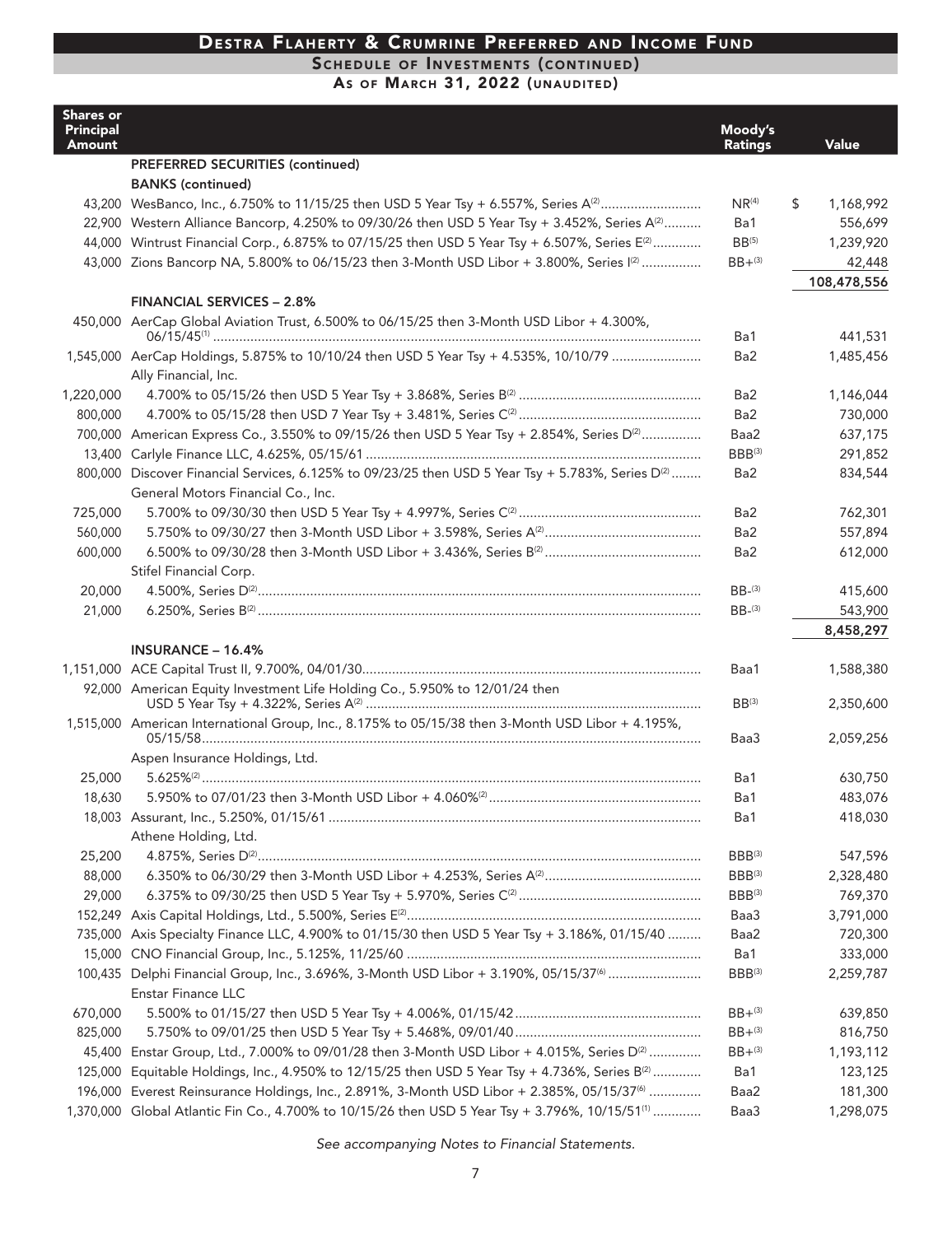#### SCHEDULE OF INVESTMENTS (CONTINUED)

AS OF MARCH 31, 2022 (UNAUDITED)

| <b>Shares or</b><br><b>Principal</b><br>Amount |                                                                                                                                 | Moody's<br><b>Ratings</b> | Value         |
|------------------------------------------------|---------------------------------------------------------------------------------------------------------------------------------|---------------------------|---------------|
|                                                | PREFERRED SECURITIES (continued)                                                                                                |                           |               |
|                                                | <b>INSURANCE (continued)</b>                                                                                                    |                           |               |
|                                                | 875,000 Kuvare U.S. Holdings, Inc., 7.000% to 05/01/26 then USD 5 Year Tsy + 6.541%, 02/17/51,                                  | NR <sup>(4)</sup>         | \$<br>914,375 |
|                                                | Liberty Mutual Group, Inc.                                                                                                      |                           |               |
| 830,000                                        |                                                                                                                                 | Baa3                      | 784,279       |
| 7,103,000                                      |                                                                                                                                 | Baa3                      | 9,221,470     |
|                                                | MetLife, Inc.                                                                                                                   |                           |               |
| 1,605,000                                      |                                                                                                                                 | Baa2                      | 2,087,139     |
| 1,937,000                                      |                                                                                                                                 | Baa2                      | 2,825,967     |
|                                                |                                                                                                                                 | Ba1                       | 5,298,750     |
|                                                | 100,476 Reinsurance Group of America, Inc., 5.750% to 06/15/26 then 3-Month USD Libor + 4.040%,                                 | Baa2                      | 2,753,042     |
|                                                |                                                                                                                                 | Baa2                      | 614,592       |
|                                                | SBL Holdings, Inc.                                                                                                              |                           |               |
| 1,275,000                                      |                                                                                                                                 | $BB^{(3)}$                | 1,166,625     |
| 1,175,000                                      |                                                                                                                                 | $BB^{(3)}$                | 1,088,344     |
|                                                | 23,000 Voya Financial, Inc., 5.350% to 09/15/29 then USD 5 Year Tsy + 3.210%, Series B <sup>(2)</sup>                           | Ba2                       | 592,250       |
|                                                |                                                                                                                                 |                           | 49,878,670    |
|                                                | UTILITIES - 11.6%                                                                                                               |                           |               |
|                                                | Algonquin Power & Utilities Corp.                                                                                               |                           |               |
| 1,500,000                                      | 4.750% to 04/18/27 then USD 5 Year Tsy + 3.249%, 01/18/82, Series 2022-B                                                        | $BB + ^{(3)}$             | 1,399,838     |
| 40,645                                         | 6.200% to 07/01/24 then 3-Month USD Libor + 4.010%, 07/01/79, Series 2019-A                                                     | $BB + ^{(3)}$             | 1,065,305     |
|                                                | 1,070,000 American Electric Power Co., Inc., 3.875% to 02/15/27 then USD 5 Year Tsy + 2.675%,                                   |                           |               |
|                                                |                                                                                                                                 | Baa3                      | 990,694       |
|                                                | 646,000 CenterPoint Energy, Inc., 6.125% to 09/01/23 then 3-Month USD Libor + 3.270%, Series A(2)                               | Ba1                       | 636,714       |
|                                                |                                                                                                                                 | Baa3                      | 2,801,300     |
|                                                |                                                                                                                                 | Baa2                      | 4,007,269     |
|                                                | 725,000 Dominion Energy, Inc., 4.350% to 04/15/27 then USD 5 Year Tsy + 3.195%, Series C <sup>(2)</sup><br>Edison International | Ba1                       | 704,744       |
| 1,775,000                                      |                                                                                                                                 | Ba2                       | 1,670,275     |
| 700,000                                        |                                                                                                                                 | Ba2                       | 677,075       |
|                                                | 2,806,000 Emera, Inc., 6.750% to 06/15/26 then 3-Month USD Libor + 5.440%, 06/15/76, Series 2016-A                              | Ba2                       | 2,963,837     |
|                                                | 140,000 NextEra Energy Capital Holdings, Inc., 5.650% to 05/01/29 then 3-Month USD Libor + 3.156%,                              |                           | 143,925       |
|                                                |                                                                                                                                 | Baa2<br>Ba1               | 280,725       |
|                                                |                                                                                                                                 | Ba1                       | 484,628       |
|                                                | 121,730 SCE Trust V, 5.450% to 03/15/26 then 3-Month USD Libor + 3.790%, Series K <sup>(2)</sup>                                | Ba1                       | 3,042,033     |
|                                                |                                                                                                                                 | Ba1                       | 4,248,964     |
|                                                | Sempra Energy                                                                                                                   |                           |               |
| 1,450,000                                      |                                                                                                                                 | Baa3                      | 1,354,064     |
| 1,300,000                                      |                                                                                                                                 | Ba1                       | 1,309,750     |
|                                                | 1,140,000 Southern California Edison Co., 4.516%, 3-Month USD Libor + 4.199%, Series E(2)(6)                                    | Ba1                       | 1,134,300     |
|                                                | Southern Co.                                                                                                                    |                           |               |
| 825,000                                        | 3.750% to 09/15/26 then USD 5 Year Tsy + 2.915%, 09/15/51, Series 2021-A                                                        | Baa3                      | 762,754       |
| 222,388                                        |                                                                                                                                 | Baa3                      | 5,366,222     |
|                                                |                                                                                                                                 | Ba1                       | 125,786       |
|                                                |                                                                                                                                 | Ba3                       | 170,678       |
|                                                |                                                                                                                                 |                           | 35,340,880    |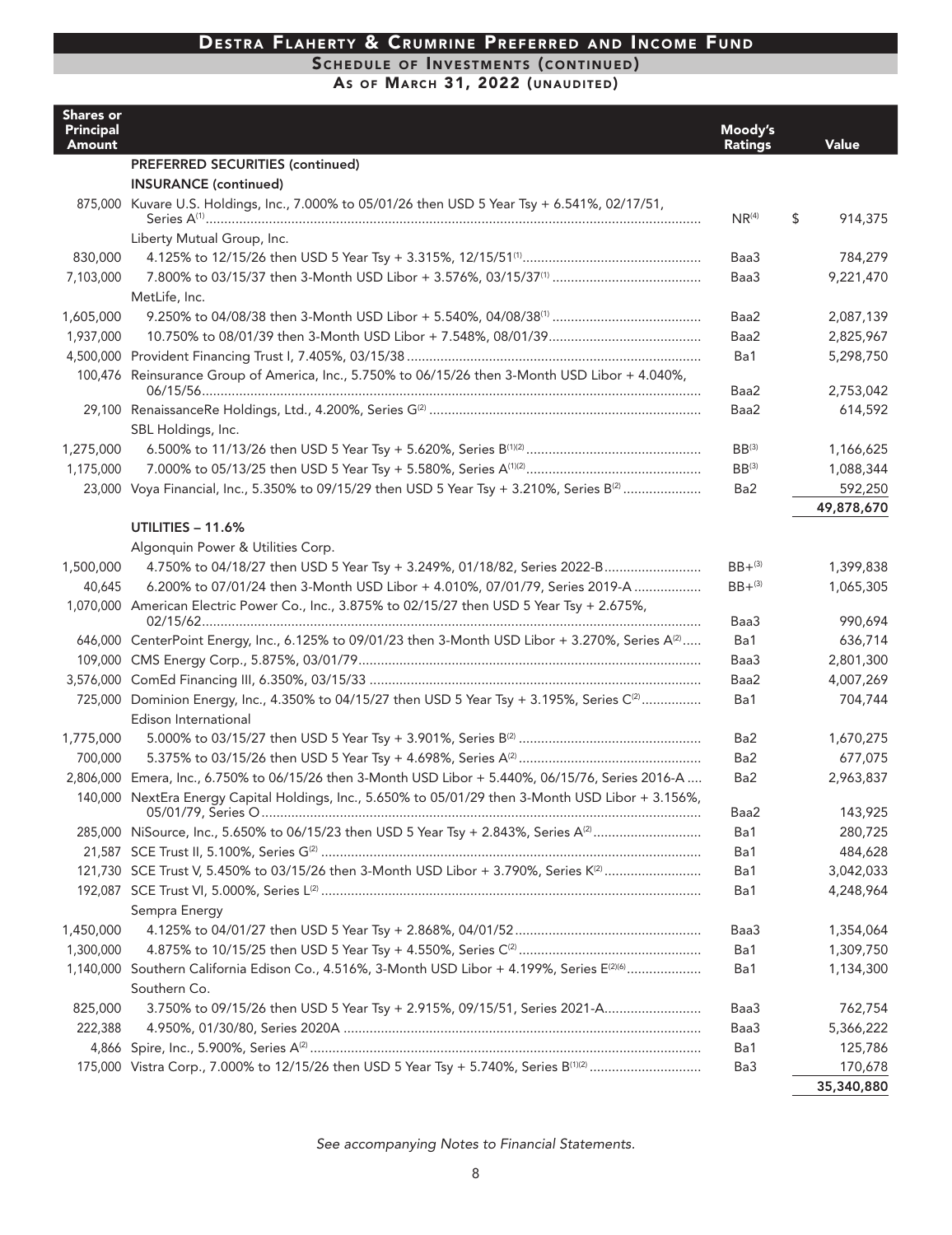#### SCHEDULE OF INVESTMENTS (CONTINUED)

AS OF MARCH 31, 2022 (UNAUDITED)

| <b>PREFERRED SECURITIES (continued)</b><br><b>ENERGY - 5.8%</b><br>DCP Midstream LP<br>1,300,000<br>\$<br>1,251,250<br>Ba3<br>Ba3<br>93,561<br>3,900<br>Enbridge, Inc.<br>340,000<br>5.750% to 07/15/30 then USD 5 Year Tsy + 5.314%, 07/15/80, Series 2020-A<br>Baa3<br>352,750<br>6.000% to 01/15/27 then 3-Month USD Libor + 3.890%, 01/15/77, Series 2016-A<br>1,252,000<br>Baa3<br>1,284,817<br>Energy Transfer LP<br>1,362,728<br>1,387,000<br>Ba2<br>180,186<br>Ba <sub>2</sub><br>4,297,436<br>160,236<br>Ba <sub>2</sub><br>3,967,443<br>Ba <sub>2</sub><br>39,488<br>1,600<br>1,765,000 MPLX LP, 6.875% to 02/15/23 then 3-Month USD Libor + 4.652%, Series B <sup>(2)</sup><br>$BB + ^{(3)}$<br>1,738,525<br>Transcanada Trust<br>2,068,614<br>2,065,000<br>Baa3<br>1,350,000<br>5.875% to 08/15/26 then 3-Month USD Libor + 4.640%, 08/15/76, Series 16-A<br>Baa3<br>1,366,875<br>17,823,487<br><b>COMMUNICATIONS - 1.4%</b><br>Ba1<br>722,040<br>940,000 British Telecommunications PLC, 4.875% to 11/23/31 then USD 5 Year Tsy + 3.493%,<br>895,214<br>Ba1<br>1,720,000 Paramount Global, 6.375% to 03/30/27 then USD 5 Year Tsy + 3.999%, 03/30/62<br>1,737,621<br>Baa3<br>700,000 Vodafone Group PLC, 7.000% to 04/04/29 then USD 5 Year Swap + 4.873%, 04/04/79<br>Ba1<br>773,462<br>4,128,337<br>MISCELLANEOUS - 1.4%<br>370,000 Apollo Management Holdings LP, 4.950% to 12/17/24 then USD 5 Year Tsy + 3.266%,<br>350,995<br>$BBB^{(3)}$<br>Land O' Lakes, Inc.<br>700,000<br>$BB^{(3)}$<br>744,083<br>3,115,000<br>$BB^{(3)}$<br>3,323,596<br>4,418,674<br><b>REITS - 1.7%</b><br>Arbor Realty Trust, Inc.<br>55,000<br>NR <sup>(4)</sup><br>1,357,950<br>24,049<br>NR <sup>(4)</sup><br>541,103<br>NR <sup>(4)</sup><br>2,132,414<br>26,000 New York Mortgage Trust, Inc., 6.875% to 10/15/26 then SOFR + 6.130%, Series F <sup>(2)</sup><br>$NR^{(4)}$<br>598,260<br>NR <sup>(4)</sup><br>577,784<br>5,207,511<br><b>TOTAL PREFERRED SECURITIES</b><br>233,734,412<br><b>CONTINGENT CAPITAL SECURITIES - 19.9%</b><br><b>BANKS-18.5%</b><br>4,207,000 Australia & New Zealand Banking Group, Ltd., 6.750% to 06/15/26 then<br>4,523,934<br>Baa2<br>Banco Bilbao Vizcaya Argentaria SA<br>2,600,000<br>Ba2<br>2,531,750<br>800,000<br>Ba2 | <b>Shares or</b><br><b>Principal</b><br><b>Amount</b> | Moody's<br><b>Ratings</b> | <b>Value</b> |
|-----------------------------------------------------------------------------------------------------------------------------------------------------------------------------------------------------------------------------------------------------------------------------------------------------------------------------------------------------------------------------------------------------------------------------------------------------------------------------------------------------------------------------------------------------------------------------------------------------------------------------------------------------------------------------------------------------------------------------------------------------------------------------------------------------------------------------------------------------------------------------------------------------------------------------------------------------------------------------------------------------------------------------------------------------------------------------------------------------------------------------------------------------------------------------------------------------------------------------------------------------------------------------------------------------------------------------------------------------------------------------------------------------------------------------------------------------------------------------------------------------------------------------------------------------------------------------------------------------------------------------------------------------------------------------------------------------------------------------------------------------------------------------------------------------------------------------------------------------------------------------------------------------------------------------------------------------------------------------------------------------------------------------------------------------------------------------------------------------------------------------------------------------------------------------------------------------------------------------------------------------------------|-------------------------------------------------------|---------------------------|--------------|
|                                                                                                                                                                                                                                                                                                                                                                                                                                                                                                                                                                                                                                                                                                                                                                                                                                                                                                                                                                                                                                                                                                                                                                                                                                                                                                                                                                                                                                                                                                                                                                                                                                                                                                                                                                                                                                                                                                                                                                                                                                                                                                                                                                                                                                                                 |                                                       |                           |              |
|                                                                                                                                                                                                                                                                                                                                                                                                                                                                                                                                                                                                                                                                                                                                                                                                                                                                                                                                                                                                                                                                                                                                                                                                                                                                                                                                                                                                                                                                                                                                                                                                                                                                                                                                                                                                                                                                                                                                                                                                                                                                                                                                                                                                                                                                 |                                                       |                           |              |
|                                                                                                                                                                                                                                                                                                                                                                                                                                                                                                                                                                                                                                                                                                                                                                                                                                                                                                                                                                                                                                                                                                                                                                                                                                                                                                                                                                                                                                                                                                                                                                                                                                                                                                                                                                                                                                                                                                                                                                                                                                                                                                                                                                                                                                                                 |                                                       |                           |              |
|                                                                                                                                                                                                                                                                                                                                                                                                                                                                                                                                                                                                                                                                                                                                                                                                                                                                                                                                                                                                                                                                                                                                                                                                                                                                                                                                                                                                                                                                                                                                                                                                                                                                                                                                                                                                                                                                                                                                                                                                                                                                                                                                                                                                                                                                 |                                                       |                           |              |
|                                                                                                                                                                                                                                                                                                                                                                                                                                                                                                                                                                                                                                                                                                                                                                                                                                                                                                                                                                                                                                                                                                                                                                                                                                                                                                                                                                                                                                                                                                                                                                                                                                                                                                                                                                                                                                                                                                                                                                                                                                                                                                                                                                                                                                                                 |                                                       |                           |              |
|                                                                                                                                                                                                                                                                                                                                                                                                                                                                                                                                                                                                                                                                                                                                                                                                                                                                                                                                                                                                                                                                                                                                                                                                                                                                                                                                                                                                                                                                                                                                                                                                                                                                                                                                                                                                                                                                                                                                                                                                                                                                                                                                                                                                                                                                 |                                                       |                           |              |
|                                                                                                                                                                                                                                                                                                                                                                                                                                                                                                                                                                                                                                                                                                                                                                                                                                                                                                                                                                                                                                                                                                                                                                                                                                                                                                                                                                                                                                                                                                                                                                                                                                                                                                                                                                                                                                                                                                                                                                                                                                                                                                                                                                                                                                                                 |                                                       |                           |              |
|                                                                                                                                                                                                                                                                                                                                                                                                                                                                                                                                                                                                                                                                                                                                                                                                                                                                                                                                                                                                                                                                                                                                                                                                                                                                                                                                                                                                                                                                                                                                                                                                                                                                                                                                                                                                                                                                                                                                                                                                                                                                                                                                                                                                                                                                 |                                                       |                           |              |
|                                                                                                                                                                                                                                                                                                                                                                                                                                                                                                                                                                                                                                                                                                                                                                                                                                                                                                                                                                                                                                                                                                                                                                                                                                                                                                                                                                                                                                                                                                                                                                                                                                                                                                                                                                                                                                                                                                                                                                                                                                                                                                                                                                                                                                                                 |                                                       |                           |              |
|                                                                                                                                                                                                                                                                                                                                                                                                                                                                                                                                                                                                                                                                                                                                                                                                                                                                                                                                                                                                                                                                                                                                                                                                                                                                                                                                                                                                                                                                                                                                                                                                                                                                                                                                                                                                                                                                                                                                                                                                                                                                                                                                                                                                                                                                 |                                                       |                           |              |
|                                                                                                                                                                                                                                                                                                                                                                                                                                                                                                                                                                                                                                                                                                                                                                                                                                                                                                                                                                                                                                                                                                                                                                                                                                                                                                                                                                                                                                                                                                                                                                                                                                                                                                                                                                                                                                                                                                                                                                                                                                                                                                                                                                                                                                                                 |                                                       |                           |              |
|                                                                                                                                                                                                                                                                                                                                                                                                                                                                                                                                                                                                                                                                                                                                                                                                                                                                                                                                                                                                                                                                                                                                                                                                                                                                                                                                                                                                                                                                                                                                                                                                                                                                                                                                                                                                                                                                                                                                                                                                                                                                                                                                                                                                                                                                 |                                                       |                           |              |
|                                                                                                                                                                                                                                                                                                                                                                                                                                                                                                                                                                                                                                                                                                                                                                                                                                                                                                                                                                                                                                                                                                                                                                                                                                                                                                                                                                                                                                                                                                                                                                                                                                                                                                                                                                                                                                                                                                                                                                                                                                                                                                                                                                                                                                                                 |                                                       |                           |              |
|                                                                                                                                                                                                                                                                                                                                                                                                                                                                                                                                                                                                                                                                                                                                                                                                                                                                                                                                                                                                                                                                                                                                                                                                                                                                                                                                                                                                                                                                                                                                                                                                                                                                                                                                                                                                                                                                                                                                                                                                                                                                                                                                                                                                                                                                 |                                                       |                           |              |
|                                                                                                                                                                                                                                                                                                                                                                                                                                                                                                                                                                                                                                                                                                                                                                                                                                                                                                                                                                                                                                                                                                                                                                                                                                                                                                                                                                                                                                                                                                                                                                                                                                                                                                                                                                                                                                                                                                                                                                                                                                                                                                                                                                                                                                                                 |                                                       |                           |              |
|                                                                                                                                                                                                                                                                                                                                                                                                                                                                                                                                                                                                                                                                                                                                                                                                                                                                                                                                                                                                                                                                                                                                                                                                                                                                                                                                                                                                                                                                                                                                                                                                                                                                                                                                                                                                                                                                                                                                                                                                                                                                                                                                                                                                                                                                 |                                                       |                           |              |
|                                                                                                                                                                                                                                                                                                                                                                                                                                                                                                                                                                                                                                                                                                                                                                                                                                                                                                                                                                                                                                                                                                                                                                                                                                                                                                                                                                                                                                                                                                                                                                                                                                                                                                                                                                                                                                                                                                                                                                                                                                                                                                                                                                                                                                                                 |                                                       |                           |              |
|                                                                                                                                                                                                                                                                                                                                                                                                                                                                                                                                                                                                                                                                                                                                                                                                                                                                                                                                                                                                                                                                                                                                                                                                                                                                                                                                                                                                                                                                                                                                                                                                                                                                                                                                                                                                                                                                                                                                                                                                                                                                                                                                                                                                                                                                 |                                                       |                           |              |
|                                                                                                                                                                                                                                                                                                                                                                                                                                                                                                                                                                                                                                                                                                                                                                                                                                                                                                                                                                                                                                                                                                                                                                                                                                                                                                                                                                                                                                                                                                                                                                                                                                                                                                                                                                                                                                                                                                                                                                                                                                                                                                                                                                                                                                                                 |                                                       |                           |              |
|                                                                                                                                                                                                                                                                                                                                                                                                                                                                                                                                                                                                                                                                                                                                                                                                                                                                                                                                                                                                                                                                                                                                                                                                                                                                                                                                                                                                                                                                                                                                                                                                                                                                                                                                                                                                                                                                                                                                                                                                                                                                                                                                                                                                                                                                 |                                                       |                           |              |
|                                                                                                                                                                                                                                                                                                                                                                                                                                                                                                                                                                                                                                                                                                                                                                                                                                                                                                                                                                                                                                                                                                                                                                                                                                                                                                                                                                                                                                                                                                                                                                                                                                                                                                                                                                                                                                                                                                                                                                                                                                                                                                                                                                                                                                                                 |                                                       |                           |              |
|                                                                                                                                                                                                                                                                                                                                                                                                                                                                                                                                                                                                                                                                                                                                                                                                                                                                                                                                                                                                                                                                                                                                                                                                                                                                                                                                                                                                                                                                                                                                                                                                                                                                                                                                                                                                                                                                                                                                                                                                                                                                                                                                                                                                                                                                 |                                                       |                           |              |
|                                                                                                                                                                                                                                                                                                                                                                                                                                                                                                                                                                                                                                                                                                                                                                                                                                                                                                                                                                                                                                                                                                                                                                                                                                                                                                                                                                                                                                                                                                                                                                                                                                                                                                                                                                                                                                                                                                                                                                                                                                                                                                                                                                                                                                                                 |                                                       |                           |              |
|                                                                                                                                                                                                                                                                                                                                                                                                                                                                                                                                                                                                                                                                                                                                                                                                                                                                                                                                                                                                                                                                                                                                                                                                                                                                                                                                                                                                                                                                                                                                                                                                                                                                                                                                                                                                                                                                                                                                                                                                                                                                                                                                                                                                                                                                 |                                                       |                           |              |
|                                                                                                                                                                                                                                                                                                                                                                                                                                                                                                                                                                                                                                                                                                                                                                                                                                                                                                                                                                                                                                                                                                                                                                                                                                                                                                                                                                                                                                                                                                                                                                                                                                                                                                                                                                                                                                                                                                                                                                                                                                                                                                                                                                                                                                                                 |                                                       |                           |              |
|                                                                                                                                                                                                                                                                                                                                                                                                                                                                                                                                                                                                                                                                                                                                                                                                                                                                                                                                                                                                                                                                                                                                                                                                                                                                                                                                                                                                                                                                                                                                                                                                                                                                                                                                                                                                                                                                                                                                                                                                                                                                                                                                                                                                                                                                 |                                                       |                           |              |
|                                                                                                                                                                                                                                                                                                                                                                                                                                                                                                                                                                                                                                                                                                                                                                                                                                                                                                                                                                                                                                                                                                                                                                                                                                                                                                                                                                                                                                                                                                                                                                                                                                                                                                                                                                                                                                                                                                                                                                                                                                                                                                                                                                                                                                                                 |                                                       |                           |              |
|                                                                                                                                                                                                                                                                                                                                                                                                                                                                                                                                                                                                                                                                                                                                                                                                                                                                                                                                                                                                                                                                                                                                                                                                                                                                                                                                                                                                                                                                                                                                                                                                                                                                                                                                                                                                                                                                                                                                                                                                                                                                                                                                                                                                                                                                 |                                                       |                           |              |
|                                                                                                                                                                                                                                                                                                                                                                                                                                                                                                                                                                                                                                                                                                                                                                                                                                                                                                                                                                                                                                                                                                                                                                                                                                                                                                                                                                                                                                                                                                                                                                                                                                                                                                                                                                                                                                                                                                                                                                                                                                                                                                                                                                                                                                                                 |                                                       |                           |              |
|                                                                                                                                                                                                                                                                                                                                                                                                                                                                                                                                                                                                                                                                                                                                                                                                                                                                                                                                                                                                                                                                                                                                                                                                                                                                                                                                                                                                                                                                                                                                                                                                                                                                                                                                                                                                                                                                                                                                                                                                                                                                                                                                                                                                                                                                 |                                                       |                           |              |
|                                                                                                                                                                                                                                                                                                                                                                                                                                                                                                                                                                                                                                                                                                                                                                                                                                                                                                                                                                                                                                                                                                                                                                                                                                                                                                                                                                                                                                                                                                                                                                                                                                                                                                                                                                                                                                                                                                                                                                                                                                                                                                                                                                                                                                                                 |                                                       |                           |              |
|                                                                                                                                                                                                                                                                                                                                                                                                                                                                                                                                                                                                                                                                                                                                                                                                                                                                                                                                                                                                                                                                                                                                                                                                                                                                                                                                                                                                                                                                                                                                                                                                                                                                                                                                                                                                                                                                                                                                                                                                                                                                                                                                                                                                                                                                 |                                                       |                           |              |
|                                                                                                                                                                                                                                                                                                                                                                                                                                                                                                                                                                                                                                                                                                                                                                                                                                                                                                                                                                                                                                                                                                                                                                                                                                                                                                                                                                                                                                                                                                                                                                                                                                                                                                                                                                                                                                                                                                                                                                                                                                                                                                                                                                                                                                                                 |                                                       |                           |              |
|                                                                                                                                                                                                                                                                                                                                                                                                                                                                                                                                                                                                                                                                                                                                                                                                                                                                                                                                                                                                                                                                                                                                                                                                                                                                                                                                                                                                                                                                                                                                                                                                                                                                                                                                                                                                                                                                                                                                                                                                                                                                                                                                                                                                                                                                 |                                                       |                           |              |
|                                                                                                                                                                                                                                                                                                                                                                                                                                                                                                                                                                                                                                                                                                                                                                                                                                                                                                                                                                                                                                                                                                                                                                                                                                                                                                                                                                                                                                                                                                                                                                                                                                                                                                                                                                                                                                                                                                                                                                                                                                                                                                                                                                                                                                                                 |                                                       |                           |              |
|                                                                                                                                                                                                                                                                                                                                                                                                                                                                                                                                                                                                                                                                                                                                                                                                                                                                                                                                                                                                                                                                                                                                                                                                                                                                                                                                                                                                                                                                                                                                                                                                                                                                                                                                                                                                                                                                                                                                                                                                                                                                                                                                                                                                                                                                 |                                                       |                           |              |
|                                                                                                                                                                                                                                                                                                                                                                                                                                                                                                                                                                                                                                                                                                                                                                                                                                                                                                                                                                                                                                                                                                                                                                                                                                                                                                                                                                                                                                                                                                                                                                                                                                                                                                                                                                                                                                                                                                                                                                                                                                                                                                                                                                                                                                                                 |                                                       |                           |              |
|                                                                                                                                                                                                                                                                                                                                                                                                                                                                                                                                                                                                                                                                                                                                                                                                                                                                                                                                                                                                                                                                                                                                                                                                                                                                                                                                                                                                                                                                                                                                                                                                                                                                                                                                                                                                                                                                                                                                                                                                                                                                                                                                                                                                                                                                 |                                                       |                           |              |
|                                                                                                                                                                                                                                                                                                                                                                                                                                                                                                                                                                                                                                                                                                                                                                                                                                                                                                                                                                                                                                                                                                                                                                                                                                                                                                                                                                                                                                                                                                                                                                                                                                                                                                                                                                                                                                                                                                                                                                                                                                                                                                                                                                                                                                                                 |                                                       |                           |              |
|                                                                                                                                                                                                                                                                                                                                                                                                                                                                                                                                                                                                                                                                                                                                                                                                                                                                                                                                                                                                                                                                                                                                                                                                                                                                                                                                                                                                                                                                                                                                                                                                                                                                                                                                                                                                                                                                                                                                                                                                                                                                                                                                                                                                                                                                 |                                                       |                           |              |
|                                                                                                                                                                                                                                                                                                                                                                                                                                                                                                                                                                                                                                                                                                                                                                                                                                                                                                                                                                                                                                                                                                                                                                                                                                                                                                                                                                                                                                                                                                                                                                                                                                                                                                                                                                                                                                                                                                                                                                                                                                                                                                                                                                                                                                                                 |                                                       |                           |              |
|                                                                                                                                                                                                                                                                                                                                                                                                                                                                                                                                                                                                                                                                                                                                                                                                                                                                                                                                                                                                                                                                                                                                                                                                                                                                                                                                                                                                                                                                                                                                                                                                                                                                                                                                                                                                                                                                                                                                                                                                                                                                                                                                                                                                                                                                 |                                                       |                           |              |
|                                                                                                                                                                                                                                                                                                                                                                                                                                                                                                                                                                                                                                                                                                                                                                                                                                                                                                                                                                                                                                                                                                                                                                                                                                                                                                                                                                                                                                                                                                                                                                                                                                                                                                                                                                                                                                                                                                                                                                                                                                                                                                                                                                                                                                                                 |                                                       |                           |              |
|                                                                                                                                                                                                                                                                                                                                                                                                                                                                                                                                                                                                                                                                                                                                                                                                                                                                                                                                                                                                                                                                                                                                                                                                                                                                                                                                                                                                                                                                                                                                                                                                                                                                                                                                                                                                                                                                                                                                                                                                                                                                                                                                                                                                                                                                 |                                                       |                           |              |
|                                                                                                                                                                                                                                                                                                                                                                                                                                                                                                                                                                                                                                                                                                                                                                                                                                                                                                                                                                                                                                                                                                                                                                                                                                                                                                                                                                                                                                                                                                                                                                                                                                                                                                                                                                                                                                                                                                                                                                                                                                                                                                                                                                                                                                                                 |                                                       |                           |              |
|                                                                                                                                                                                                                                                                                                                                                                                                                                                                                                                                                                                                                                                                                                                                                                                                                                                                                                                                                                                                                                                                                                                                                                                                                                                                                                                                                                                                                                                                                                                                                                                                                                                                                                                                                                                                                                                                                                                                                                                                                                                                                                                                                                                                                                                                 |                                                       |                           |              |
|                                                                                                                                                                                                                                                                                                                                                                                                                                                                                                                                                                                                                                                                                                                                                                                                                                                                                                                                                                                                                                                                                                                                                                                                                                                                                                                                                                                                                                                                                                                                                                                                                                                                                                                                                                                                                                                                                                                                                                                                                                                                                                                                                                                                                                                                 |                                                       |                           | 805,000      |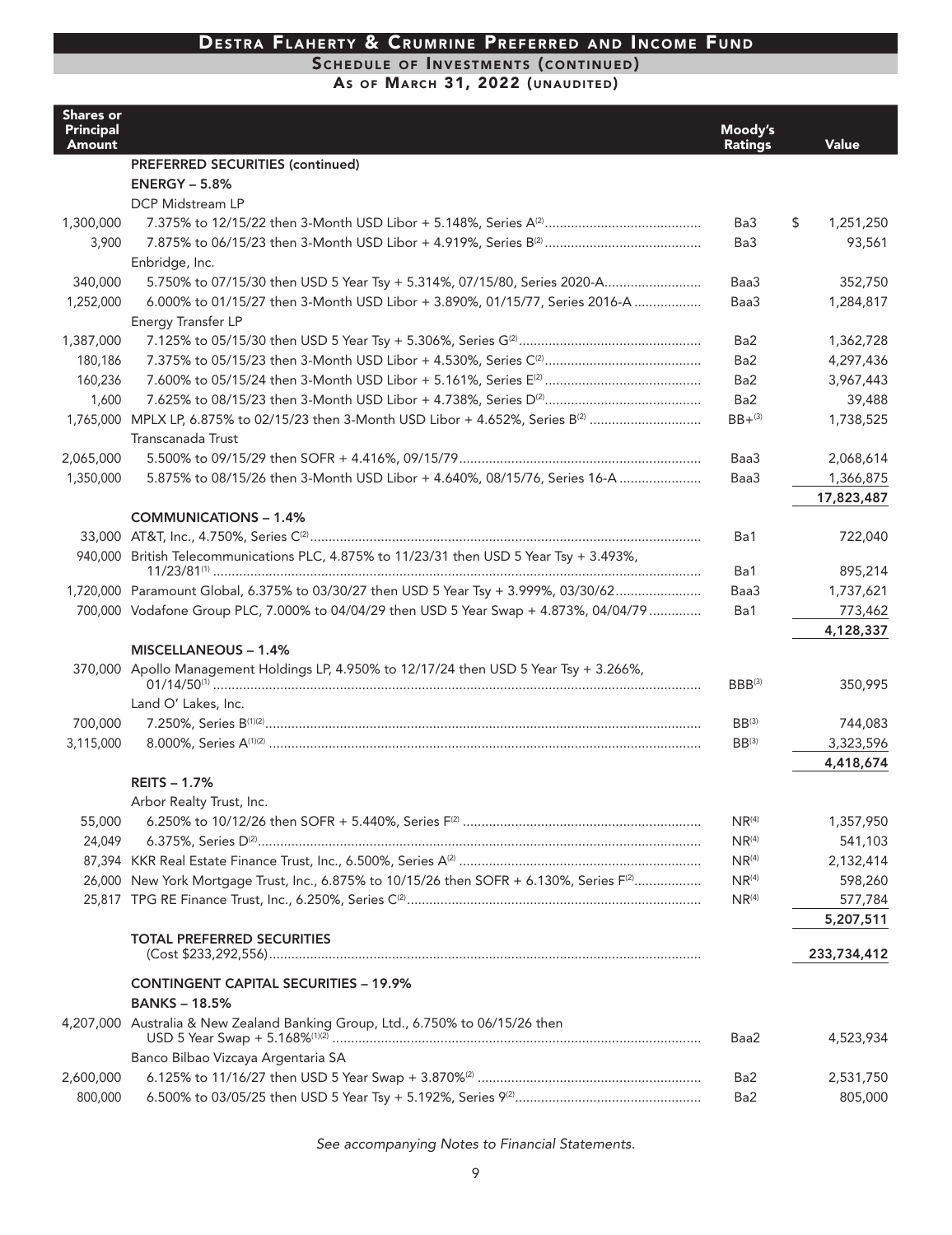#### SCHEDULE OF INVESTMENTS (CONTINUED)

AS OF MARCH 31, 2022 (UNAUDITED)

| <b>Shares or</b><br><b>Principal</b><br>Amount |                                                                                                          | Moody's<br><b>Ratings</b> | Value         |
|------------------------------------------------|----------------------------------------------------------------------------------------------------------|---------------------------|---------------|
|                                                | <b>CONTINGENT CAPITAL SECURITIES (continued)</b>                                                         |                           |               |
|                                                | <b>BANKS</b> (continued)                                                                                 |                           |               |
|                                                | Banco Mercantil del Norte SA                                                                             |                           |               |
| 750,000                                        |                                                                                                          | Ba2                       | \$<br>693,000 |
| 360,000                                        |                                                                                                          | Ba2                       | 353,671       |
| 640,000                                        |                                                                                                          | Ba2                       | 644,227       |
|                                                | 10,400,000 Banco Santander SA, 4.750% to 05/12/27 then USD 5 Year Tsy + 3.753% <sup>(1)(2)</sup>         | Ba1                       | 9,614,800     |
|                                                | <b>Barclays PLC</b>                                                                                      |                           |               |
| 400,000                                        |                                                                                                          | Ba2                       | 353,300       |
| 1,270,000                                      |                                                                                                          | Ba2                       | 1,298,575     |
| 700,000                                        |                                                                                                          | Ba <sub>2</sub>           | 741,300       |
|                                                | 600,000 BBVA Bancomer SA Texas, 5.875% to 09/13/29 then USD 5 Year Tsy + 4.308%, 09/13/34 <sup>(1)</sup> | Baa3                      | 591,906       |
|                                                | <b>BNP Paribas SA</b>                                                                                    |                           |               |
| 425,000                                        |                                                                                                          | Ba1                       | 383,031       |
| 3,000,000                                      |                                                                                                          | Ba1                       | 3,234,585     |
|                                                | Credit Agricole SA                                                                                       |                           |               |
| 450,000                                        |                                                                                                          | $BBB-(3)$                 | 409.469       |
| 500,000                                        |                                                                                                          | Baa3                      | 557,575       |
|                                                | Credit Suisse Group AG                                                                                   |                           |               |
| 500,000                                        |                                                                                                          | Ba2                       | 461,250       |
| 1,000,000                                      |                                                                                                          | Ba <sub>2</sub>           | 927,500       |
| 1,100,000                                      |                                                                                                          | Ba2                       | 1,088,527     |
| 2,750,000                                      |                                                                                                          | Ba2                       | 2,781,350     |
|                                                | <b>HSBC Holdings PLC</b>                                                                                 |                           |               |
| 1,500,000                                      |                                                                                                          | Baa3                      | 1,348,125     |
| 325,000                                        |                                                                                                          | Baa3                      | 331,500       |
| 850,000                                        |                                                                                                          | Baa3                      | 867,000       |
|                                                | <b>ING Groep</b>                                                                                         |                           |               |
| 2,550,000                                      |                                                                                                          | Ba1                       | 2,231,250     |
| 4,885,000                                      |                                                                                                          | Ba1                       | 5,048,853     |
| 1,900,000                                      | Lloyds Banking Group PLC, 7.500% to 09/27/25 then USD 5 Year Swap + 4.496% <sup>(2)</sup>                | Baa3                      | 2,022,582     |
| 1,530,000                                      | Macquarie Bank, Ltd., 6.125% to 03/08/27 then USD 5 Year Swap + 3.703% <sup>(1)(2)</sup>                 | Ba1                       | 1,525,923     |
|                                                | 350,000 NatWest Group PLC, 4.600% to 12/28/31 then USD 5 Year Tsy + 3.100% <sup>(2)</sup>                | Ba1                       | 308,875       |
|                                                | Societe Generale SA                                                                                      |                           |               |
| 900,000                                        |                                                                                                          | Ba2                       | 841,500       |
| 900,000                                        |                                                                                                          | Ba2                       | 840,375       |
| 250,000                                        |                                                                                                          | Ba2                       | 253,125       |
| 750,000                                        |                                                                                                          | Ba2                       | 810,581       |
|                                                | <b>Standard Chartered PLC</b>                                                                            |                           |               |
| 400,000                                        |                                                                                                          | Ba1                       | 362,250       |
| 4,200,000                                      |                                                                                                          | Ba1                       | 4,200,000     |
| 250,000                                        |                                                                                                          | Ba1                       | 259,498       |
|                                                | <b>UBS Group AG</b>                                                                                      |                           |               |
| 600,000                                        |                                                                                                          | Baa3                      | 543,000       |
| 800,000                                        |                                                                                                          | $BB^{(3)}$                | 773,760       |
| 1,600,000                                      |                                                                                                          | Baa3                      | 1,670,408     |
|                                                |                                                                                                          |                           | 56,233,355    |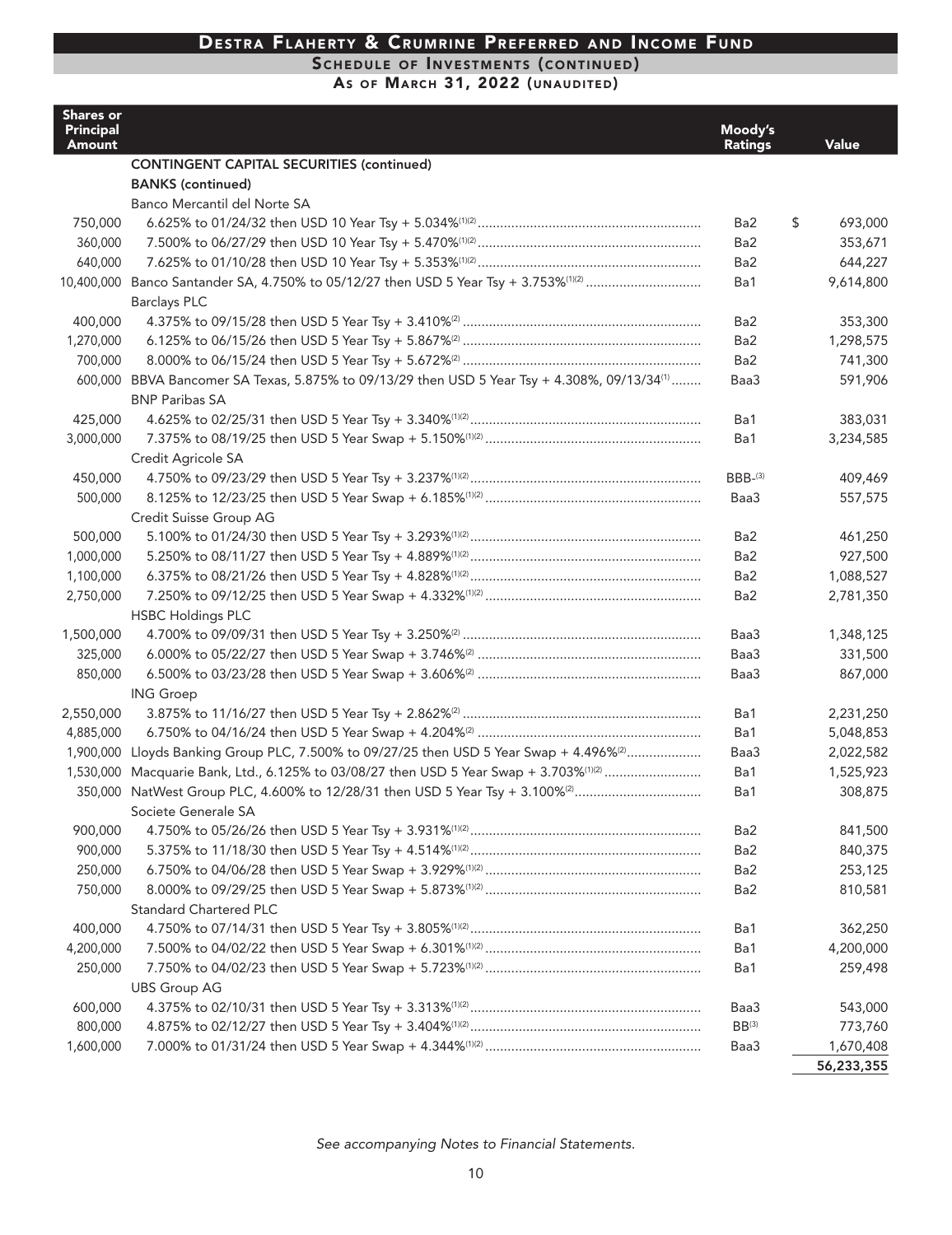#### SCHEDULE OF INVESTMENTS (CONTINUED)

As OF MARCH 31, 2022 (UNAUDITED)

| <b>Shares or</b><br><b>Principal</b><br><b>Amount</b> |                                                                                                   | Moody's<br><b>Ratings</b> | Value                |
|-------------------------------------------------------|---------------------------------------------------------------------------------------------------|---------------------------|----------------------|
|                                                       | <b>CONTINGENT CAPITAL SECURITIES (continued)</b>                                                  |                           |                      |
|                                                       | <b>FINANCIAL SERVICES - 0.1%</b>                                                                  | Ba3                       |                      |
|                                                       |                                                                                                   |                           | \$<br>392,000        |
|                                                       | INSURANCE $-1.3%$                                                                                 |                           |                      |
| 600,000                                               | QBE Insurance Group, Ltd.                                                                         | Baa2                      | 615,750              |
| 3,150,000                                             |                                                                                                   | Baa1                      | 3,323,250            |
|                                                       |                                                                                                   |                           | 3,939,000            |
|                                                       | <b>TOTAL CONTINGENT CAPITAL SECURITIES</b>                                                        |                           |                      |
|                                                       |                                                                                                   |                           | 60,564,355           |
|                                                       | <b>CORPORATE DEBT SECURITIES - 0.7%</b>                                                           |                           |                      |
|                                                       | <b>BANKS-0.2%</b>                                                                                 |                           |                      |
|                                                       | 575,000 Texas Capital Bancshares, Inc., 4.000% to 05/06/26 then USD 5 Year Tsy + 3.150%, 05/06/31 | Baa3                      | 562,336              |
|                                                       | <b>COMMUNICATIONS - 0.4%</b>                                                                      |                           |                      |
|                                                       | Qwest Corp.                                                                                       |                           |                      |
| 12,347                                                |                                                                                                   | Ba2                       | 304,106              |
| 36,585                                                |                                                                                                   | Ba2                       | 912,796<br>1,216,902 |
|                                                       | <b>INSURANCE - 0.1%</b>                                                                           |                           |                      |
|                                                       |                                                                                                   | NR <sup>(4)</sup>         | 439,739              |
|                                                       | <b>TOTAL CORPORATE DEBT SECURITIES</b>                                                            |                           |                      |
|                                                       |                                                                                                   |                           | 2,218,977            |
|                                                       | <b>SHORT-TERM INVESTMENTS - 2.3%</b>                                                              |                           |                      |
|                                                       | <b>MONEY MARKET FUND - 2.3%</b>                                                                   |                           |                      |
|                                                       |                                                                                                   |                           | 7,125,596            |
|                                                       | <b>TOTAL SHORT-TERM INVESTMENTS</b>                                                               |                           | 7,125,596            |
|                                                       | <b>TOTAL INVESTMENTS - 99.6%</b>                                                                  |                           | 303,643,340          |
|                                                       |                                                                                                   |                           | 1,345,272            |
|                                                       | TOTAL NET ASSETS – 100.0% ………………………………………………………………………………………                                       |                           | \$304,988,612        |

<sup>(1)</sup> Security exempt from registration under Rule 144A of the Securities Act of 1933. These securities are restricted and may be resold in transactions exempt from registration normally to qualified institutional buyers. At March 31, 2022 the total value of these securities is \$68,692,280 representing 22.5% of net assets.

- <sup>(2)</sup> Security is perpetual in nature with no stated maturity date.
- 
- <sup>(3)</sup> Standard & Poor's Rating.<br>
<sup>(4)</sup> Security is unrated by Moody's, S&P and Fitch.
- (5) Fitch's Rating.
- <sup>(6)</sup> The interest rate shown reflects the rate in effect as of March 31, 2022.
- (7) Convertible security.
- <sup>(8)</sup> The rate is the annualized seven-day yield as of March 31, 2022.

Libor - London Interbank Offered Rate

LLC - Limited Liability Company

LP - Limited Partnership

PLC - Public Limited Company

SA - Corporation

SOFR - Secured Overnight Financing Rate

Tsy - United States Government Treasury Yield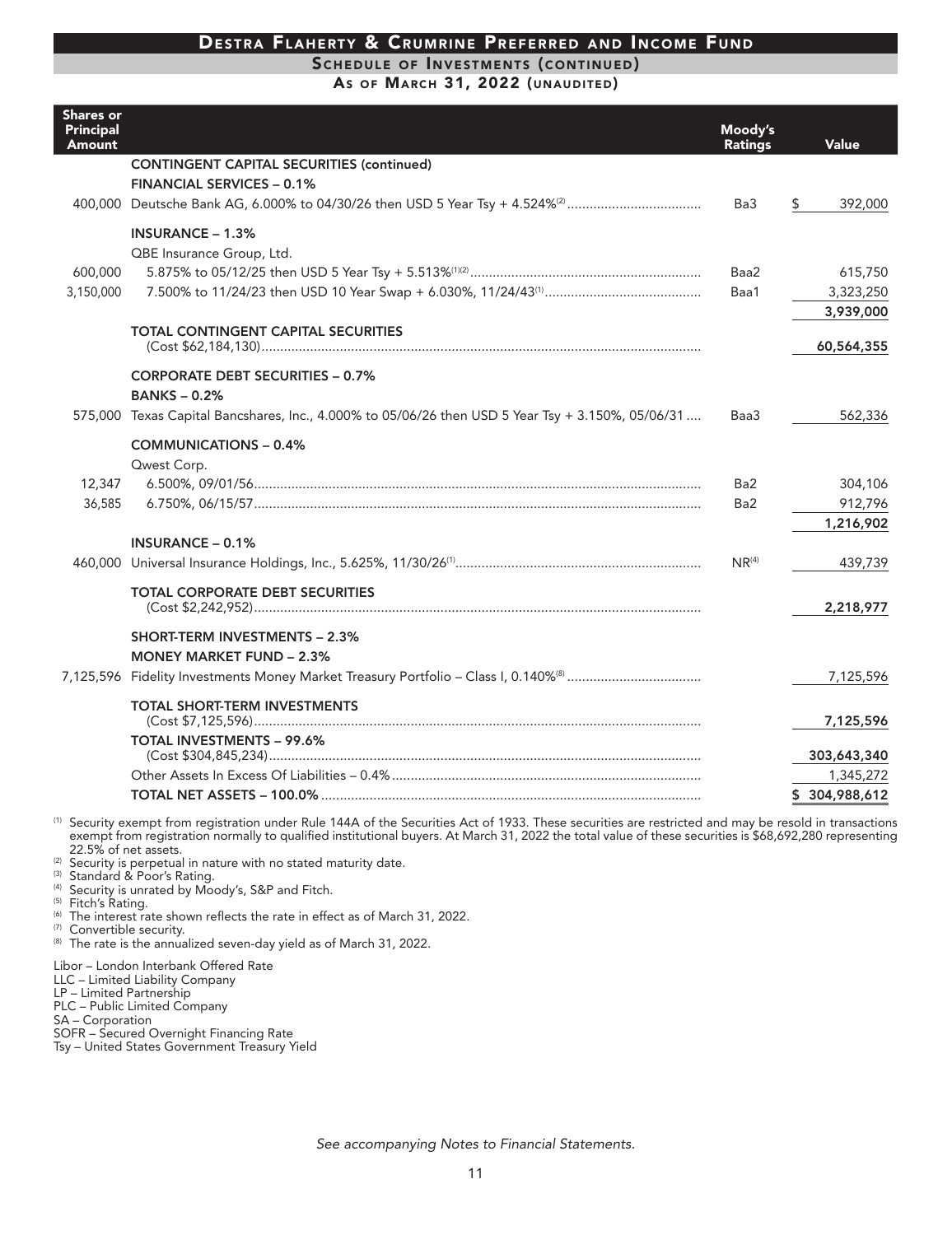#### DESTRA FLAHERTY & CRUMRINE PREFERRED AND INCOME FUND SCHEDULE OF INVESTMENTS (CONTINUED) AS OF MARCH 31, 2022 (UNAUDITED)

| <b>Summary by Country</b>                                                                                                                                                                                                                                                                                                                                                                                                                                                                                  |    | Value       | % of<br><b>Net Assets</b> |
|------------------------------------------------------------------------------------------------------------------------------------------------------------------------------------------------------------------------------------------------------------------------------------------------------------------------------------------------------------------------------------------------------------------------------------------------------------------------------------------------------------|----|-------------|---------------------------|
|                                                                                                                                                                                                                                                                                                                                                                                                                                                                                                            | \$ | 9,988,857   | 3.3%                      |
|                                                                                                                                                                                                                                                                                                                                                                                                                                                                                                            |    | 10,357,976  | 3.4                       |
|                                                                                                                                                                                                                                                                                                                                                                                                                                                                                                            |    | 10,502,037  | 3.4                       |
|                                                                                                                                                                                                                                                                                                                                                                                                                                                                                                            |    | 7.330.241   | 2.4                       |
|                                                                                                                                                                                                                                                                                                                                                                                                                                                                                                            |    | 392,000     |                           |
|                                                                                                                                                                                                                                                                                                                                                                                                                                                                                                            |    | 2,282,804   | 0.8                       |
|                                                                                                                                                                                                                                                                                                                                                                                                                                                                                                            |    | 8,765,558   | 2.9                       |
|                                                                                                                                                                                                                                                                                                                                                                                                                                                                                                            |    | 12,951,550  |                           |
| $\textbf{Switzer} \textsf{land} \textcolor{red}{\textbf{.\textbf{1}}}\textcolor{red}{\textbf{.\textbf{1}}}\textcolor{red}{\textbf{.\textbf{1}}}\textcolor{red}{\textbf{.1}}\textcolor{red}{\textbf{.1}}\textcolor{red}{\textbf{.1}}\textcolor{red}{\textbf{.1}}\textcolor{red}{\textbf{.1}}\textcolor{red}{\textbf{.1}}\textcolor{red}{\textbf{.1}}\textcolor{red}{\textbf{.1}}\textcolor{red}{\textbf{.1}}\textcolor{red}{\textbf{.1}}\textcolor{red}{\textbf{.1}}\textcolor{red}{\textbf{.1}}\textcolor$ |    | 8,245,795   |                           |
|                                                                                                                                                                                                                                                                                                                                                                                                                                                                                                            |    | 13,761,680  | 4.5                       |
|                                                                                                                                                                                                                                                                                                                                                                                                                                                                                                            |    | 219,064,842 | 71.8                      |
|                                                                                                                                                                                                                                                                                                                                                                                                                                                                                                            |    | 303,643,340 | 99.6                      |
|                                                                                                                                                                                                                                                                                                                                                                                                                                                                                                            |    | 1,345,272   | 0.4                       |
|                                                                                                                                                                                                                                                                                                                                                                                                                                                                                                            | S  | 304,988,612 | 100.0%                    |

The following table represents the Fund's investments carried on the Statement of Assets and Liabilities by caption and<br>by Level within the fair value hierarchy as of March 31, 2022. For information on the Fund's policy re of investments, please refer to the Investment Valuation section of Note 2 in the accompanying Notes to Financial Statements.

|                                  | Level 1     |    | Level 2       | Level 3 |    | Total       |
|----------------------------------|-------------|----|---------------|---------|----|-------------|
| <b>Preferred Securities</b>      |             |    |               |         |    |             |
|                                  | 61,804,767  | -S | 46,673,789 \$ |         | \$ | 108,478,556 |
|                                  | 1,251,352   |    | 7,206,945     |         |    | 8,458,297   |
|                                  | 16,804,898  |    | 33,073,772    |         |    | 49,878,670  |
|                                  | 17,134,239  |    | 18,206,641    |         |    | 35,340,880  |
|                                  | 8.397.928   |    | 9,425,559     |         |    | 17,823,487  |
|                                  | 722,040     |    | 3,406,297     |         |    | 4,128,337   |
|                                  |             |    | 4,418,674     |         |    | 4,418,674   |
|                                  | 5,207,511   |    |               |         |    | 5,207,511   |
|                                  |             |    | 60,564,355    |         |    | 60,564,355  |
| <b>Corporate Debt Securities</b> |             |    |               |         |    |             |
|                                  |             |    | 562,336       |         |    | 562,336     |
|                                  | 1,216,902   |    |               |         |    | 1,216,902   |
|                                  |             |    | 439,739       |         |    | 439,739     |
| Short-Term Investments           |             |    |               |         |    |             |
|                                  | 7,125,596   |    |               |         |    | 7,125,596   |
|                                  | 119,665,233 |    | 183,978,107   |         | S  | 303,643,340 |

(1) All sub-categories represent Level 2 evaluation status

During the six months ended March 31, 2021 there were no transfers into or out of any levels.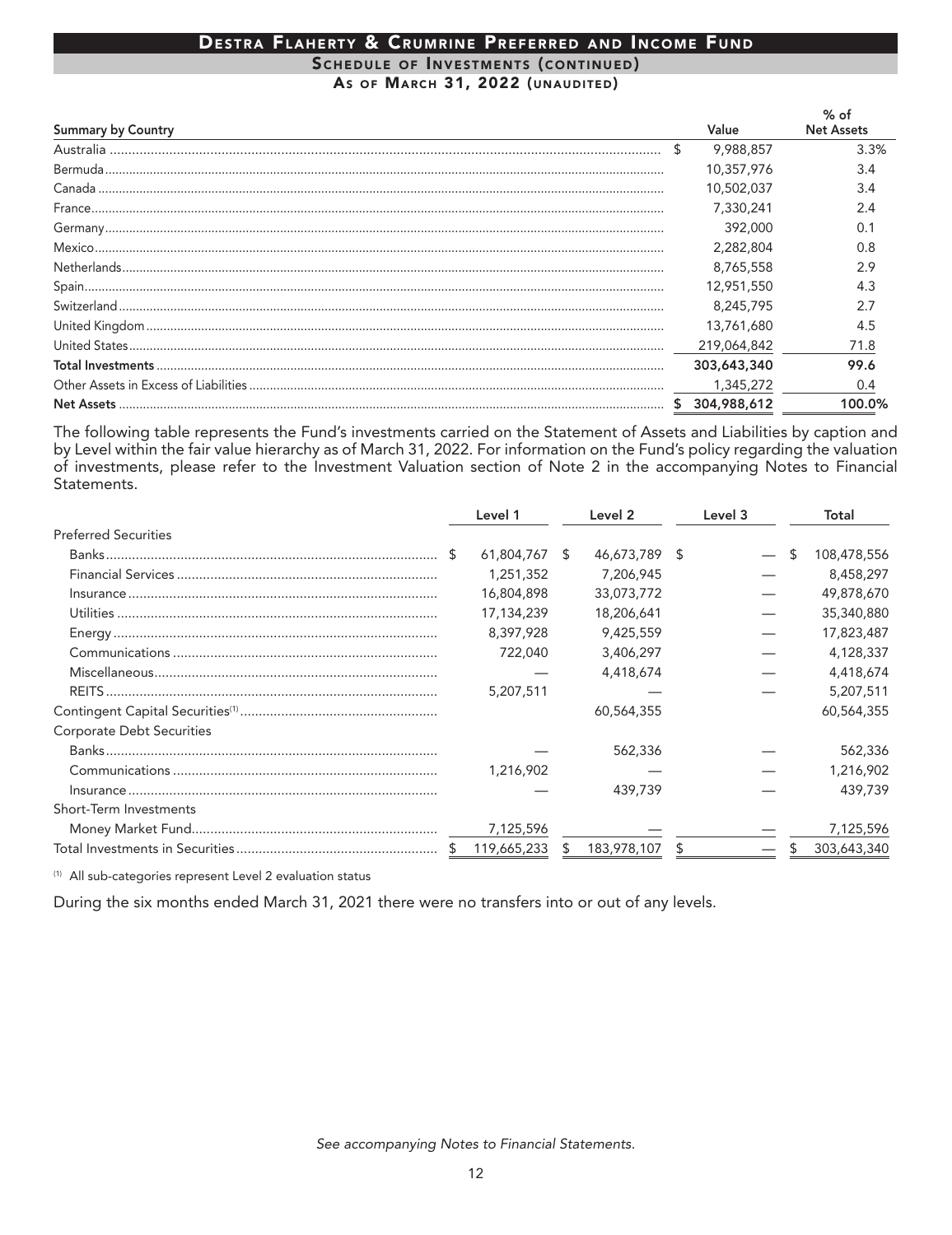SCHEDULE OF INVESTMENTS<br>As of March 31, 2022 (UNAUDITED)

| <b>Shares</b> |                                              | <b>Value</b>  |
|---------------|----------------------------------------------|---------------|
|               | <b>COMMON STOCKS - 97.0%</b>                 |               |
|               | <b>COMMUNICATIONS - 8.8%</b>                 |               |
|               | <b>INTERNET - 8.8%</b>                       |               |
| 9,666         | Bumble, Inc., Class A <sup>(1)</sup>         | \$<br>280,121 |
| 4,852         |                                              | 603,006       |
| 5,454         | EverQuote, Inc., Class A <sup>(1)</sup>      | 88,246        |
| 13,549        | Liquidity Services, Inc. <sup>(1)</sup>      | 231,959       |
| 28,412        |                                              | 375,322       |
| 4,717         | Overstock.com, Inc.(1)                       | 207,572       |
| 4,590         | Revolve Group, Inc. <sup>(1)</sup>           | 246,437       |
|               |                                              | 2,032,663     |
|               | <b>CONSUMER, CYCLICAL - 5.8%</b>             |               |
|               | <b>ENTERTAINMENT - 0.6%</b>                  |               |
|               | 28,645 Genius Sports, Ltd. <sup>(1)</sup>    | 131,767       |
|               |                                              |               |
|               | LEISURE TIME - 2.8%                          |               |
|               | 11,308 Callaway Golf Co. <sup>(1)</sup>      | 264,833       |
| 16,650        | Life Time Group Holdings, Inc.(1)            | 242,091       |
| 12,529        | OneSpaWorld Holdings, Ltd.(1)                | 127,796       |
|               |                                              | 634,720       |
|               | <b>RETAIL - 2.4%</b>                         |               |
| 7,539         | First Watch Restaurant Group, Inc.(1)        | 98,384        |
| 5,318         |                                              | 287,491       |
| 3,505         | Rush Enterprises, Inc., Class A              | 178,440       |
|               |                                              | 564,315       |
|               | TOTAL CONSUMER, CYCLICAL                     | 1,330,802     |
|               | CONSUMER, NON-CYCLICAL - 31.0%               |               |
|               | <b>BIOTECHNOLOGY - 11.8%</b>                 |               |
| 2,558         | Apellis Pharmaceuticals, Inc. <sup>(1)</sup> | 129,972       |
| 2,505         | Arcus Biosciences, Inc. <sup>(1)</sup>       | 79,058        |
| 1,755         | Beam Therapeutics, Inc. <sup>(1)</sup>       | 100,561       |
| 14,251        | BioCryst Pharmaceuticals, Inc.(1)            | 231,721       |
| 2,196         | Blueprint Medicines Corp. <sup>(1)</sup>     | 140,280       |
| 6,861         | Caribou Biosciences, Inc. <sup>(1)</sup>     | 62,984        |
| 1,599         | CRISPR Therapeutics AG <sup>(1)</sup>        | 100,369       |
| 2,799         | Fate Therapeutics, Inc. <sup>(1)</sup>       | 108,517       |
| 17,289        | Harvard Bioscience, Inc. <sup>(1)</sup>      | 107,365       |
| 20,990        | ImmunoGen, Inc. <sup>(1)</sup>               | 99,912        |
| 7,026         |                                              | 165,111       |
| 7,139         | Kiniksa Pharmaceuticals Ltd. -               |               |
|               |                                              | 70,962        |
| 5,079         | NeoGenomics, Inc. <sup>(1)</sup>             | 61,710        |
| 9,697         | Olink Holding AB, ADR(1)                     | 171,249       |
| 17,371        | Organogenesis Holdings, Inc. <sup>(1)</sup>  | 132,367       |
| 7,353         | Pliant Therapeutics, Inc. <sup>(1)</sup>     | 51,545        |
| 2,716         | Prothena Corp. PLC <sup>(1)</sup>            | 99,324        |
| 7,851         |                                              | 216,452       |
| 9,757         |                                              | 372,913       |
| 4,420         |                                              | 117,926       |
| 3,095         | Xenon Pharmaceuticals, Inc.(1)               | 94,614        |
|               |                                              | 2.714.912     |

| <b>Shares</b> |                                                            | Value     |
|---------------|------------------------------------------------------------|-----------|
|               | <b>COMMON STOCKS (continued)</b>                           |           |
|               | CONSUMER, NON-CYCLICAL (continued)                         |           |
|               | <b>COMMERCIAL SERVICES - 9.0%</b>                          |           |
|               | 27,188 Alta Equipment Group, Inc. <sup>(1)</sup> \$        | 336,044   |
| 2.231         | Bright Horizons Family Solutions,                          |           |
|               |                                                            | 296,031   |
| 6,933         |                                                            | 251,529   |
|               | 12,560 CoStar Group, Inc. <sup>(1)</sup>                   | 836,622   |
|               | 3,805 HealthEquity, Inc.(1)                                | 256,609   |
|               | 3,450 ShotSpotter, Inc. <sup>(1)</sup>                     | 95,634    |
|               |                                                            | 2,072,469 |
|               | <b>COSMETICS/PERSONAL CARE - 0.9%</b>                      |           |
|               | 12,052 Beauty Health Co. <sup>(1)</sup>                    | 203,438   |
|               | <b>HEALTHCARE-PRODUCTS - 8.0%</b>                          |           |
|               |                                                            | 283,038   |
|               | 10,132 BioLife Solutions, Inc.(1)                          | 230,300   |
|               | 7,626 Castle Biosciences, Inc. <sup>(1)</sup>              | 342,102   |
|               |                                                            | 207,079   |
|               | 5,186 OrthoPediatrics Corp. <sup>(1)</sup>                 | 279,992   |
|               | 9,199 Quanterix Corp. <sup>(1)</sup>                       | 268,519   |
|               |                                                            | 233,978   |
|               |                                                            | 1,845,008 |
|               | <b>PHARMACEUTICALS - 1.3%</b>                              |           |
|               | 13,768 Aerie Pharmaceuticals, Inc. <sup>(1)</sup>          | 125,289   |
|               | 1,239 Enanta Pharmaceuticals, Inc. <sup>(1)</sup>          | 88,192    |
|               | 1,151 Intellia Therapeutics, Inc. <sup>(1)</sup>           | 83,643    |
|               |                                                            | 297,124   |
|               | <b>TOTAL CONSUMER,</b>                                     |           |
|               | <b>NON-CYCLICAL</b>                                        | 7,132,951 |
|               | $ENERGY - 2.1%$                                            |           |
|               | <b>ENERGY-ALTERNATE SOURCES - 2.1%</b>                     |           |
|               |                                                            | 476,806   |
|               |                                                            |           |
|               | FINANCIAL - 3.6%                                           |           |
|               | <b>BANKS-0.8%</b>                                          |           |
|               | 1,311 Silvergate Capital Corp. - Class A <sup>(1)</sup>    | 197,397   |
|               | <b>INSURANCE - 0.6%</b>                                    |           |
|               | 5,657 James River Group Holdings Ltd.                      | 139,954   |
|               |                                                            |           |
|               | <b>PRIVATE EQUITY - 0.7%</b>                               |           |
|               | 5,461 Victory Capital Holdings, Inc.,                      | 157,659   |
|               |                                                            |           |
|               | <b>REITS - 1.5%</b>                                        |           |
|               | 1,654 Innovative Industrial Properties, Inc.  _____        | 339,732   |
|               | TOTAL FINANCIAL                                            | 834,742   |
|               | <b>INDUSTRIAL - 18.3%</b>                                  |           |
|               | AEROSPACE/DEFENSE - 0.1%                                   |           |
|               | 4,862 Archer Aviation, Inc., Class A <sup>(1)</sup> 23,386 |           |
|               |                                                            |           |
|               | COMPUTERS - 3.7%                                           |           |
|               |                                                            | 860,224   |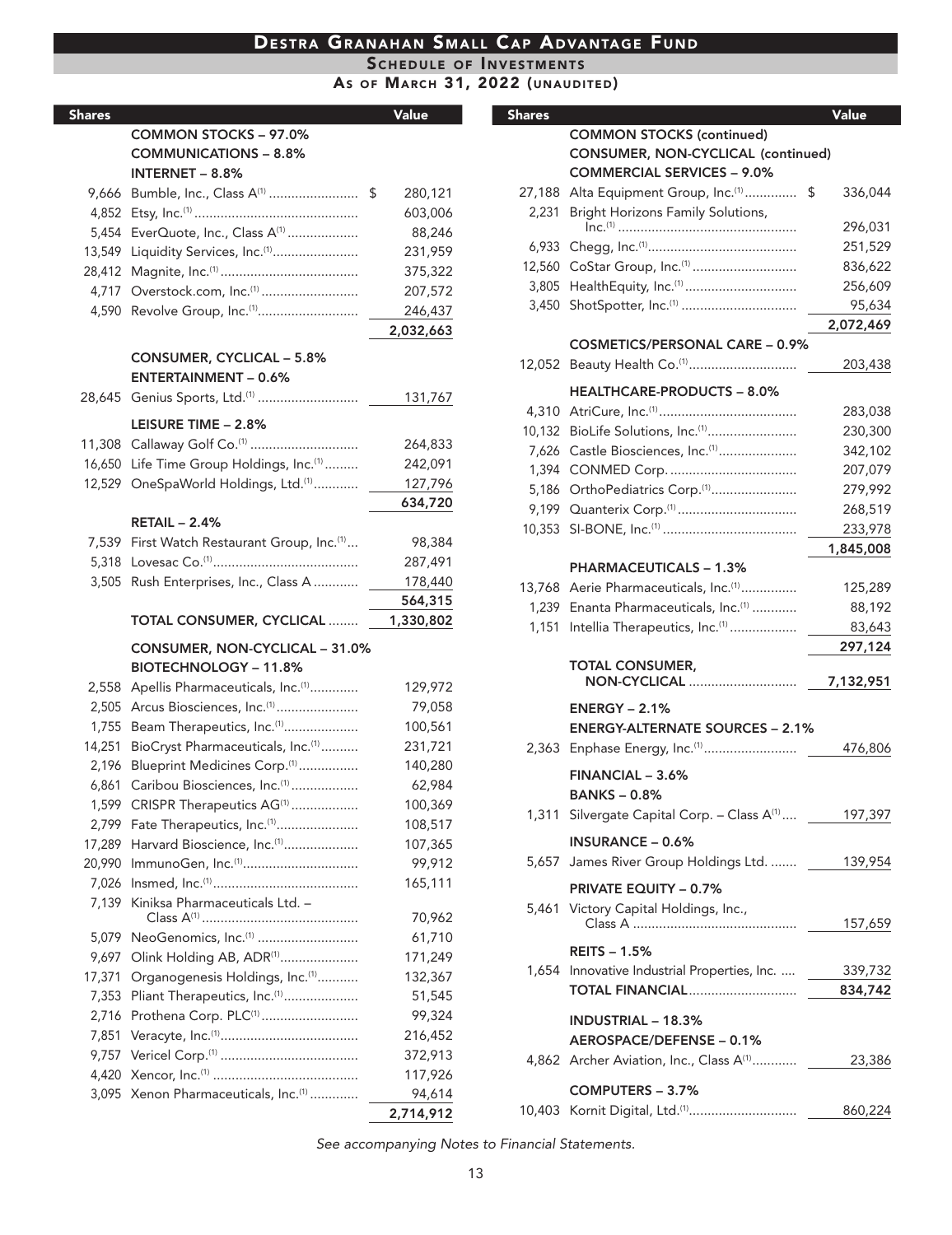#### SCHEDULE OF INVESTMENTS (CONTINUED)

AS OF MARCH 31, 2022 (UNAUDITED)

| <b>Shares</b> |                                              | <b>Value</b> |
|---------------|----------------------------------------------|--------------|
|               | <b>COMMON STOCKS (continued)</b>             |              |
|               | <b>INDUSTRIAL (continued)</b>                |              |
|               | ELECTRONICS - 3.1%                           |              |
|               |                                              | 194,429      |
| 891           | Mesa Laboratories, Inc.                      | 227,098      |
|               | 3,339 OSI Systems, Inc. <sup>(1)</sup>       | 284,216      |
|               |                                              | 705,743      |
|               | <b>ENGINEERING &amp; CONSTRUCTION - 0.8%</b> |              |
|               |                                              | 172,649      |
|               |                                              |              |
|               | <b>ENVIRONMENTAL CONTROL - 1.2%</b>          |              |
| 3.241         | Casella Waste Systems, Inc. -                | 284,074      |
|               |                                              |              |
|               | HAND/MACHINE TOOLS - 0.6%                    |              |
|               |                                              | 143,220      |
|               | <b>MACHINERY-DIVERSIFIED - 2.8%</b>          |              |
|               |                                              | 279,470      |
|               | 8,826 Columbus McKinnon Corp.                | 374,222      |
|               |                                              | 653,692      |
|               | <b>METAL FABRICATE/HARDWARE - 1.3%</b>       |              |
|               | 1,847 Lawson Products, Inc. <sup>(1)</sup>   | 71,183       |
| 1,129         | RBC Bearings, Inc. <sup>(1)</sup>            | 218,891      |
|               |                                              | 290,074      |
|               |                                              |              |
|               | <b>MISCELLANEOUS MANUFACTURING - 4.7%</b>    |              |
|               | 5,823 Axon Enterprise, Inc. <sup>(1)</sup>   | 802,002      |
|               |                                              | 275,225      |
|               |                                              | 1,077,227    |
|               | TOTAL INDUSTRIAL                             | 4,210,289    |
|               | TECHNOLOGY - 27.4%                           |              |
|               | COMPUTERS - 1.8%                             |              |
|               |                                              | 93,559       |
| 12.784        |                                              | 324,586      |
|               |                                              | 418,145      |
|               | <b>SEMICONDUCTORS - 4.3%</b>                 |              |
|               |                                              | 685,252      |
| 3,257         | Power Integrations, Inc.                     | 301,858      |
|               |                                              | 987,110      |
|               | <b>SOFTWARE - 21.3%</b>                      |              |
| 1,636         | Coupa Software, Inc. <sup>(1)</sup>          | 166,267      |
| 9,786         | Datto Holding Corp. <sup>(1)</sup>           | 261,482      |
| 10,822        | Definitive Healthcare Corp. <sup>(1)</sup>   | 266,762      |
| 5,250         | Digital Turbine, Inc. <sup>(1)</sup>         | 230,003      |
| 4,258         |                                              | 215,327      |
| 8,810         | Evolent Health, Inc., Class A <sup>(1)</sup> | 284,563      |
| 7,981         | Health Catalyst, Inc. <sup>(1)</sup>         | 208,544      |
| 12,170        |                                              | 297,191      |
| 2,396         | Paycom Software, Inc. <sup>(1)</sup>         | 829,927      |
|               |                                              | 223,191      |

| <b>Shares</b> |                                                                                                                  | Value         |
|---------------|------------------------------------------------------------------------------------------------------------------|---------------|
|               | <b>COMMON STOCKS (continued)</b>                                                                                 |               |
|               | <b>TECHNOLOGY</b> (continued)                                                                                    |               |
|               | <b>SOFTWARE</b> (continued)                                                                                      |               |
| 8,867         | PROS Holdings, Inc. <sup>(1)</sup>                                                                               | \$<br>295,360 |
|               | 1,161 Sprout Social, Inc. <sup>(1)</sup>                                                                         | 93,019        |
|               | 5,962 SPS Commerce, Inc. <sup>(1)</sup>                                                                          | 782,214       |
|               |                                                                                                                  | 273,524       |
|               | 37,432 Zeta Global Holdings Corp., Class A <sup>(1)</sup>                                                        | 477,258       |
|               |                                                                                                                  | 4,904,632     |
|               | <b>TOTAL TECHNOLOGY </b>                                                                                         | 6,309,887     |
|               | <b>TOTAL COMMON STOCKS</b><br>(Cost \$23,769,706)                                                                | 22,328,140    |
|               | $RIGHTS - 0.1%$                                                                                                  |               |
|               | <b>PHARMACEUTICALS - 0.1%</b>                                                                                    |               |
|               | 25,526 Flexion Therapeutics, Inc. (1)(2)(3)                                                                      | 15,826        |
|               | <b>TOTAL RIGHTS</b>                                                                                              |               |
|               |                                                                                                                  | 15,826        |
|               | WARRANTS $-0.0\%$                                                                                                |               |
|               | <b>HOLDING COMPANIES-DIVERSIFIED - 0.0%</b>                                                                      |               |
|               | 1,774 Executive Network Partnering Corp.,<br>Exercise Price \$11.50, Expiration<br>Date 9/25/2028 <sup>(1)</sup> |               |
|               | <b>TOTAL WARRANTS</b>                                                                                            | 556           |
|               |                                                                                                                  | 556           |
|               |                                                                                                                  |               |
|               | <b>SHORT-TERM INVESTMENTS - 3.7%</b>                                                                             |               |
| 842,021       | <b>MONEY MARKET FUND - 3.7%</b><br>Fidelity Investments Money Market                                             |               |
|               | Treasury Portfolio - Class I,                                                                                    |               |
|               |                                                                                                                  | 842,021       |
|               | <b>TOTAL SHORT-TERM INVESTMENTS</b><br>(Cost \$842,021)                                                          | 842,021       |
|               | <b>TOTAL INVESTMENTS - 100.8%</b><br>(Cost \$24,627,553)                                                         | 23,186,543    |
|               | Liabilities in Excess of Other Assets -                                                                          |               |
|               |                                                                                                                  | (178, 428)    |
|               | <b>TOTAL NET ASSETS - 100.0% </b>                                                                                | \$23,008,115  |

<sup>(1)</sup> Non-income producing security.<br><sup>(2)</sup> Fair valued using significant unobservable inputs.<br><sup>(3)</sup> Illiquid and restricted investments as to resale.<br><sup>(4)</sup> The rate is the annualized seven-day yield as of March 31, 2022.

ADR – American Depository Receipt<br>PLC – Public Limited Company<br>SA – Corporation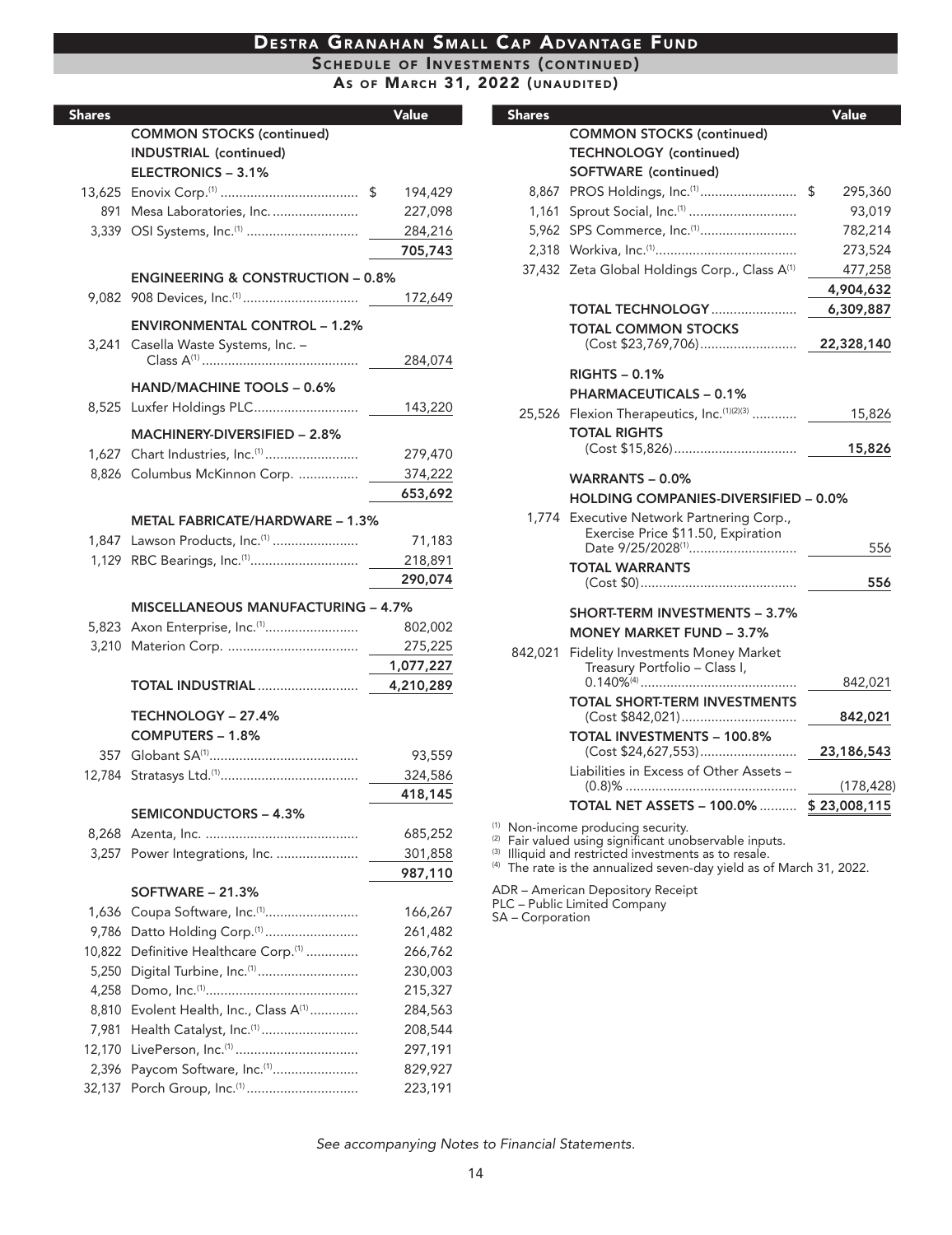% of

**Net Assets** 

1.3%

 $0<sub>7</sub>$ 

 $1.5$ 

 $2.4$ 

4.3

21.3

97.0

 $0.1$ 

 $0.1$ 

 $0.0$ 

 $0.0\,$ 

 $3.7$ 

 $3.7$ 

 $(0.8)$ 

100.0%

100.8

842,021

 $(178, 428)$ 

23,186,543

\$23,008,115

|                                  |           |                             | SCHEDULE OF INVESTMENTS (CONTINUED) |            |
|----------------------------------|-----------|-----------------------------|-------------------------------------|------------|
|                                  |           |                             | AS OF MARCH 31, 2022 (UNAUDITED)    |            |
| <b>Summary by Industry Group</b> | Value     | $%$ of<br><b>Net Assets</b> | <b>Summary by Industry Group</b>    | Value      |
| <b>Common Stocks</b>             |           |                             |                                     | 297,124    |
|                                  | 23,386    | 0.1%                        |                                     | 157,659    |
|                                  | 197,397   | 0.8                         |                                     | 339,732    |
|                                  | 2,714,912 | 11.8                        |                                     | 564,315    |
| Commercial Services              | 2,072,469 | 9.0                         | Semiconductors                      | 987,110    |
|                                  | 1,278,369 | 5.5                         |                                     | 4,904,632  |
| Cosmetics/Personal Care          | 203,438   | 0.9                         | Total Common Stocks                 | 22,328,140 |
|                                  | 705,743   | 3.1                         | Rights                              |            |
| Energy-Alternate Sources         | 476,806   | 2.1                         | Pharmaceuticals                     | 15,826     |
| Engineering & Construction       | 172,649   | 0.8                         |                                     | 15,826     |
|                                  | 131,767   | 0.6                         | Warrants                            |            |
| Environmental Control            | 284,074   | 1.2                         | Holding Companies-Diversified       | 556        |
| Hand/Machine Tools               | 143,220   | 0.6                         |                                     | 556        |
| Healthcare-Products              | 1,845,008 | 8.0                         | Short-Term Investments              |            |
|                                  | 139,954   | 0.6                         | Money Market Fund                   | 842,021    |

8.8

 $2.8$ 

 $2.8$ 

 $1.3$ 

4.7

Machinery-Diversified.......................

Metal Fabricate/Hardware................

Miscellaneous Manufacturing...........

The following table represents the Fund's investments carried on the Statement of Assets and Liabilities by caption and by Level within the fair value hierarchy as of March 31, 2022. For information on the Fund's policy regarding the valuation of investments, please refer to the Investment Valuation section of Note 2 in the accompanying Notes to Financial Statements.

Total Short-Term Investments..............

Total Investments ...................................

Liabilities in Excess of Other Assets ......

|  | Level 1       | Level 2 | Level 3 | Total      |
|--|---------------|---------|---------|------------|
|  | 22.328.140 \$ | $-$ \   |         | 22,328,140 |
|  |               |         | 15.826  | 15,826     |
|  | 556           |         |         | 556        |
|  | 842,021       |         |         | 842,021    |
|  | 23.170.717 \$ |         | 15.826  | 23,186,543 |

During the six months ended March 31, 2022 there were no transfers into or out of any levels.

2,032,663

634,720

653,692

290,074

1,077,227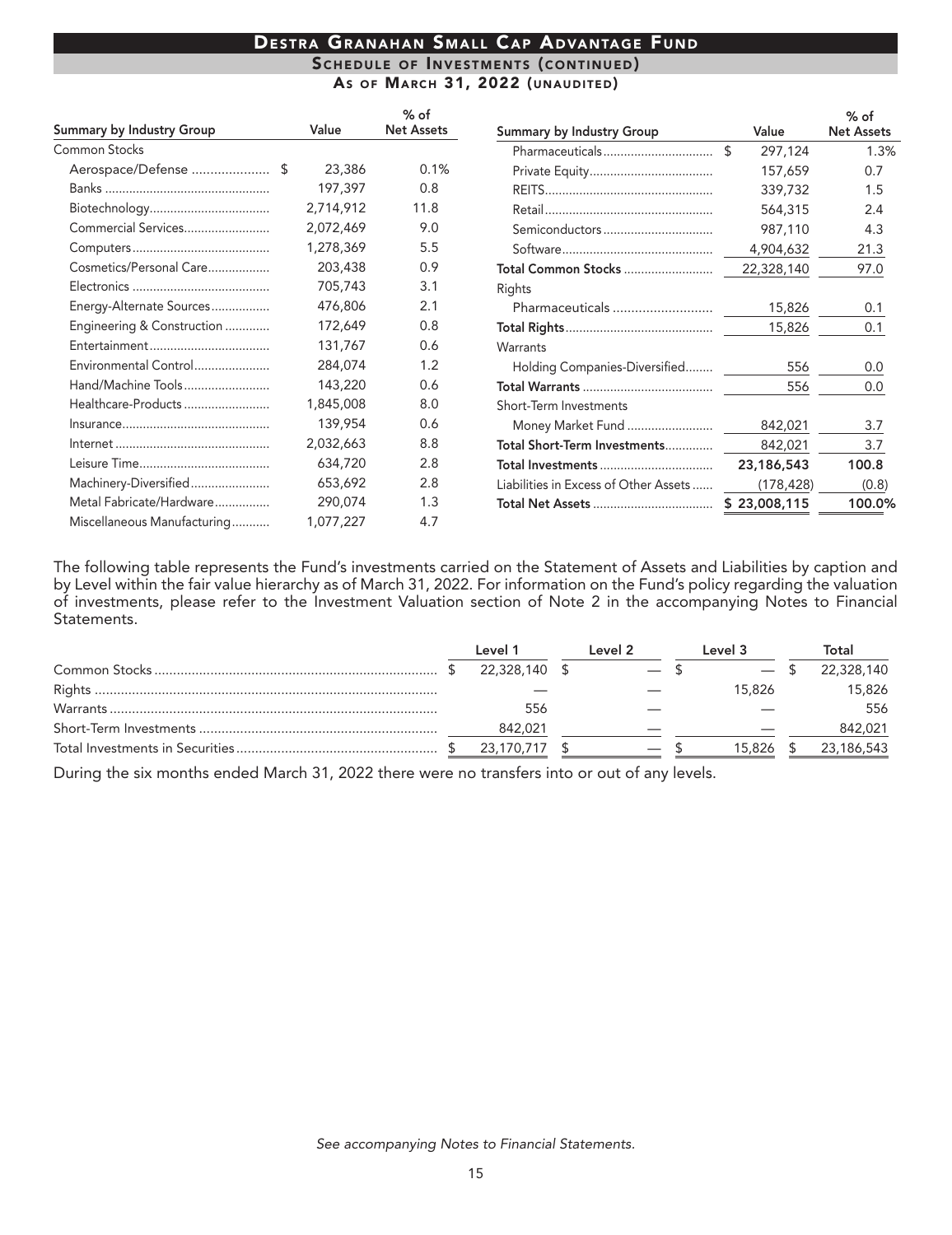### SCHEDULE OF INVESTMENTS (CONTINUED) AS OF MARCH 31, 2022 (UNAUDITED)

The following is a reconciliation of investments in which significant Level 3 unobservable inputs were used in determining fair value as of March 31, 2022:

| Investments        | Balance as of<br>September 30,<br>2021 |                          | Purchase of<br>Investments <sup>(1)</sup> | <b>Proceeds</b><br>from Sale of<br>Investments <sup>(2)</sup> | <b>Net Realized</b><br>Gain<br>(Loss) on<br>Investments |                          | Amortization<br>of Premium<br>and<br>Accretion of<br><b>Discount</b> | <b>Net Change</b><br>in Unrealized<br>Appreciation<br>(Depreciation)<br>on.<br>Investments | <b>Balance</b><br>as of<br>March 31,<br>2022 |
|--------------------|----------------------------------------|--------------------------|-------------------------------------------|---------------------------------------------------------------|---------------------------------------------------------|--------------------------|----------------------------------------------------------------------|--------------------------------------------------------------------------------------------|----------------------------------------------|
| <b>Rights</b>      |                                        |                          |                                           |                                                               |                                                         |                          |                                                                      |                                                                                            |                                              |
| Pharmaceuticals \$ |                                        |                          | 15,826                                    |                                                               |                                                         | $\overline{\phantom{0}}$ |                                                                      |                                                                                            | 15,826                                       |
| Total Investments  |                                        | $\overline{\phantom{0}}$ | 15,826                                    | $\overline{\phantom{0}}$                                      |                                                         |                          |                                                                      |                                                                                            | 15,826                                       |

(1) Includes acquisitions related to corporate actions.<br>(2) Includes return of capital.

The following table summarizes the valuation techniques and significant unobservable inputs used for the Fund's investments that are categorized in Level 3 of the fair value hierarchy as of March 31, 2022:

| Investments                  | <b>Fair Value</b><br>as of<br>March 31,<br>2022 | Valuation<br><b>Techniaues</b>         | <b>Unobservable</b><br><b>Inputs</b> | <b>Discount</b><br>Rate/Price <sup>(1)</sup> | Impact on<br>Valuation from an<br>Increase in Input |
|------------------------------|-------------------------------------------------|----------------------------------------|--------------------------------------|----------------------------------------------|-----------------------------------------------------|
| Rights                       |                                                 |                                        |                                      |                                              |                                                     |
| <b>Pharmaceuticals</b>       |                                                 |                                        |                                      |                                              |                                                     |
| Flexion Therapeutics, Inc \$ | 15,826                                          | <b>Discounted Future</b><br>Cash Flows | Discount Rate                        | 35%                                          | Decrease                                            |
|                              | 15,826                                          |                                        |                                      |                                              |                                                     |

<sup>(1)</sup> As there was no range for each significant unobservable input, weighted average is not reported.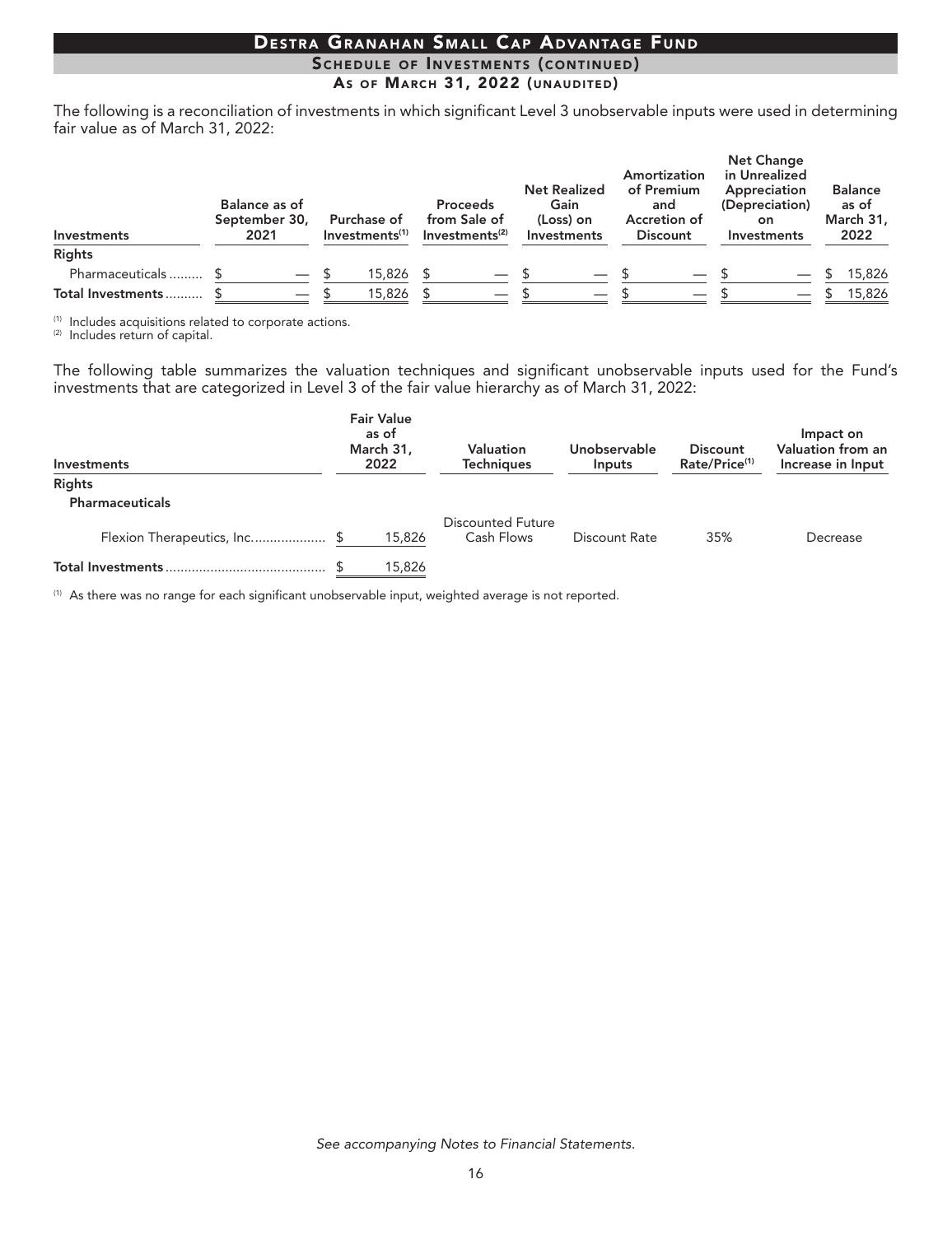### STATEMENTS OF ASSETS AND LIABILITIES MARCH 31, 2022 (UNAUDITED)

|                                                                                 |      | Destra Flaherty &<br>Crumrine<br>Preferred and<br>Income Fund | Destra<br>Granahan<br><b>Small Cap</b><br><b>Advantage Fund</b> |
|---------------------------------------------------------------------------------|------|---------------------------------------------------------------|-----------------------------------------------------------------|
| Assets:                                                                         |      |                                                               |                                                                 |
|                                                                                 | - \$ | 303,643,340                                                   | \$<br>23,186,543                                                |
|                                                                                 |      | 4,025                                                         |                                                                 |
| Receivables:                                                                    |      |                                                               |                                                                 |
|                                                                                 |      | 2,180,902                                                     | 22                                                              |
|                                                                                 |      | 432,107                                                       | 3,173                                                           |
|                                                                                 |      | 315,807                                                       | 39,357                                                          |
|                                                                                 |      |                                                               | 187,904                                                         |
|                                                                                 |      | 92,777                                                        | 35,088                                                          |
|                                                                                 |      | 306,668,958                                                   | 23,452,087                                                      |
| Liabilities:                                                                    |      |                                                               |                                                                 |
| Payables:                                                                       |      |                                                               |                                                                 |
|                                                                                 |      | 1,281,988                                                     | 88,551                                                          |
|                                                                                 |      | 195,270                                                       | 5,228                                                           |
|                                                                                 |      | 101,359                                                       | 9,055                                                           |
|                                                                                 |      | 39,113                                                        | 9,126                                                           |
|                                                                                 |      | 32,052                                                        | 1,761                                                           |
|                                                                                 |      | 13,714                                                        | 10,473                                                          |
|                                                                                 |      | 5,561                                                         | 2,159                                                           |
|                                                                                 |      |                                                               | 316,471                                                         |
|                                                                                 |      | 11,289                                                        | 1,148                                                           |
|                                                                                 |      | 1,680,346                                                     | 443,972                                                         |
|                                                                                 |      | 304,988,612                                                   | \$<br>23,008,115                                                |
| Net assets consist of:                                                          |      |                                                               |                                                                 |
| Paid-in capital (unlimited shares authorized at \$0.001 par value common stock) | S.   | 307,178,792 \$                                                | 25,774,353                                                      |
|                                                                                 |      | (2, 190, 180)                                                 | (2,766,238)                                                     |
|                                                                                 | \$   | 304,988,612                                                   | \$<br>23,008,115                                                |
| Net assets:                                                                     |      |                                                               |                                                                 |
|                                                                                 | S    | 242,904,927                                                   | \$<br>14,156,316                                                |
|                                                                                 |      | 32,680,903                                                    | 8,851,799                                                       |
|                                                                                 |      | 29,402,782                                                    |                                                                 |
| Shares outstanding:                                                             |      |                                                               |                                                                 |
| Class 1                                                                         |      | 13,733,737                                                    | 1,097,662                                                       |
|                                                                                 |      | 1,839,900                                                     | 689,965                                                         |
|                                                                                 |      | 1,647,398                                                     |                                                                 |
| Net asset value per share:                                                      |      |                                                               |                                                                 |
|                                                                                 |      | $17.69$ \$                                                    | 12.90                                                           |
|                                                                                 |      | 17.76                                                         | 12.83                                                           |
|                                                                                 |      | 18.60                                                         | 13.43                                                           |
|                                                                                 |      | 17.85                                                         |                                                                 |

<sup>(1)</sup> Include a sales charge of 4.50%.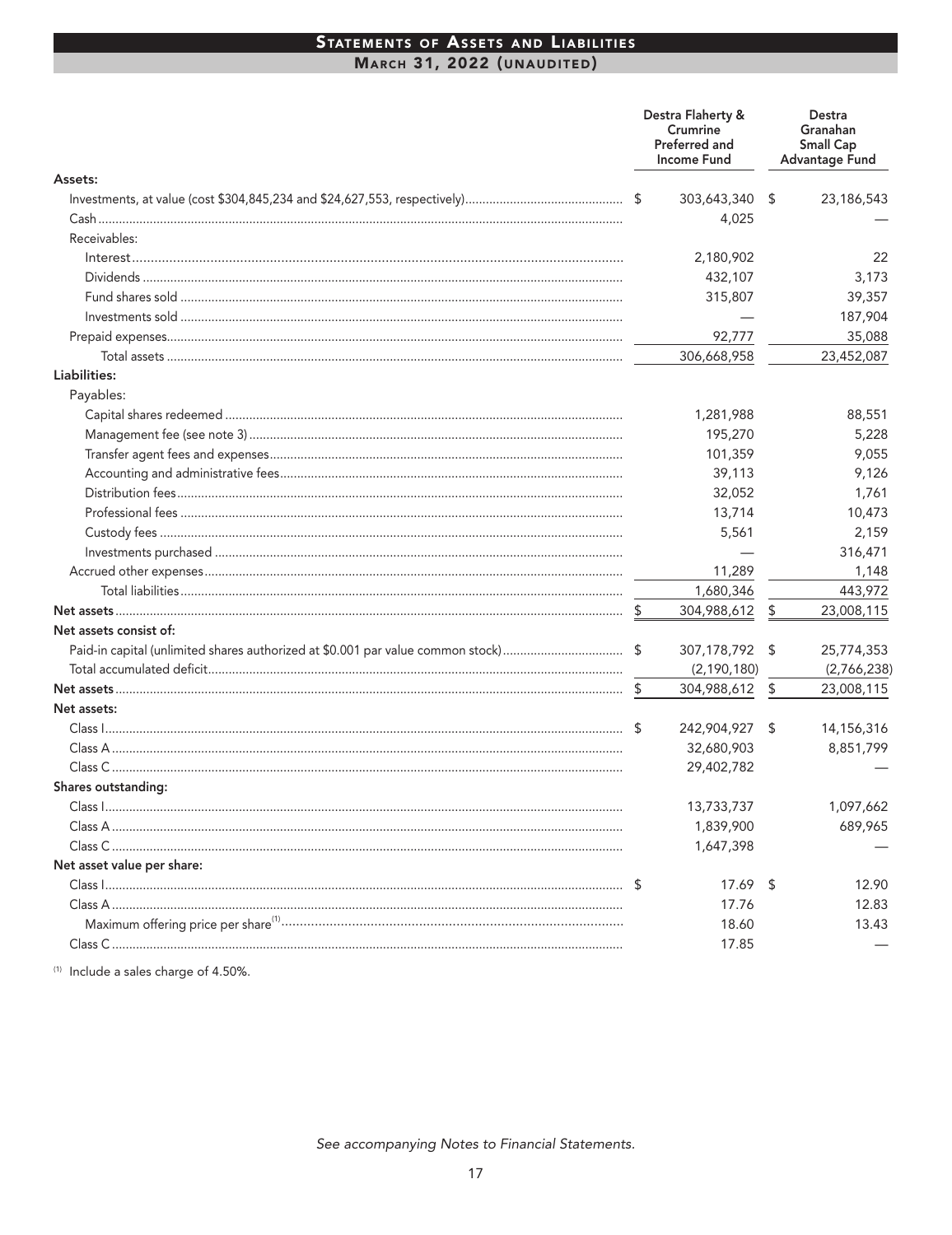### **STATEMENTS OF OPERATIONS** FOR THE SIX MONTHS ENDED MARCH 31, 2022 (UNAUDITED)

|                                           | Destra Flaherty &<br>Crumrine<br>Preferred and<br><b>Income Fund</b> | Destra<br>Granahan<br><b>Small Cap</b><br><b>Advantage Fund</b> |
|-------------------------------------------|----------------------------------------------------------------------|-----------------------------------------------------------------|
| Investment income:                        |                                                                      |                                                                 |
|                                           | 5,078,989 \$                                                         | 57                                                              |
|                                           | 3,384,752                                                            | 22,748                                                          |
|                                           | 8,463,741                                                            | 22,805                                                          |
| <b>Expenses:</b>                          |                                                                      |                                                                 |
|                                           | 1,194,124                                                            | 142,408                                                         |
|                                           | 237,856                                                              | 33,970                                                          |
|                                           | 124,564                                                              | 31,173                                                          |
|                                           | 90,036                                                               | 16,344                                                          |
|                                           | 52,057                                                               | 2,909                                                           |
|                                           | 34,875                                                               | 18,878                                                          |
|                                           | 25,779                                                               | 2,213                                                           |
|                                           | 22,097                                                               | 1,898                                                           |
|                                           | 21,030                                                               | 3,149                                                           |
|                                           | 19,372                                                               | 982                                                             |
|                                           | 16,848                                                               | 11,596                                                          |
|                                           | 155,197                                                              |                                                                 |
|                                           | 42,407                                                               | 12,790                                                          |
|                                           | 8,674                                                                | 10,941                                                          |
|                                           | 2,044,916                                                            | 289,251                                                         |
|                                           |                                                                      | (82, 269)                                                       |
|                                           | 2,044,916                                                            | 206,982                                                         |
|                                           | 6,418,825                                                            | (184, 177)                                                      |
| Net realized and unrealized gain (loss):  |                                                                      |                                                                 |
| Net realized gain (loss) on:              |                                                                      |                                                                 |
|                                           | 90,319                                                               | (875, 912)                                                      |
| Net change in unrealized depreciation on: |                                                                      |                                                                 |
|                                           | (23, 532, 619)                                                       | (6, 349, 348)                                                   |
|                                           | (23, 442, 300)                                                       | (7, 225, 260)                                                   |
|                                           | \$<br>$(17,023,475)$ \$                                              | (7,409,437)                                                     |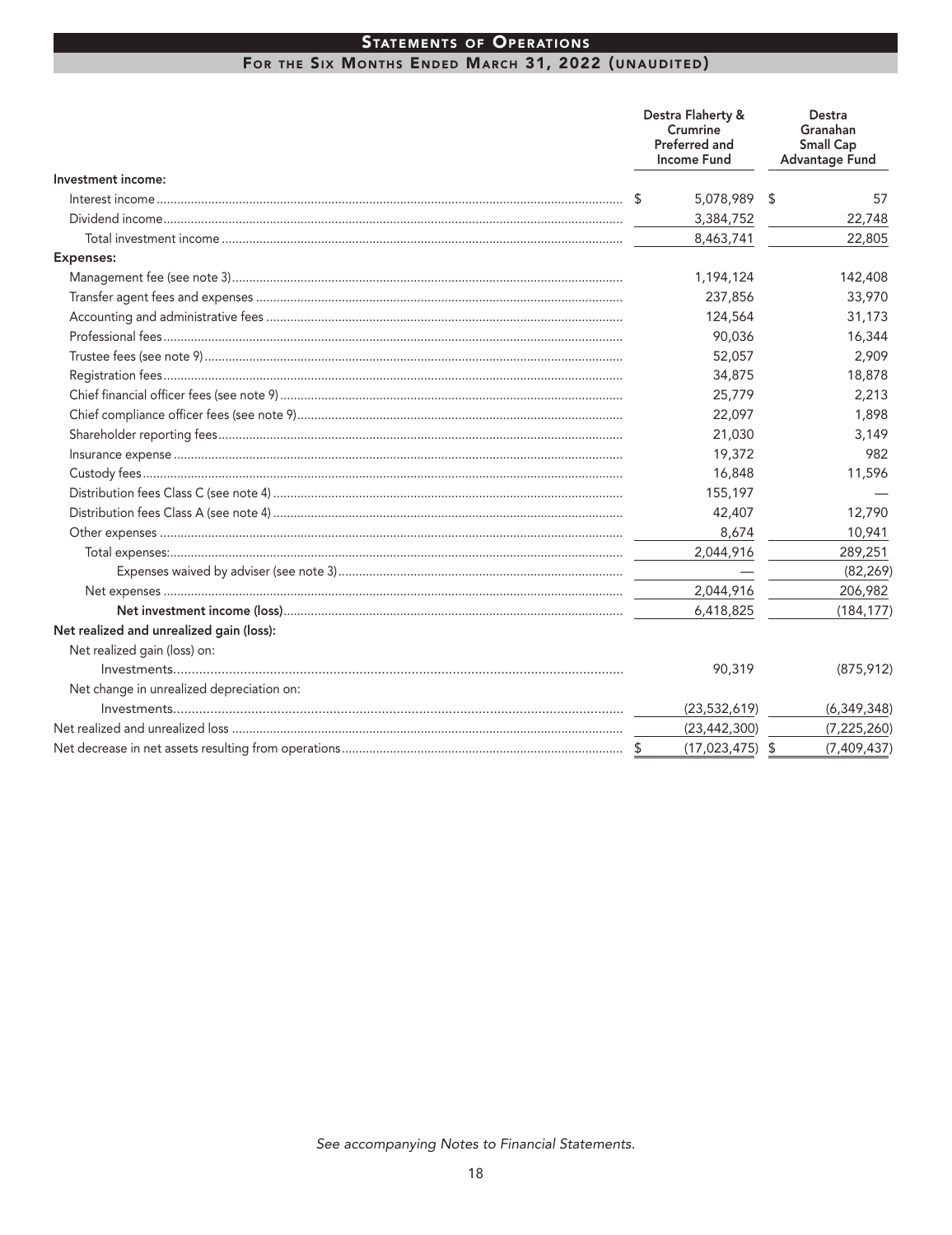# STATEMENTS OF CHANGES IN NET ASSETS

|                                                                 | Destra Flaherty & Crumrine<br><b>Preferred and Income Fund</b> |                                     | Destra Granahan Small Cap<br><b>Advantage Fund</b>                    |                                     |
|-----------------------------------------------------------------|----------------------------------------------------------------|-------------------------------------|-----------------------------------------------------------------------|-------------------------------------|
|                                                                 | <b>Six Months</b><br>Ended<br>March 31,<br>2022<br>(Unaudited) | Year Ended<br>September 30,<br>2021 | <b>Six Months</b><br><b>Ended</b><br>March 31,<br>2022<br>(Unaudited) | Year Ended<br>September 30,<br>2021 |
| Increase (decrease) in net assets resulting from operations:    |                                                                |                                     |                                                                       |                                     |
|                                                                 | 6,418,825 \$                                                   | 12,058,560 \$                       | $(184, 177)$ \$                                                       | (281,089)                           |
|                                                                 | 90,319                                                         | 1,075,306                           | (875, 912)                                                            | 2,910,180                           |
| Net change in unrealized appreciation (depreciation)            | (23, 532, 619)                                                 | 16,704,443                          | (6, 349, 348)                                                         | 3,223,481                           |
| Net increase (decrease) in net assets resulting from operations | (17, 023, 475)                                                 | 29,838,309                          | (7,409,437)                                                           | 5,852,572                           |
| Distributions to shareholders:                                  |                                                                |                                     |                                                                       |                                     |
|                                                                 | (5,230,752)                                                    | (9,456,926)                         | (1,529,219)                                                           | (12, 281)                           |
|                                                                 | (656, 972)                                                     | (1, 277, 688)                       | (973, 921)                                                            | (18, 110)                           |
|                                                                 | (479, 720)                                                     | (943, 251)                          |                                                                       |                                     |
|                                                                 | (6, 367, 444)                                                  | (11,677,865)                        | (2,503,140)                                                           | (30, 391)                           |
| Capital transactions:                                           |                                                                |                                     |                                                                       |                                     |
| Proceeds from shares sold:                                      |                                                                |                                     |                                                                       |                                     |
|                                                                 | 31,389,413                                                     | 86,702,707                          | 4,994,068<br>1,210,575                                                | 12,831,409                          |
|                                                                 | 5,982,223                                                      | 7,149,588                           |                                                                       | 3,632,177                           |
| <b>Reinvestment of distributions:</b>                           | 1,481,024                                                      | 4,760,601                           |                                                                       |                                     |
|                                                                 | 4,216,756                                                      | 7,437,140                           | 1,350,562                                                             | 10,465                              |
| Class A …………………………………………………………………………………                         | 543,880                                                        | 937,801                             | 886,159                                                               | 17,366                              |
|                                                                 | 399,051                                                        | 792,767                             |                                                                       |                                     |
| Cost of shares redeemed:                                        |                                                                |                                     |                                                                       |                                     |
|                                                                 | (29, 492, 824)                                                 | (70, 272, 154)                      | (2,208,314)                                                           | (2, 212, 828)                       |
| Class A …………………………………………………………………………………                         | (5,242,123)                                                    | (10, 730, 844)                      | (1,599,741)                                                           |                                     |
|                                                                 |                                                                |                                     |                                                                       | (3,049,379)                         |
|                                                                 | (2, 196, 556)                                                  | (5, 138, 058)                       |                                                                       |                                     |
| Net increase in net assets from capital transactions            | 7,080,844                                                      | 21,639,548                          | 4,633,309                                                             | 11,229,210                          |
|                                                                 | (16, 310, 075)                                                 | 39,799,992                          | (5,279,268)                                                           | 17,051,391                          |
| Net assets:                                                     |                                                                |                                     |                                                                       |                                     |
|                                                                 | 321,298,687                                                    | 281,498,695                         | 28,287,383                                                            | 11,235,992                          |
|                                                                 | 304,988,612                                                    | 321,298,687                         | 23,008,115                                                            | 28,287,383<br>S                     |
| Capital share transactions:                                     |                                                                |                                     |                                                                       |                                     |
| Shares sold:                                                    |                                                                |                                     |                                                                       |                                     |
|                                                                 | 1,698,096                                                      | 4,606,702                           | 311,869                                                               | 696,337                             |
| Class A …………………………………………………………………………………                         | 318,925                                                        | 377,456                             | 88,004                                                                | 210,308                             |
| <b>Shares reinvested:</b>                                       | 78,928                                                         | 251,180                             |                                                                       |                                     |
|                                                                 |                                                                |                                     |                                                                       | 612                                 |
|                                                                 | 229,410                                                        | 396,301                             | 87,133                                                                |                                     |
| Class A …………………………………………………………………………………                         | 29,467                                                         | 49,824                              | 57,431                                                                | 1,017                               |
| Shares redeemed:                                                | 21,511                                                         | 41,885                              |                                                                       |                                     |
|                                                                 |                                                                |                                     |                                                                       |                                     |
|                                                                 | (1,613,805)                                                    | (3,752,259)                         | (152, 296)                                                            | (120, 891)                          |
| Class A …………………………………………………………………………………                         | (284, 554)                                                     | (571, 411)                          | (101, 462)                                                            | (170, 968)                          |
|                                                                 | (117, 824)<br>360,154                                          | (272, 688)                          | 290,679                                                               | 616,415                             |
|                                                                 |                                                                | 1,126,990                           |                                                                       |                                     |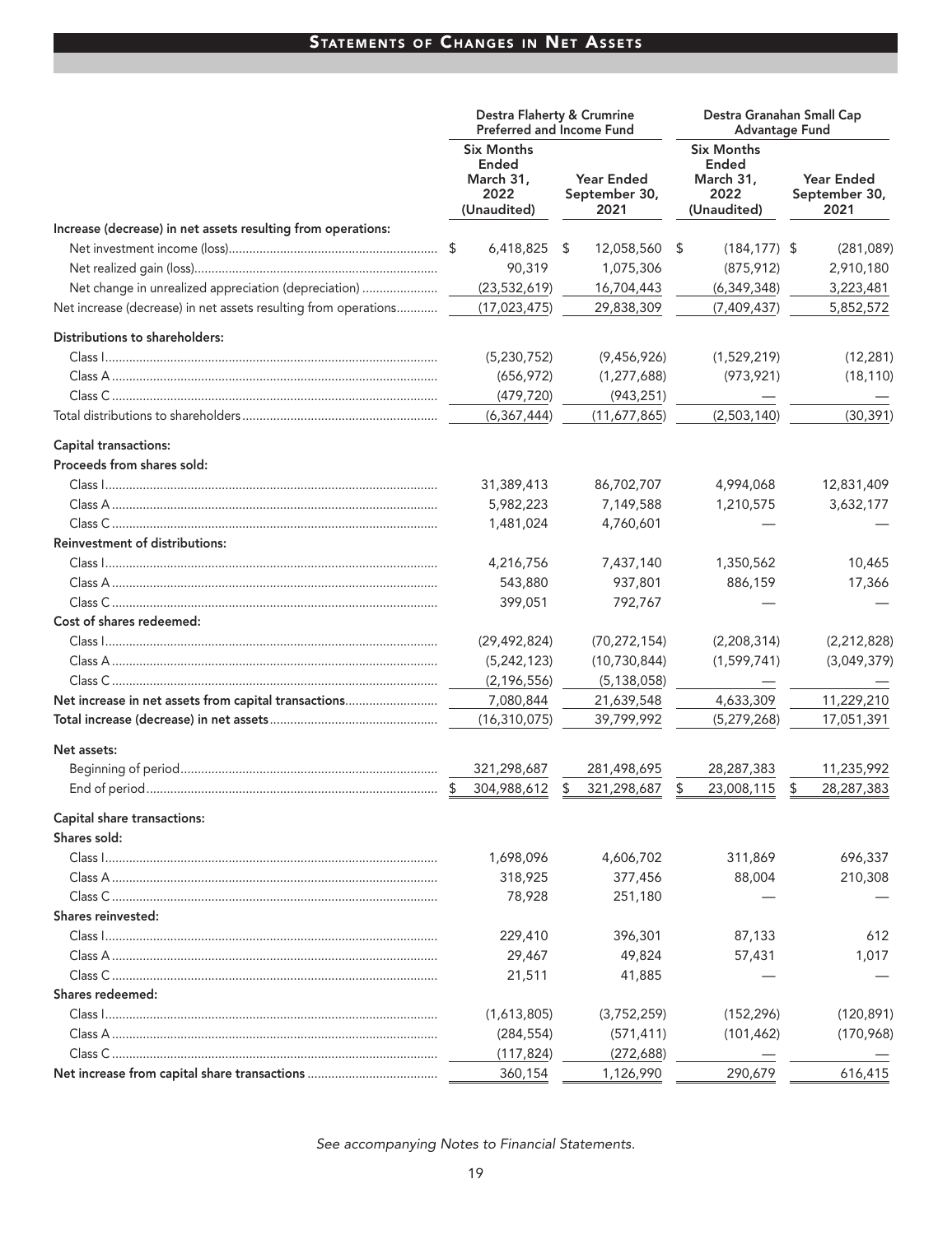FINANCIAL HIGHLIGHTS

FOR A SHARE OF COMMON STOCK OUTSTANDING THROUGHOUT THE PERIODS INDICATED

|                                | Net asset<br>value,      |                                           | realized<br>Net                  |                                        | Distributions<br>g                               | Distributions                             |                               |                    | Net asset                  |                                    |                   | Ratios to average net assets <sup>(1)</sup> |                                            | Net assets                         |                                              |
|--------------------------------|--------------------------|-------------------------------------------|----------------------------------|----------------------------------------|--------------------------------------------------|-------------------------------------------|-------------------------------|--------------------|----------------------------|------------------------------------|-------------------|---------------------------------------------|--------------------------------------------|------------------------------------|----------------------------------------------|
| September 30,<br>Period ending | beginning<br>period<br>p | nvestment<br>income <sup>(2)</sup><br>Net | unrealized<br>gain (loss)<br>and | investment<br>operations<br>Total from | shareholders<br>from net<br>investment<br>income | shareholders<br>realized gain<br>from net | distributions<br><b>Total</b> | Redemption<br>fees | of period<br>value,<br>end | return <sup>(3),(4)</sup><br>Total | expenses<br>Gross | expenses <sup>(5)</sup><br>Net              | investment<br>income <sup>(5)</sup><br>Net | thousands)<br>period (in<br>end of | Portfolio<br>turnover<br>rate <sup>(4)</sup> |
| Class I                        |                          |                                           |                                  |                                        |                                                  |                                           |                               |                    |                            |                                    |                   |                                             |                                            |                                    |                                              |
| <br>2022 <sup>(6)</sup>        | 19.03<br>↔               | 0.38<br>↔                                 | (1.34)<br>↔                      | (0.96)<br>↔                            | (0.38)<br>↔                                      | I<br>$\Theta$                             | (0.38)<br>$\Theta$            | I<br>$\Theta$      | 17.69<br>G                 | $(5.10)\%$                         | 1.16%             | 1.16%                                       | 4.16%                                      | \$242,905                          | 4%                                           |
|                                | 17.87                    | 0.79                                      | 1.14                             | 1.93                                   | (0.77)                                           |                                           | (0.77)                        |                    | 19.03                      | 10.92                              | 114               | 1.14                                        | 4.20                                       | 255,392                            | S                                            |
| <br>2020                       | 18.41                    | 0.82                                      | (0.44)                           | 0.38                                   | (0.81)                                           | (0.11)                                    | (0.92)                        |                    | 17.87                      | 2.22                               | 1.17              | 1.17                                        | 4.61                                       | 217,420                            | $\overline{P}$                               |
| 2019                           | 17.73                    | 0.84                                      | 0.86                             | 1.70                                   | (0.86)                                           | (0.16)                                    | (1.02)                        |                    | 18.41                      | 10.13                              | $\overline{22}$   | 1.22                                        | 4.75                                       | 194,583                            | $\frac{8}{1}$                                |
|                                | 18.68                    | 0.83                                      | (0.83)                           | 0.00                                   | (0.85)                                           | (0.10)                                    | (0.95)                        |                    | 17.73                      | 0.02                               | $\frac{8}{10}$    | 1.18                                        | 4.59                                       | 158,002                            |                                              |
|                                | 18.14                    | 0.82                                      | 0.53                             | 1.35                                   | (0.81)                                           | $\overline{\phantom{a}}$                  | (0.81)                        |                    | 18.68                      | 7.70                               | 1.25              | 1.25                                        | 4.48                                       | 194,525                            | $\frac{8}{1}$                                |
| Class A                        |                          |                                           |                                  |                                        |                                                  |                                           |                               |                    |                            |                                    |                   |                                             |                                            |                                    |                                              |
| .<br>2022 <sup>(6)</sup>       | 19.11                    | 0.36                                      | (1.35)                           | (0.99)                                 | (0.36)                                           | I                                         | (0.36)                        |                    | 17.76                      | (5.25)                             | 1.41              | 1.41                                        | 3.91                                       | 32,681                             |                                              |
|                                | 17.94                    | 0.75                                      | 1.14                             | 1.89                                   | (0.72)                                           | I                                         | (0.72)                        |                    | 19.11                      | 10.66                              | 1.39              | 1.39                                        | 3.96                                       | 33,941                             | ഥ                                            |
|                                | 18.48                    | 0.77                                      | (0.43)                           | 0.34                                   | (0.77)                                           | (0.11)                                    | (0.88)                        |                    | 17.94                      | 1.96                               | 1.42              | 1.42                                        | 4.34                                       | 34,444                             | ₽                                            |
|                                | 17.79                    | 0.80                                      | 0.87                             | 1.67                                   | (0.82)                                           | (0.16)                                    | (0.98)                        |                    | 18.48                      | 9.88                               | 1.47              | 1.47                                        | 4.51                                       | 34,088                             | $\frac{8}{1}$                                |
|                                | 18.75                    | 0.79                                      | (0.85)                           | (0.06)                                 | (0.80)                                           | (0.10)                                    | (0.90)                        |                    | 17.79                      | (0.29)                             | 1.43              | 1.43                                        | 4.29                                       | 31,021                             |                                              |
|                                | 18.20                    | 0.77                                      | 0.55                             | 1.32                                   | (0.77)                                           | $\bigg $                                  | (0.77)                        | I                  | 18.75                      | 7.46                               | 1.50              | 1.50                                        | 4.24                                       | 67,639                             | $\frac{8}{1}$                                |
| Class C                        |                          |                                           |                                  |                                        |                                                  |                                           |                               |                    |                            |                                    |                   |                                             |                                            |                                    |                                              |
| 2022 <sup>(6)</sup> .          | 19.20                    | 0.29                                      | (1.35)                           | 1.06                                   | (0.29)                                           |                                           | (0.29)                        |                    | 17.85                      | (5.58)                             | 2.16              | 2.16                                        | 3.15                                       | 29,403                             |                                              |
|                                | 18.02                    | 0.61                                      | 1.15                             | 1.76                                   | (0.58)                                           |                                           | (0.58)                        |                    | 19.20                      | 9.85                               | 2.14              | 2.14                                        | 3.21                                       | 31,966                             | ഥ                                            |
| <br>2020                       | 18.56                    | 0.65                                      | (0.45)                           | 0.20                                   | (0.63)                                           | (0.11)                                    | (0.74)                        |                    | 18.02                      | 1.20                               | 2.17              | 2.17                                        | 3.60                                       | 29,634                             | ₽                                            |
|                                | 17.87                    | 0.67                                      | 0.87                             | 1.54                                   | (0.69)                                           | (0.16)                                    | (0.85)                        |                    | 18.56                      | 9.02                               | 2.22              | 2.22                                        | 3.76                                       | 29,065                             | ≌                                            |
|                                | 18.83                    | 0.66                                      | (0.85)                           | (0.19)                                 | (0.67)                                           | (0.10)                                    | (0.77)                        |                    | 17.87                      | (1.02)                             | 2.17              | 2.17                                        | 3.60                                       | 29,932                             |                                              |
|                                | 18.28                    | 0.64                                      | 0.54                             | 1.18                                   | (0.63)                                           | $\mid$                                    | (0.63)                        | $\bigg $           | 18.83                      | 6.64                               | 2.25              | 2.25                                        | 3.51                                       | 32,764                             | $\frac{8}{1}$                                |
|                                |                          |                                           |                                  |                                        |                                                  |                                           |                               |                    |                            |                                    |                   |                                             |                                            |                                    |                                              |

Destra Flaherty & Crumrine Preferred and Income Fund

<sup>ก</sup> Annualized for periods less than one year.<br><sup>ผ Based on average shares outstanding during the period.<br><sup>ผ Based</sup> on the net asset value as of period end. Assumes an investment at net asset value at the beginning of the </sup>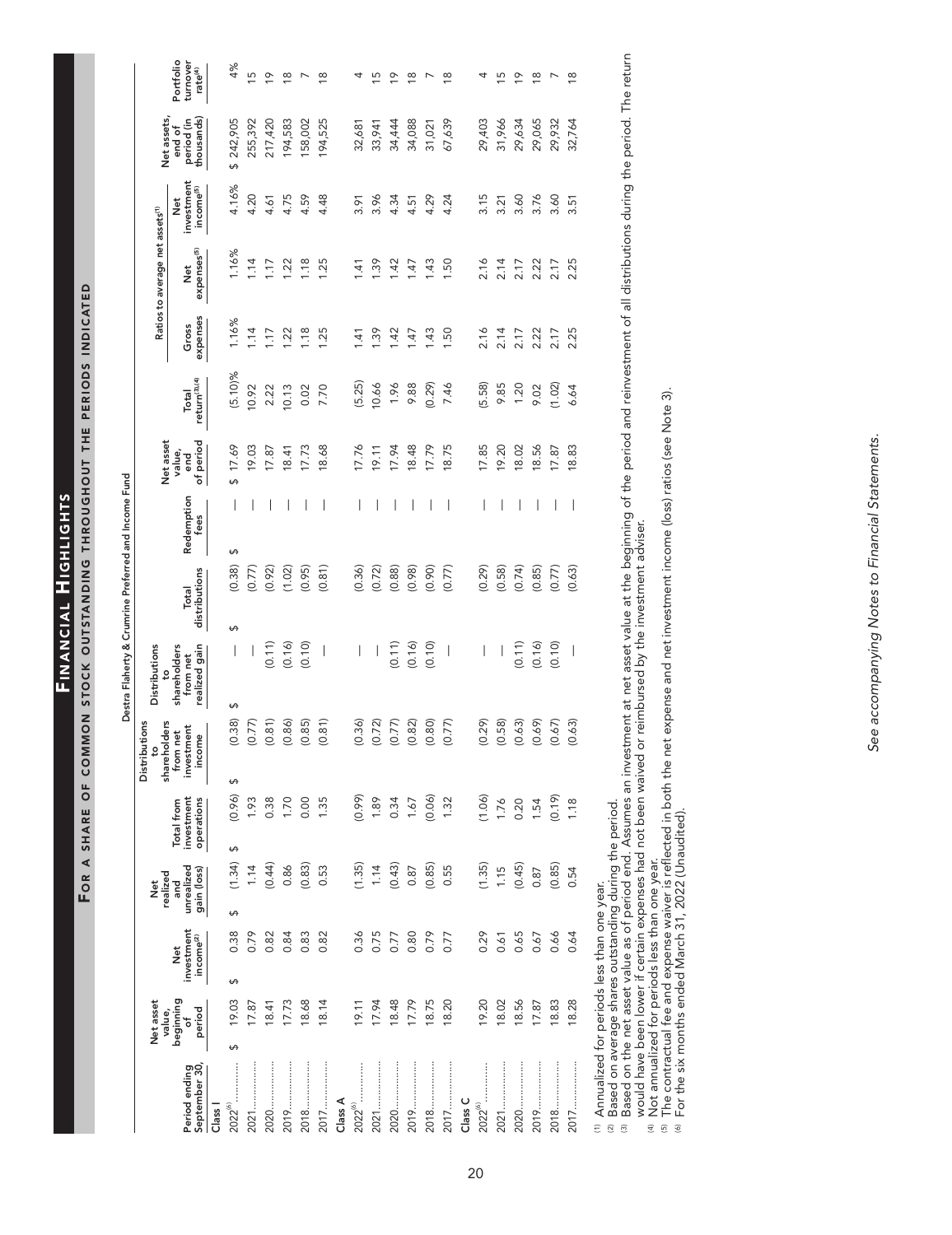FINANCIAL HIGHLIGHTS

FOR A SHARE OF COMMON STOCK OUTSTANDING THROUGHOUT THE PERIODS INDICATED (CONTINUED)

|                                                                                                      |                                    |       |                                                    |                                              |                                  |                              |                                        | Distributions                                   |                          |                                           |                          |                    |                            |       |                        |                                  |                                             |                                                                               |                                    |                                  |
|------------------------------------------------------------------------------------------------------|------------------------------------|-------|----------------------------------------------------|----------------------------------------------|----------------------------------|------------------------------|----------------------------------------|-------------------------------------------------|--------------------------|-------------------------------------------|--------------------------|--------------------|----------------------------|-------|------------------------|----------------------------------|---------------------------------------------|-------------------------------------------------------------------------------|------------------------------------|----------------------------------|
|                                                                                                      | Net asset                          |       |                                                    |                                              | realized<br>Net                  |                              |                                        | $\frac{1}{2}$                                   |                          | <b>Distributions</b><br><u>م</u>          |                          |                    | Net asset                  |       |                        |                                  | Ratios to average net assets <sup>(1)</sup> |                                                                               | Net assets,                        |                                  |
| September 30,<br>Period ending                                                                       | value,<br>beginning<br>period<br>Ⴆ |       | nvestment<br>$(\log)$ <sup>(2)</sup><br><b>Det</b> |                                              | unrealized<br>gain (loss)<br>and |                              | investment<br>operations<br>Total from | shareholders<br>from net<br>investment<br>ncome |                          | shareholders<br>realized gain<br>from net | distributions<br>Total   | Redemption<br>fees | of period<br>value,<br>end |       | return(3),(4)<br>Total | expenses <sup>(5)</sup><br>Gross | expenses <sup>(6)</sup><br>Net              | investment<br>$\frac{(\text{loss})^{(6)}}{(\text{loss})^{(7)}}$<br><b>Net</b> | chousands)<br>period (in<br>end of | Portfolio<br>turnover<br>rate(4) |
| Class I                                                                                              |                                    |       |                                                    |                                              |                                  |                              |                                        |                                                 |                          |                                           |                          |                    |                            |       |                        |                                  |                                             |                                                                               |                                    |                                  |
|                                                                                                      | 18.93                              |       |                                                    |                                              | G                                |                              |                                        |                                                 | $\vert$                  | (1.59)                                    | (1.59)<br>M              |                    | \$12.90<br>$\mid$          |       | $(24.86)\%$            | 2.14%                            | 1.50%                                       | $(1.32)\%$                                                                    | 14,156                             | 36%                              |
|                                                                                                      |                                    | 12.77 |                                                    |                                              |                                  | $(4.34)$<br>$6.42$<br>$3.65$ | $(4.44)$<br>6.19                       |                                                 | (0.02)                   | (0.01)                                    | (0.03)                   | I                  |                            | 18.93 | 48.55                  | 2.26                             | 1.50                                        |                                                                               | 16,105                             | 49                               |
|                                                                                                      |                                    | 9.25  |                                                    | $(0.10)$<br>$(0.23)$<br>$(0.13)$<br>$(0.01)$ |                                  |                              | 3.52                                   |                                                 | $\mid$                   | $\overline{\phantom{a}}$                  | $\mid$                   | I                  |                            | 12.77 | 38.05                  | 6.49                             | 1.50                                        | $(1.28)$<br>$(1.22)$<br>$(0.95)$                                              | 3,512<br>1,093                     | 85                               |
| :<br>:<br>:<br>:<br>:<br><br><br><br><br><br><br><br><br><br><br><br><br><br><br>2019 <sup>(8)</sup> |                                    | 10.00 |                                                    |                                              |                                  | (0.74)                       | (0.75)                                 |                                                 | $\overline{\phantom{a}}$ | $\overline{\phantom{a}}$                  | $\overline{\phantom{0}}$ | I                  |                            | 9.25  | (7.50)                 | 35.78                            | 1.50                                        |                                                                               |                                    | 86                               |
| Class A                                                                                              |                                    |       |                                                    |                                              |                                  |                              |                                        |                                                 |                          |                                           |                          |                    |                            |       |                        |                                  |                                             |                                                                               |                                    |                                  |
|                                                                                                      |                                    | 18.86 |                                                    |                                              | $(4.32)$<br>6.41                 |                              |                                        |                                                 | I                        |                                           |                          | I                  |                            | 12.83 |                        | 2.39                             | 1.75                                        |                                                                               | 8,852                              | 36                               |
|                                                                                                      |                                    | 12.75 |                                                    |                                              |                                  |                              | $(4.44)$<br>$6.14$<br>$3.49$           |                                                 | (0.02)                   | $(1.59)$<br>$(0.01)$                      | $(1.59)$<br>$(0.03)$     | I                  |                            | 18.86 | $(24.96)$<br>48.16     | $2.51$<br>6.74                   | 1.75                                        |                                                                               |                                    | ᡩ                                |
|                                                                                                      |                                    | 9.26  |                                                    | $(0.12)$<br>$(0.27)$<br>$(0.17)$<br>$(0.02)$ | 3.66                             |                              |                                        |                                                 | I                        | I                                         | I                        | I                  |                            | 12.75 | 37.69                  |                                  | 1.75                                        | 157)<br>1547<br>1547<br>155                                                   | $\frac{12,182}{7,724}$             | 85                               |
| :<br>:<br>:<br>:<br>:<br><br><br><br><br><br><br><br><br><br><br><br><br>2019 <sup>(8)</sup>         |                                    | 10.00 |                                                    |                                              |                                  | (0.72)                       | (0.74)                                 |                                                 | I                        | $\overline{\phantom{a}}$                  | $\bigg $                 | I                  |                            | 9.26  | (7.40)                 | 36.03                            | 1.75                                        |                                                                               |                                    | 86                               |
| (1) Annualized for periods less than one vear.                                                       |                                    |       |                                                    |                                              |                                  |                              |                                        |                                                 |                          |                                           |                          |                    |                            |       |                        |                                  |                                             |                                                                               |                                    |                                  |

Destra Granahan Small Cap Advantage Fund

Annualized tor periods less than one year.

 $\widehat{\bowtie}$  $\widehat{\mathfrak{S}}$ 

Based on average shares outstanding during the period.<br>Based on the net asset value as of period end. Assumes an investment at net asset value at the beginning of the period and reinvestment of all distributions during the would have been lower if certain expenses had not been waived or reimbursed by the investment adviser.

Not annualized for periods less than one year.  $\oplus$ 

For the periods ended September 30, 2020 and September 30, 2021, gross expenses ratios are inclusive of deferred service provider fees. For the period ended September 30, 2020, gross<br>rexpense ratios excluding deferred serv  $\begin{array}{c} \text{5} \end{array}$ 

 $\widehat{\mathfrak{D}}$   $\widehat{\mathfrak{D}}$ 

 $\circledcirc$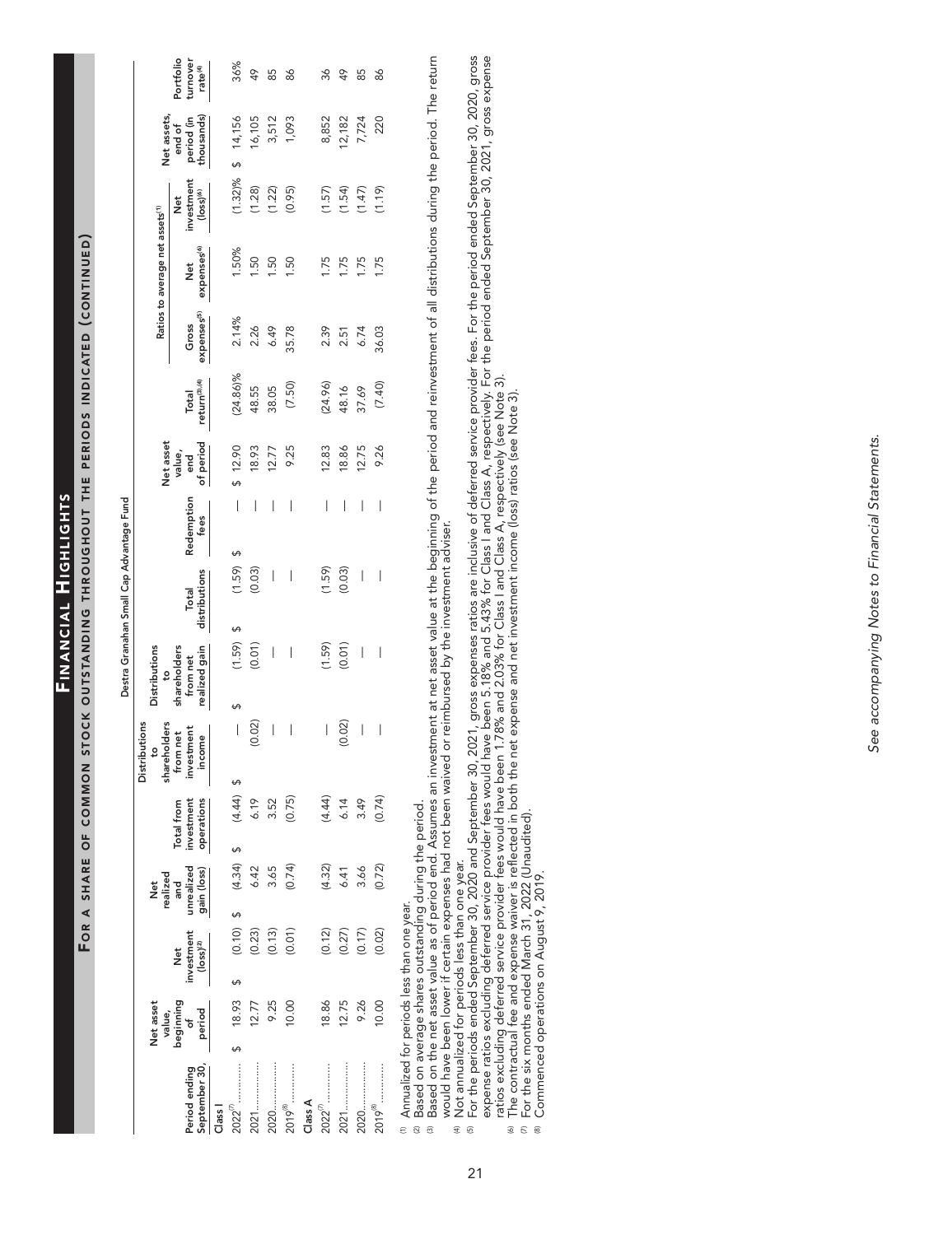### 1. ORGANIZATION

Destra Investment Trust (the "Trust") was organized as a Massachusetts business trust on May 25, 2010 as an open-end investment company, under the Investment Company Act of 1940, as amended (the "1940 Act"). The Trust consists of two series of diversified portfolios (collectively, the "Funds" and each individually a "Fund"): Destra Flaherty & Crumrine Preferred and Income Fund ("Preferred and Income Fund"), which commenced operations on April 12, 2011, and Destra Granahan Small Cap Advantage Fund ("Small Cap Advantage Fund"), which commenced operations on August 8, 2019. The Preferred and Income Fund's investment objective is to seek total return with an emphasis on high current income. The Small Cap Advantage Fund's investment objective is to seek long-term capital appreciation. The Preferred and Income Fund currently offers three classes of shares, Classes A, C, and I. The Small Cap Advantage Fund currently offers two classes of shares, Classes A and I. All share classes have equal rights and voting privileges, except in matters affecting a single class. Each Fund represents shares of beneficial interest ("Shares") in a separate portfolio of securities and other assets, with its own investment objective, policies and strategies.

#### 2. SIGNIFICANT ACCOUNTING POLICIES

The following is a summary of significant accounting policies followed by the Funds in preparation of their financial statements in conformity with accounting principles generally accepted in the United States of America ("U.S. GAAP"). The Funds are investment companies under U.S. GAAP and follow the investment company accounting and reporting guidance of the Financial Accounting Standards Board ("FASB") Accounting Standards Codification ("ASC") Topic 946, *Financial Services — Investment Companies*.

#### (a) Investment Valuation

Securities listed on an exchange are valued at the last reported sale price on the principal exchange or on the principal over-the-counter ("OTC") market on which such securities are traded, as of the close of regular trading on the New York Stock Exchange ("NYSE") on the day the securities are being valued or, if there are no sales, at the mean of the most recent bid and asked prices. Equity securities that are traded primarily on the Nasdaq Stock Market are valued at the Nasdaq Official Closing Price. Debt securities are valued at the prices supplied by the pricing agent for such securities, if available, and otherwise are valued at the available bid price for such securities or, if such prices are not available, at prices for securities of comparable maturity, quality and type. When prices are not readily available, or are determined not to reflect fair value, such as when the value of a security has been significantly affected by events after the close of the exchange or market on which the security is principally traded, but before each Fund calculates its net asset value ("NAV"), the Funds value these securities at fair value as determined in accordance with procedures approved by the Board of Trustees (the "Board"). Short-term securities with maturities of 60 days or less at time of purchase and of sufficient credit quality are valued at amortized cost, which approximates fair value.

For those securities where quotations or prices are not available, the valuations are determined in accordance with procedures established in good faith by the Board. Valuations in accordance with these procedures are intended to reflect each security's (or asset's) "fair value".

Such "fair value" is the amount that a Fund might reasonably expect to receive for the security (or asset) upon its current sale. Each such determination is based on a consideration of all relevant factors, which are likely to vary from one pricing context to another. Examples of such factors may include, but are not limited to: (i) the type of security, (ii) the initial cost of the security, (iii) the existence of any contractual restrictions on the security's disposition, (iv) the price and extent of public trading in similar securities of the issuer or of comparable companies, (v) quotations or evaluated prices from broker-dealers and/or pricing services, (vi) information obtained from the issuer, analysts, and/or the appropriate stock exchange (for exchange-traded securities), (vii) an analysis of the company's financial statements, and (viii) an evaluation of the forces that influence the issuer and the market(s) in which the security is purchased and sold (e.g., the existence of pending merger activity, public offerings or tender offers that might affect the value of the security).

In accordance with FASB ASC Section 820-10, *Fair Value Measurements and Disclosures* ("ASC 820-10"), fair value is defined as the price that each Fund would receive to sell an investment or pay to transfer a liability in an orderly transaction with an independent buyer in the principal market, or in the absence of a principal market the most advantageous market for the investment or liability. ASC 820-10 establishes three different categories for valuations. Level 1 valuations are those based upon quoted prices in active markets that the Funds have the ability to access. Level 2 valuations are those based upon quoted prices in inactive markets or based upon significant observable inputs (e.g., yield curves; benchmark interest rates; indices). Level 3 valuations are those based upon unobservable inputs (e.g., discounted cash flow analysis; non-market based methods used to determine fair valuation).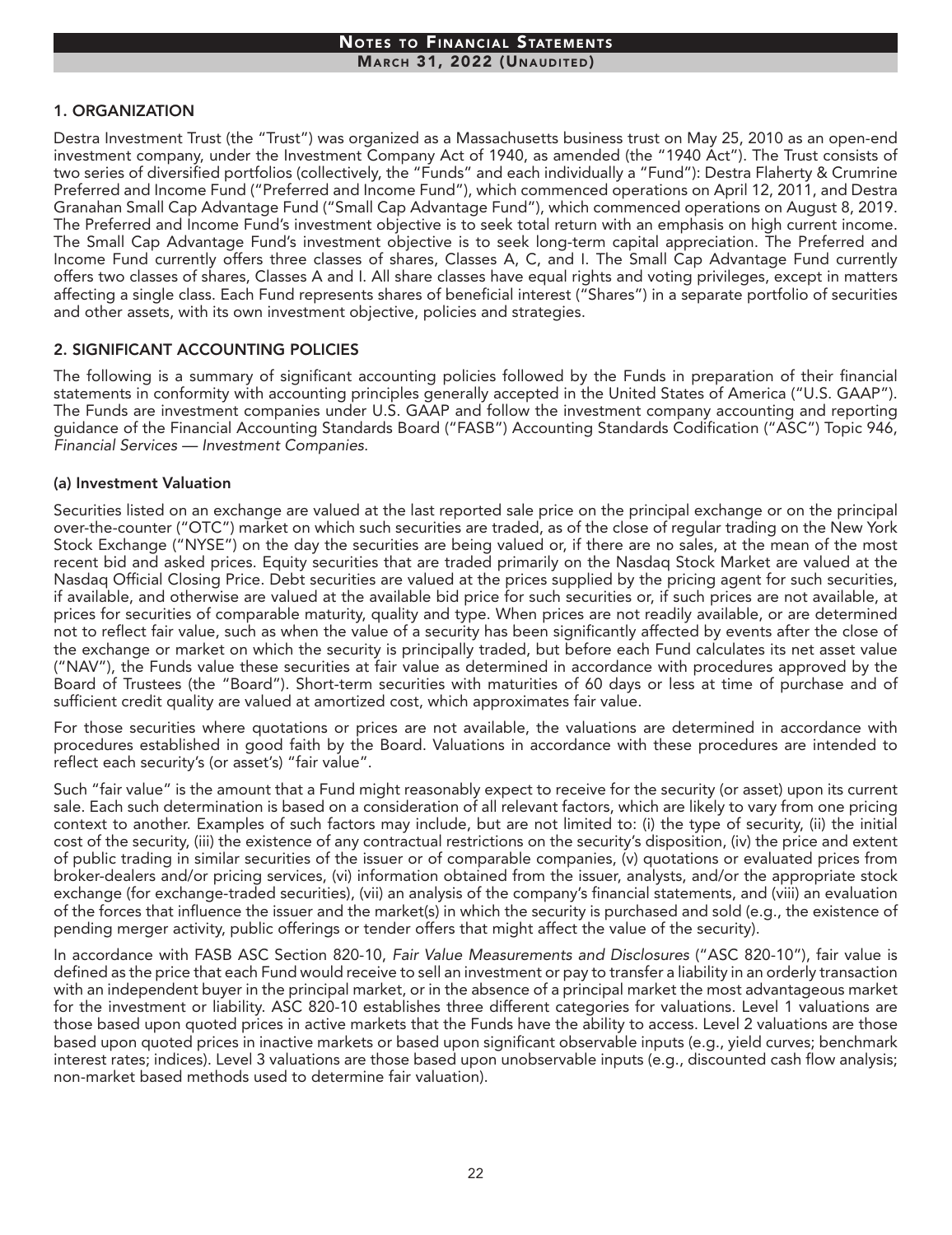#### Notes to Financial Statements (continued) **MARCH 31, 2022 (UNAUDITED)**

The Funds value Level 1 securities using readily available market quotations in active markets. The Funds value Level 2 fixed income securities using independent pricing providers who employ matrix pricing models utilizing market prices, broker quotes and prices of securities with comparable maturities and qualities. The Funds value Level 2 equity securities using various observable market inputs in accordance with procedures established in good faith by management. For Level 3 securities, the Funds estimate fair value based upon a variety of observable and non-observable inputs using procedures established in good faith by management. The Funds' valuation policies and procedures are approved by the Board.

#### (b) Investment Transactions and Investment Income

Investment transactions are accounted for on the trade date basis. Realized gains and losses on investments are determined on the identified cost basis. Dividend income is recorded net of applicable withholding taxes on the ex-dividend date and interest income is recorded on an accrual basis. Discounts or premiums on debt securities purchased are accreted or amortized to interest income over the lives of the respective securities using the effective interest method.

#### (c) Allocation of Income and Expenses

In calculating the NAV per Share of each class, investment income, realized and unrealized gains and losses and expenses other than class specific expenses are allocated daily to each class of Shares based upon the proportion of net assets of each class at the beginning of each day. Each Fund is charged for those expenses that are directly attributable to each series, such as management fees and registration costs.

The Funds record distributions received in excess of income from underlying investments as a reduction of cost of investments and/or realized gain. Such amounts are based on estimates (if actual amounts are not available) and actual amounts of income, realized gain and return of capital may differ from the estimated amounts. The Funds adjust the estimated amounts of components of distributions (and consequently its net investment income) as necessary once the issuers provide information about the actual composition of the distributions.

The Funds may be subject to foreign taxes on income, gains on investments or currency repatriation, a portion of which may be recoverable. The Funds will accrue such taxes and recoveries as applicable, based upon its current interpretation of tax rules and regulations that exist in the markets in which it invests.

#### (d) Cash and Cash Equivalents

Cash and cash equivalents may consist of demand deposits and highly liquid investments (e.g., U.S. treasury notes) with original maturities of three months or less. Cash and cash equivalents are carried at cost, which approximates fair value. The Funds deposit cash and cash equivalents with highly-rated banking corporations and, at times, may exceed the insured limits under applicable law.

#### (e) Indemnification

In the normal course of business, the Funds may enter into contracts that contain a variety of representations which provide general indemnifications for certain liabilities. Each Fund's maximum exposure under these arrangements is unknown. However, since their commencement of operations, the Funds have not had claims or losses pursuant to these contracts and expect the risk of loss to be remote.

#### (f) Distributions to Shareholders

The Funds intend to pay substantially all of their net investment income to shareholders. The Preferred and Income Fund expects to pay monthly income distributions and the Small Cap Advantage Fund expects to pay annual income distributions. In addition, the Funds intend to distribute any capital gains to shareholders as capital gain dividends at least annually. The amount and timing of distributions are determined in accordance with federal income tax regulations, which may differ from U.S. GAAP.

#### (g) Use of Estimates

The preparation of the financial statements in accordance with U.S. GAAP requires management to make estimates and assumptions that affect the reported amounts and disclosures in the financial statements. Actual results could differ from these estimates.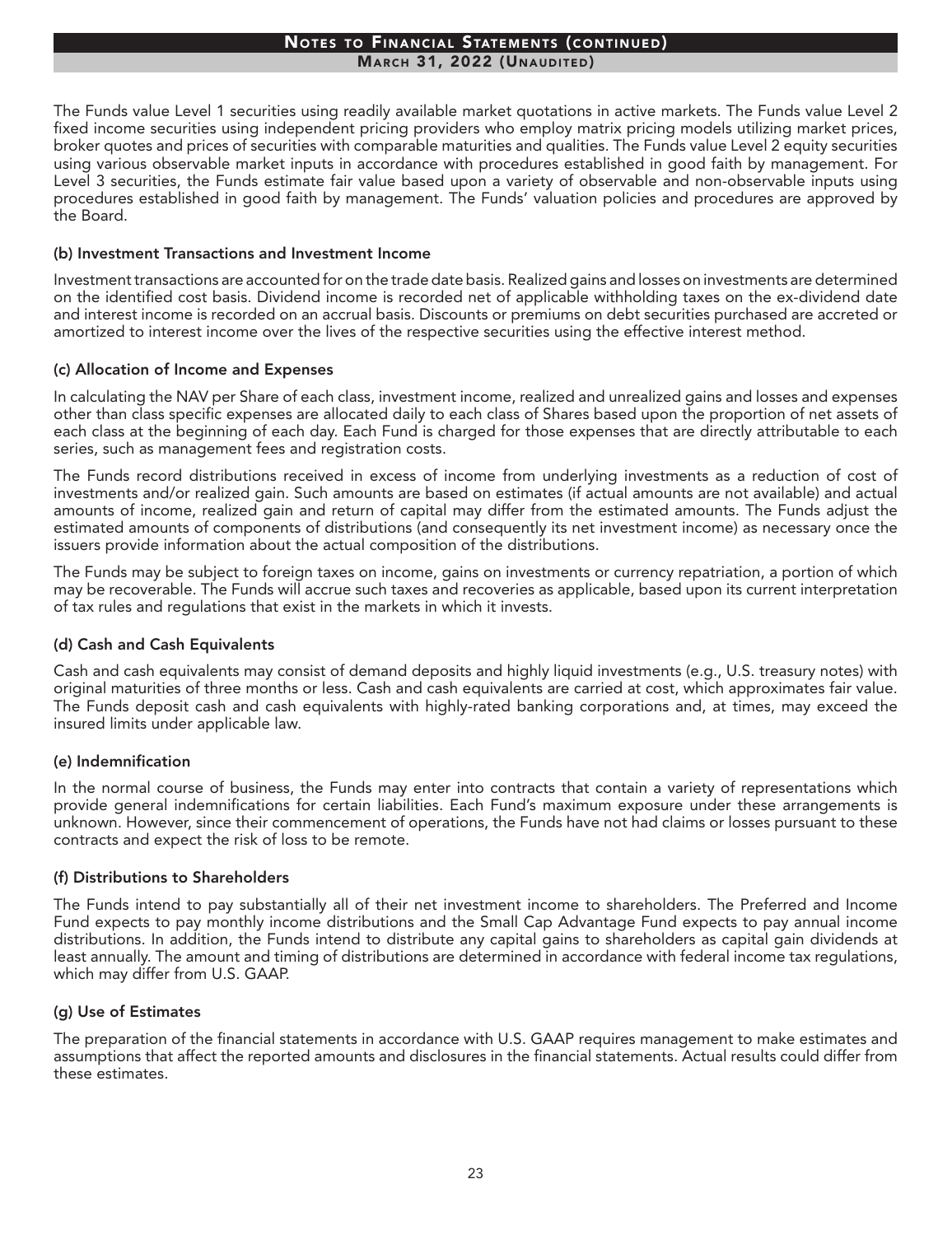# Notes to Financial Statements (continued)

**MARCH 31, 2022 (UNAUDITED)** 

#### 3. INVESTMENT MANAGEMENT AND OTHER AGREEMENTS

#### Investment Management Agreement

The Funds have entered into an Investment Management Agreement ("the Agreement") with Destra Capital Advisors LLC ("Destra"). Effective February 11, 2021, (the "Effective Date") the Preferred and Income Fund entered into a new Investment Management Agreement ("the new Agreement") with DFC Preferred Advisors LLC ("DFC"). As of the effective date, DFC replaces Destra as the Advisor to the Preferred and Income Fund.

Subject to the oversight of the Trust's Board, Destra and DFC (collectively, the "Advisers" and each individually an "Adviser") are responsible for managing the investment and reinvestment of the assets of each Fund in accordance with each Fund's respective investment objectives and policies and limitations and providing day-to-day administrative services to the Funds either directly or through others selected by it for the Funds. The Adviser receives an annual management fee payable monthly, at an annual rate of 0.75% and 1.10% respectively, of the average daily net assets of the Preferred and Income Fund and Small Cap Advantage Fund. Management fees paid by the Funds for the six months ended March 31, 2022 are disclosed in the Statement of Operations. The Preferred and Income Fund paid management fees totaling \$1,194,124 to DFC for the six months ended March 31, 2022. During the six months ended March 31, 2022, the Small Cap Advantage Fund paid management fees totaling \$142,408 to Destra.

The Trust and the Adviser have entered into an expense limitation agreement where the Adviser has agreed to cap expenses such that the total annual Fund operating expenses, excluding brokerage commissions and other trading expenses, taxes, interest, acquired fund fees and other extraordinary expenses (such as litigation and other expenses not incurred in the ordinary course of business), do not exceed 1.50%, 2.25%, and 1.25% of the Preferred and Income Fund's average daily net assets attributable to Class A shares, Class C shares, and Class I shares, respectively, and 1.75%, and 1.50% of the Small Cap Fund's average daily net assets attributable to Class A shares and Class I shares, respectively (the "Expense Limitation Agreement"). The Expense Limitation Agreement will continue in effect until January 28, 2031, may be terminated or modified prior to that date only with the approval of the Board and will automatically continue in effect for successive twelve-month periods thereafter. Any fee waived and/or expense assumed by the Adviser pursuant to the Expense Limitation Agreement is subject to recovery by the Adviser for up to three years from the date the fee was waived and/or expense assumed, but no reimbursement payment will be made by the Fund if such reimbursement results in the Fund exceeding an expense ratio equal to the Fund's then-current expense caps or the expense caps that were in place at the time the fee was waived and/or expense assumed by the Adviser.

During the six months ended March 31, 2022, expenses totaling \$82,269 were waived by Destra for the Small Cap Advantage Fund and no expenses were waived by DFC for the Preferred and Income Fund. Recognition of eligibility for recapture by the Adviser is affected by the timing of fees paid and invoices received at the time of the calculation.

The following amounts are subject to recapture by Destra by the following dates:

| Small Cap<br>Advantage<br>Fund |
|--------------------------------|
| 46 694                         |
| 211.052                        |
| 225.041                        |

#### Sub-Advisory Agreements

The Preferred and Income Fund has retained Flaherty & Crumrine Incorporated ("Flaherty") to serve as its investment sub-adviser. Small Cap Advantage Fund has retained Granahan Investment Management, Inc. ("Granahan") to serve as its investment sub-adviser.

DFC has agreed to pay from its own assets an annualized sub-advisory fee, quarterly, to Flaherty an amount equal to one half of the net management fees collected by DFC, net of any waivers, reimbursement payments, supermarket fees and alliance fees waived, reimbursed or paid by DFC in respect of the Preferred and Income Fund.

Destra has agreed to pay from its own assets an annualized sub-advisory fee, monthly, to Granahan an amount equal to one half of the net advisory fees collected by Destra, net of any waivers, reimbursement payments, supermarket fees and alliance fees waived, reimbursed or paid by Destra in respect of the Small Cap Advantage Fund.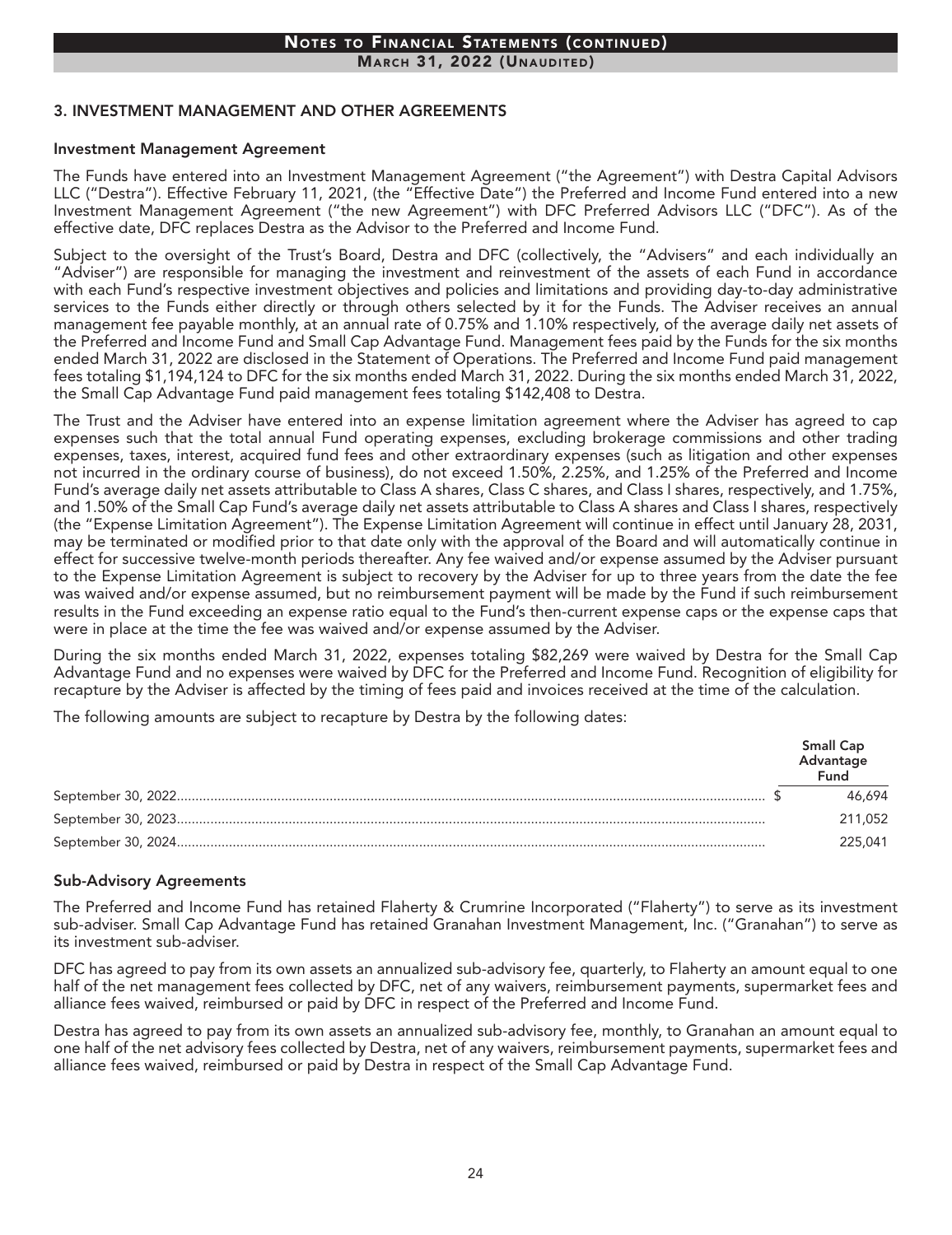#### Notes to Financial Statements (continued) **MARCH 31, 2022 (UNAUDITED)**

#### Other Service Providers

UMBFS serves as each Fund's Administrator, Accounting Agent, and Transfer Agent. UMB Bank, N.A. serves as each Fund's Custodian.

#### 4. DISTRIBUTION AND SERVICE PLANS

The Funds' Class A Shares and the Preferred and Income Fund's Class C Shares have adopted a Distribution Plan ("Plan") in accordance with Rule 12b-1 under the 1940 Act. The Plan is a compensation type plan that permits the payment at an annual rate of up to 0.25% of the average daily net assets of the Funds' Class A Shares and up to 1.00% of the average daily net assets of the Preferred and Income Fund's C Shares, respectively. Of the 1.00%, up to 0.75% of this fee is for distribution services and up to 0.25% of this fee is for shareholder services. Under the terms of the Plan, the Funds are authorized to make payments to Destra Capital Investments, LLC, the Funds' distributor (the "Distributor") for remittance to retirement plan service providers, broker-dealers, bank trust departments, financial advisers and other financial intermediaries, as compensation for distribution and/or shareholder services performed by such entities for their customers who are investors in the Fund.

#### 5. FEDERAL TAX INFORMATION

Each Fund intends to qualify as a "regulated investment company" under Subchapter M of the Internal Revenue Code of 1986. If so qualified, the Funds will not be subject to federal income tax to the extent each Fund distributes substantially all of its net investment income and capital gains to shareholders. Therefore, no federal income tax provision is required.

The timing and character of income and capital gain distributions are determined in accordance with income tax regulations, which may differ from U.S. GAAP.

To the extent that differences arise that are permanent in nature, such amounts are reclassified within the capital accounts, on the Statements of Assets and Liabilities, based on their Federal tax basis treatment; temporary differences do not require reclassification and had no impact on the NAV of the Funds.

Each Fund complies with FASB interpretation Accounting for Uncertainty in Income Taxes which provides guidance for how uncertain tax provisions should be recognized, measured, presented and disclosed in the financial statements. Accounting for Uncertainty in Income Taxes requires the affirmative evaluation of tax positions taken or expected to be taken in the course of preparing each Fund's tax returns to determine whether it is "more-likely-than-not," (i.e., greater than 50 percent) of being sustained by the applicable tax authority. Tax positions not deemed to meet the more-likely-than-not threshold may result in a tax benefit or expense in the current period.

Accounting for Uncertainty in Income Taxes requires management of each Fund to analyze all open tax years, as defined by the statutes of limitations, for all major jurisdictions, which includes federal and certain states. Open tax years are those that are open for exam by the taxing authorities (i.e., the last three tax years and the interim tax period since then). The Funds have no examinations in progress during the six months ended March 31, 2022. For all open tax years and all major taxing jurisdictions through the end of the reporting period, management of the Funds reviewed all tax positions taken or expected to be taken in the preparation of each Fund's tax returns and concluded that Accounting for Uncertainty in Income Taxes resulted in no effect on each Fund's reported net assets or results of operations as of and during the period ended March 31, 2022. Management of the Funds also is not aware of any tax positions for which it is reasonably possible that the total amounts of recognized tax benefits will significantly change in the next twelve months.

At September 30, 2021, gross unrealized appreciation/(depreciation) of investments, based on cost for federal income tax purposes were as follows:

|  | <b>Preferred</b><br>and Income<br>Fund | <b>Small Cap</b><br>Advantage<br><b>Fund</b> |
|--|----------------------------------------|----------------------------------------------|
|  | 297,322,834                            | 23,618,303                                   |
|  | 23,514,835                             | 6,750,042                                    |
|  | (415, 427)                             | (2, 106, 702)                                |
|  | 23,099,408                             | 4,643,340                                    |

The difference between cost amounts for financial statement and federal income tax purposes, if any, is due primarily to timing differences in recognizing certain gains and losses in security transactions.

U.S. GAAP requires that certain components of net assets be reclassified between financial and tax reporting. These reclassifications have no effect on net assets or NAV per Share.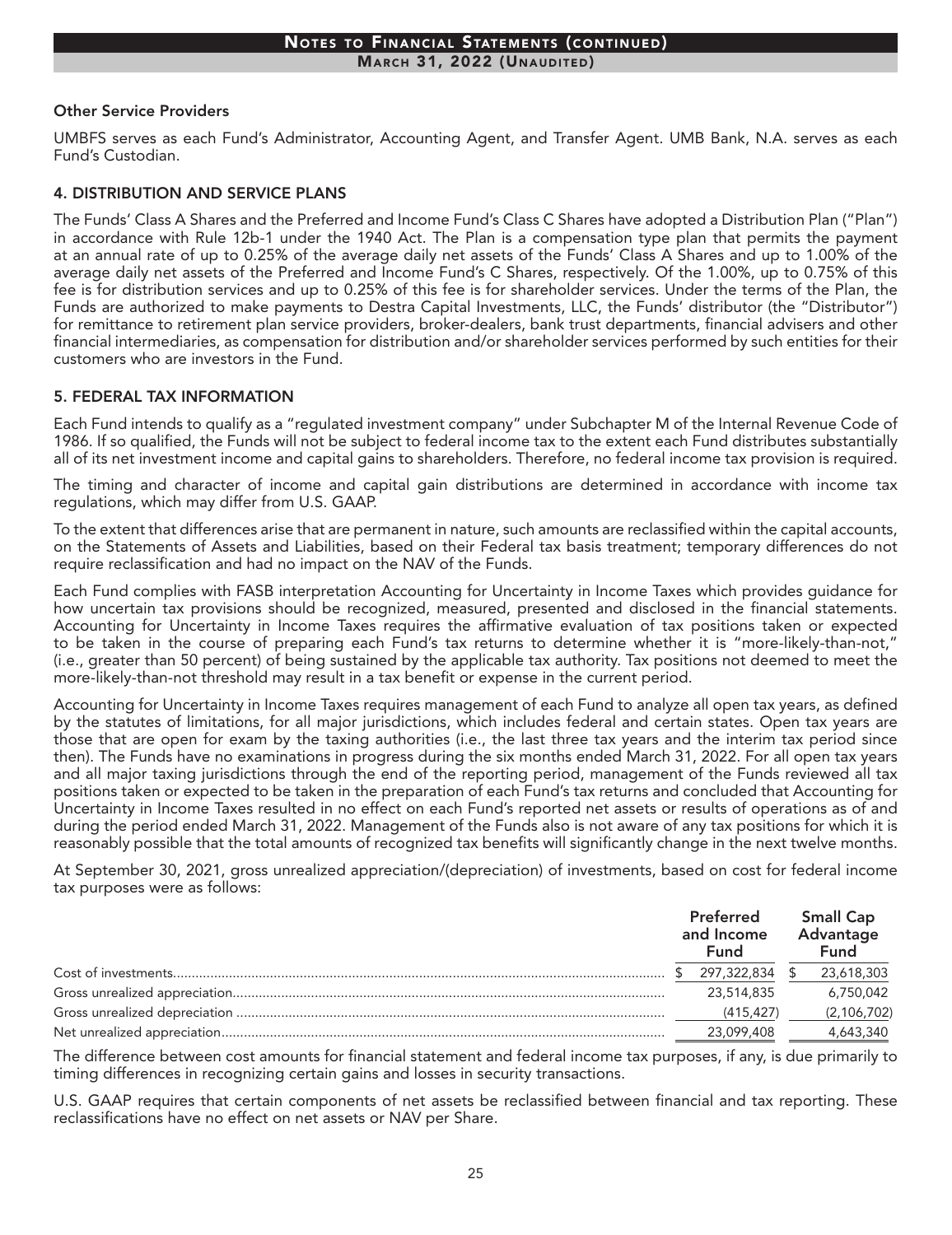#### Notes to Financial Statements (continued) March 31, 2022 (Unaudited)

For the year ended September 30, 2021, permanent differences in book and tax accounting have been reclassified to paid-in capital and distributable earnings as follows:

|  | Paid-in<br>Capital | Distributable<br>Earnings |
|--|--------------------|---------------------------|
|  | $(3.287)$ \$       | 3,287                     |
|  |                    |                           |

As of September 30, 2021, the components of distributable earnings on a tax basis were as follows:

| Preferred<br>and Income<br><b>Fund</b> | <b>Small Cap</b><br>Advantage<br><b>Fund</b> |
|----------------------------------------|----------------------------------------------|
| 223,499 \$                             | 810.272                                      |
|                                        | 1,692,727                                    |
| 223,499                                | 2.502.999                                    |
| (2, 122, 168)                          |                                              |
|                                        |                                              |
| 23,099,408                             | 4,643,340                                    |
| 21,200,739                             | 7,146,339                                    |

Under current tax law, net capital losses realized after October 31st and net ordinary losses incurred after December 31st may be deferred and treated as occurring on the first day of the following fiscal year. For the tax year ending September 30, 2021, the Preferred and Income Fund and Small Cap Advantage Fund had no qualified post-October capital losses or qualified late year ordinary losses.

The tax character of distributions paid during the years ended September 30, 2021 and 2020 were as follows:

|                          | <b>Preferred and Income Fund</b> |               | <b>Small Cap Advantage Fund</b> |      |
|--------------------------|----------------------------------|---------------|---------------------------------|------|
|                          | 2021                             | 2020          | 2021                            | 2020 |
| Distributions paid from: |                                  |               |                                 |      |
|                          |                                  | 12,326,533 \$ | 18,814 \$                       |      |
|                          |                                  | 1,525,485     | 11,577                          |      |
|                          | 11,677,865                       | 13,852,018 \$ | 30,391                          |      |

At September 30, 2021, the Funds had accumulated capital loss carry forwards as follows:

|             | Preferred<br>and Income<br>Fund | <b>Small Cap</b><br>Advantage<br>Fund |
|-------------|---------------------------------|---------------------------------------|
| Short-term. | 1,321,832 \$                    |                                       |
|             | 800,336                         |                                       |
| Total       | 2.122.168                       |                                       |

To the extent that the Funds may realize future net capital gains, those gains will be offset by any unused capital loss carry forwards. Future capital loss carry forward utilization in any given year may be subject to Internal Revenue Code limitations.

The Preferred and Income Fund and Small Cap Advantage Fund utilized \$0 and \$161,647, respectively, of their capital loss carry forward during the year ended September 30, 2021.

#### 6. INVESTMENT TRANSACTIONS

For the six months ended March 31, 2022, the cost of investments purchased and proceeds from sales of investments, excluding short-term investments were as follows:

|  | <b>Purchases</b> | <b>Sales</b> |
|--|------------------|--------------|
|  |                  |              |
|  | 11.304.118       | 9,158,483    |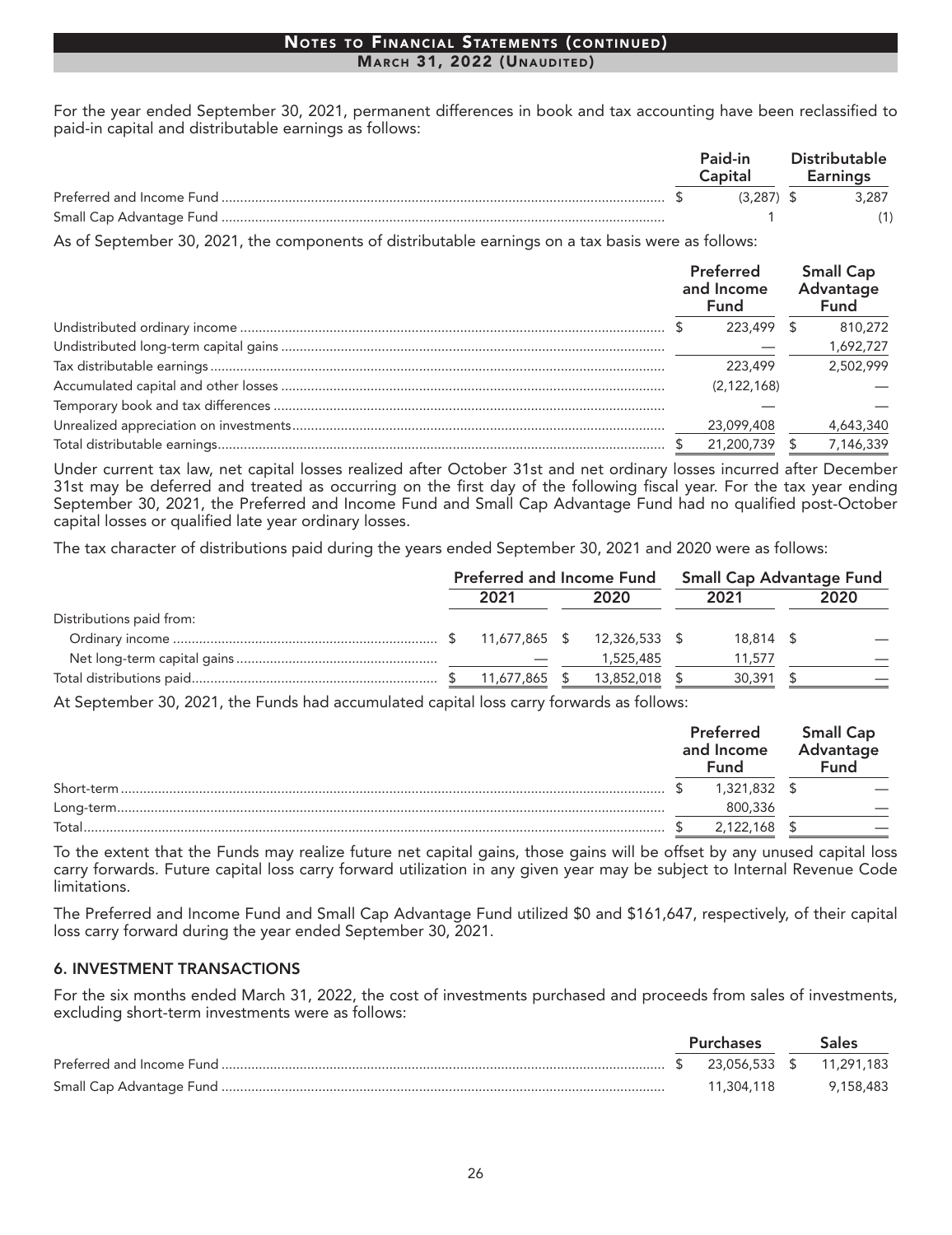# Notes to Financial Statements (continued)

**MARCH 31, 2022 (UNAUDITED)** 

#### 7. PURCHASES AND REDEMPTIONS OF SHARES

Purchases of Class A Shares are subject to an initial sales charge of up to 4.50% on purchases of less than \$1,000,000. The Funds' Shares are purchased at NAV per Share as determined at the close of the regular trading session of the NYSE after a purchase order is received in good order by the Funds or their authorized agent. Some authorized agents may charge a separate or additional fee for processing the purchase of Shares. Redemption requests will be processed at the next NAV per Share calculated after a redemption request is accepted.

A contingent deferred sales charge ("CDSC") of 1.00% applies on Class C Shares redeemed within 12 months of purchase. The CDSC may be waived for certain investors as described in the Preferred and Income Fund's Prospectus. For the six months ended March 31, 2022, the total CDSC received by affiliates in the Preferred and Income Fund amounted to \$1,635.

For the six months ended March 31, 2022, various broker dealers received \$130,092 and \$36,419 of sales charges from Shares sold of the Preferred and Income Fund and Small Cap Advantage Fund, respectively. Sales charges from Shares sold of the Funds received by affiliates amounted to \$15,559 and \$4,943 for the Preferred and Income Fund and Small Cap Advantage Fund, respectively.

#### 8. PRINCIPAL RISKS

Risk is inherent in all investing. The value of your investment in the Funds, as well as the amount of return you receive on your investment, may fluctuate significantly from day to day and over time. You may lose part or all of your investment in the Funds or your investment may not perform as well as other similar investments. The following is a summary description of certain risks of investing in the Funds.

Recent Market and Economic Developments — Certain impacts to public health conditions particular to the coronavirus (COVID-19) outbreak may have a significant negative impact on the operations and profitability of the Funds' investments. The extent of the impact to the financial performance of the Funds will depend on future developments, including (i) the duration and spread of the outbreak, (ii) the restrictions and advisories, (iii) the effects on the financial markets, and (iv) the effects on the economy overall, all of which are highly uncertain and cannot be predicted.

Credit and Counterparty Risk — Credit risk is the risk that an issuer of a security will be unable or unwilling to make dividend, interest and principal payments when due and the related risk that the value of a security may decline because of concerns about the issuer's ability to make such payments.

Equity Securities Risk — Stock markets are volatile. The price of equity securities fluctuates based on changes in a company's financial condition and overall market and economic conditions.

Financial Services Companies Risk — The Preferred and Income Fund invests in financial services companies, which may include banks, thrifts, brokerage firms, broker/dealers, investment banks, finance companies and companies involved in the insurance industry. These companies are especially subject to the adverse effects of economic recession; currency exchange rates; government regulation; decreases in the availability of capital; and volatile interest rates.

Interest Rate Risk — If interest rates rise, in particular, if long-term interest rates rise, the prices of fixed-rate securities held by a Fund will fall.

Market Risk and Selection Risk — Market risk is the risk that one or more markets in which the Funds invests will go down in value, including the possibility that the markets will go down sharply and unpredictably. Selection risk is the risk that the securities selected by Funds' management will underperform the markets, the relevant indices or the securities selected by other Funds with similar investment objectives and investment strategies. This means you may lose money.

Preferred Security Risk — Preferred and other subordinated securities rank lower than bonds and other debt instruments in a company's capital structure and therefore will be subject to greater credit risk than those debt instruments. Distributions on some types of these securities may also be skipped or deferred by issuers without causing a default. Finally, some of these securities typically have special redemption rights that allow the issuer to redeem the security at par earlier than scheduled.

Smaller Companies Risk — The Small Cap Advantage Fund will hold securities of small- and/or mid-cap companies. Such companies may be more vulnerable to adverse general market or economic developments, and their securities may be less liquid and may experience greater price volatility than those of larger, more established companies. Smaller capitalization issuers are often not as diversified in their business activities and frequently have fewer product lines, financial resources and management experience than issuers with larger market capitalizations. Additionally, reduced trading volume of securities of smaller issuers may make such securities more difficult to sell than those of larger companies.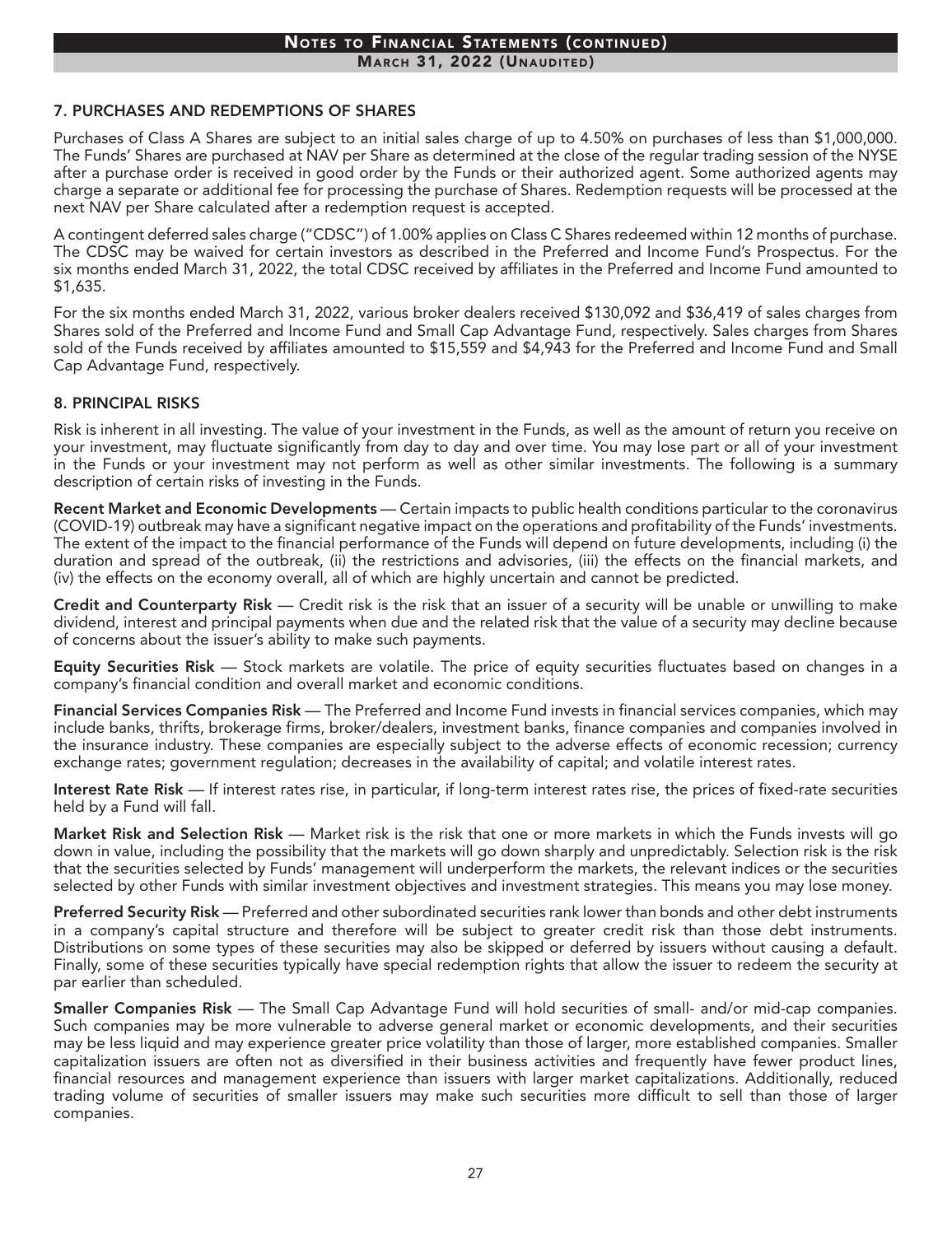# Notes to Financial Statements (continued)

**MARCH 31, 2022 (UNAUDITED)** 

#### 9. TRUSTEES AND OFFICERS

The Destra Fund Complex (consisting of the Trust's, the Destra Multi-Alternative Fund, and the BlueBay Destra International Event-Driven Credit Fund), pays each Independent Trustee a retainer of \$39,000 per year, and the Chairman of the Board a retainer of \$46,000 per year for their services in this capacity. Each fund in the Destra Fund Complex pays a portion of the retainer received by each Trustee, which is allocated annually across the Destra Fund Complex based on each fund's respective net assets as of December 31 of the preceding year. Trustees are also reimbursed for travel-related and authorized business expenses. The Trust does not pay compensation to Trustees who also serve in an executive officer capacity for the Trust or the Advisers.

Employees of PINE Advisor Solutions, LLC ("PINE") serve as the Trust's Chief Financial Officer and Assistant Treasurer. PINE receives an annual base fee for the services provided to the Fund. PINE is reimbursed for certain out-of-pocket expenses by the Trust. Each Fund pays a portion of these fees on a pro rata basis according to each Fund's average net assets. Service fees paid by the Trust for the six months ended March 31, 2022 are disclosed in the Statement of Operations as chief financial officer fees.

The Trust's Chief Compliance Officer monitors and tests the policies and procedures of the Trust in conjunction with requirements under Rule 38a-1 under the 1940 Act and receives an annual base fee. Each Fund pays a portion of these fees on a pro rata basis according to each Fund's average net assets. Cory Gossard, an employee of PINE, serves as the Chief Compliance Officer of the Trust. Consequently, the fees paid by the Trust for the six months ended March 31, 2022, as disclosed in the Statement of Operations.

#### 10. SUBSEQUENT EVENTS

The Funds evaluated subsequent events through the date the financial statements were issued and determined that there were no additional material events that would require adjustment to or disclosure in the Funds' financial statements.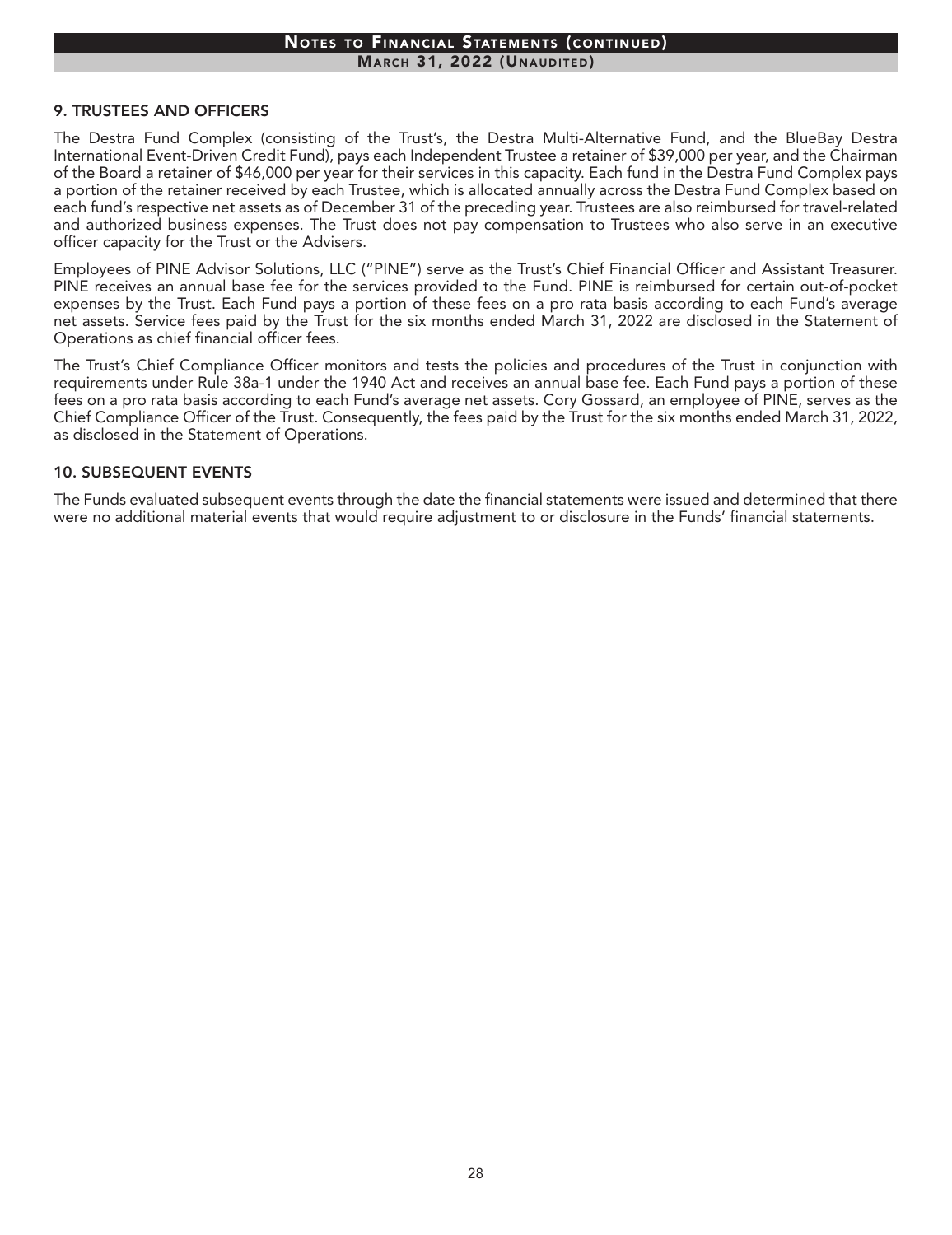#### Additional Information **MARCH 31, 2022 (UNAUDITED)**

This report is sent to shareholders of the Funds for their information. It is not a Prospectus, circular or representation intended for use in the purchase or sale of Shares of the Funds or of any securities mentioned in this report.

Corporate Dividends Received Deduction — For the period ended September 30, 2021, the Preferred and Income Fund and Small Cap Advantage Fund had 76% and 0%, respectively, of dividends paid from net investment income qualify for the 70% dividends received deduction available to corporate shareholders.

Qualified Dividend Income — For the period ended September 30, 2021, the Preferred and Income Fund and Small Cap Advantage Fund had 100% and 0%, respectively, of dividends paid from net investment income designated as qualified dividend income.

Long-term Capital Gains — For the period ended September 30, 2021, pursuant to IRC 852 (b)(3) of the Internal Revenue Code, the Preferred and Income Fund and Small Cap Advantage Fund designate \$0 and \$11,577, respectively, as long-term capital gain distributions.

Proxy Voting — Policies and procedures that the Funds use to determine how to vote proxies as well as information regarding how the Funds voted proxies for portfolio securities is available without charge and upon request by calling 877-855-3434 or visiting Destra Capital Investments LLC's website at www.destracapital.com or by accessing the Fund's Form N-PX on the SEC's website at www.sec.gov.

Disclosure of Portfolio Holdings — The Funds file a complete schedule of portfolio holdings with the SEC for the first and third quarters of each fiscal year on Form N-PORT (or its predecessor Form N-Q). The Funds' Form N-PORT (or its predecessor Form N-Q) is available on the SEC website at www.sec.gov or by visiting Destra Capital Investments LLC's website at [www.destracapital.com](http://www.destracapital.com).

Liquidity Risk Management — The Funds have adopted and implemented a written liquidity risk management program (the "Program") as required by Rule 22e-4 under the Investment Company Act of 1940. Rule 22e-4 requires that each Fund adopt a program that is reasonably designed to assess and manage the Fund's liquidity risk, which is the risk that the Fund could not meet redemption requests without significant dilution of remaining investors' interests in the Fund. Assessment and management of each Fund's liquidity risk under the Program take into consideration certain factors, such as the Fund's investment strategy and the liquidity of its portfolio investments during normal and reasonably foreseeable stressed conditions, its short- and long-term cash-flow projections during both normal and reasonably foreseeable stressed conditions, and its cash and cash-equivalent holdings and access to other funding sources. As required by the rule, the Program includes policies and procedures for classification of fund portfolio holdings in four liquidity categories, maintaining certain levels of highly liquid investments, and limiting holdings of illiquid investments. The Funds' Board approved the appointment of the Liquidity Risk Management Committee as the Program's administrator to carry out the specific responsibilities set forth in the Program, including reporting to the Board on at least an annual basis regarding the Program's operation, its adequacy, and the effectiveness of its implementation for the past year (the "Program Administrator Report"). The Board has reviewed the Program Administrator Report covering the period from January 1, 2021, through December 31, 2021 (the "Review Period"). The Program Administrator Report stated that during the Review Period the Program operated and was implemented effectively to manage each Fund's liquidity risk.